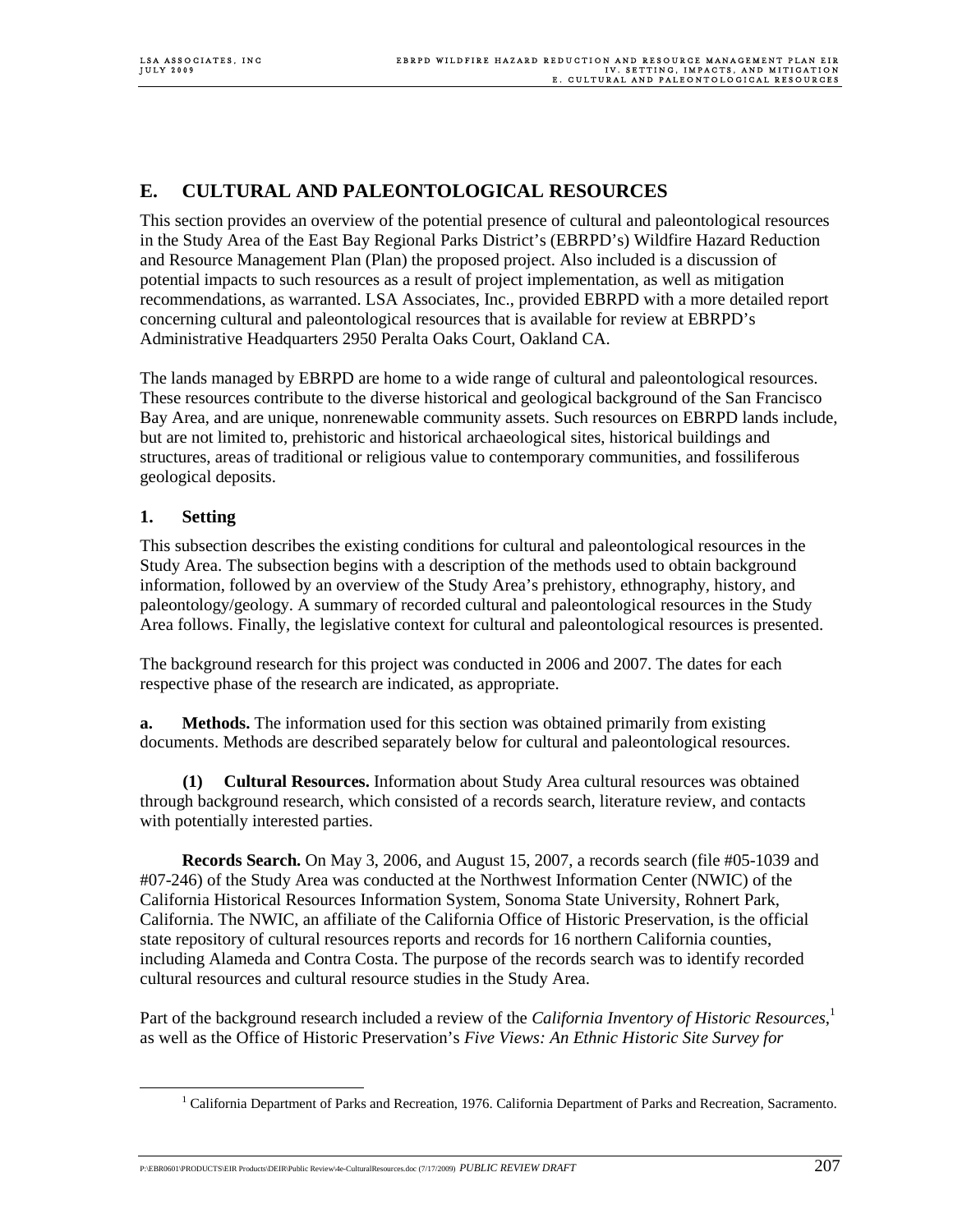California;<sup>2</sup> California Historical Landmarks;<sup>3</sup> California Points of Historical Interest;<sup>4</sup> and the *Directory of Properties in the Historic Property Data File.*<sup>5</sup> The *Directory of Properties* includes the listings of the National Register of Historic Places and the California Register of Historical Resources, National Historic Landmarks, and the most recent listings of the California Historical Landmarks and California Points of Historical Interest.

 **Literature Review.** Archaeological, ethnographic, historical, and environmental publications and maps were reviewed. The literature review was done to identify cultural resources in the Study Area and obtain information for the cultural resources background summary.

GIS databases and documents specific to the Study Area were reviewed by LSA. EBRPD provided resource tables and GIS layers depicting the known locations of cultural resources in each Study Area park. This layer was compared with the archival results from the NWIC to identify gaps in the EBRPD cultural resource database. LSA reviewed documents obtained from the records search, EBRPD, and the internet to prepare a current cultural resource inventory for the Study Area, as well as to characterize its historical background. These documents included:

- *A Cultural Resource Management Plan for East Bay Regional Park District Lands*<sup>6</sup>
- *Report of the Archaeological Reconnaissance of the Proposed Mountain Village Developments, Alameda County, California*<sup>7</sup>
- *An Investigation of the Cultural Resources within the Anthony Chabot Regional Park, Alameda County, California*<sup>8</sup>
- *Cultural Resource Reconnaissance for the Proposed East Bay Regional Park District Fire Mitigation Projects, Alameda and Contra Costa Counties, CA, HMGP #919-515-4* <sup>9</sup>
- *Temescal Recreational Area Land Use-Development Plan and Environmental Impact Report*<sup>10</sup>
- *Wildcat Canyon History*<sup>11</sup>
- *Redwood Regional Park*<sup>12</sup>
- *Sibley Volcanic Regional Preserve Brochure*<sup>13</sup>

 <sup>2</sup> <sup>2</sup> California Office of Historic Preservation, 1988. California Department of Parks and Recreation. Sacramento.

<sup>&</sup>lt;sup>3</sup> California Office of Historic Preservation, 1990. California Department of Parks and Recreation. Sacramento.

<sup>4</sup> California Office of Historic Preservation, 1992. California Department of Parks and Recreation. Sacramento.

<sup>&</sup>lt;sup>5</sup> California Office of Historic Preservation, April 6, 2006. California Department of Parks and Recreation. Sacramento.

<sup>&</sup>lt;sup>6</sup> Shannon, Peggy, 1990. M.A. thesis, Sonoma State University, Rohnert Park, California.

<sup>&</sup>lt;sup>7</sup> Archaeological Consulting and Research Services, Inc., n.d. Mill Valley, California.

<sup>8</sup> Banks, Peter, 1982. California Archaeological Consultants, Inc., Oakland, California.

<sup>&</sup>lt;sup>9</sup> Dexter, Sean, and Daniel Shoup, 2000. URS, Oakland California.

<sup>&</sup>lt;sup>10</sup> East Bay Regional Park District, 1993. Planning/Stewardship Department, Oakland, California.

<sup>&</sup>lt;sup>11</sup> East Bay Regional Park District, 2006. Website: http://www.ebparks.org/parks/wildcat.htm.

<sup>12</sup> East Bay Regional Park District, 1977. Oakland, California.

<sup>&</sup>lt;sup>13</sup> East Bay Regional Park District, n.d. Brochure prepared by the East Bay Regional Park District, Oakland, California.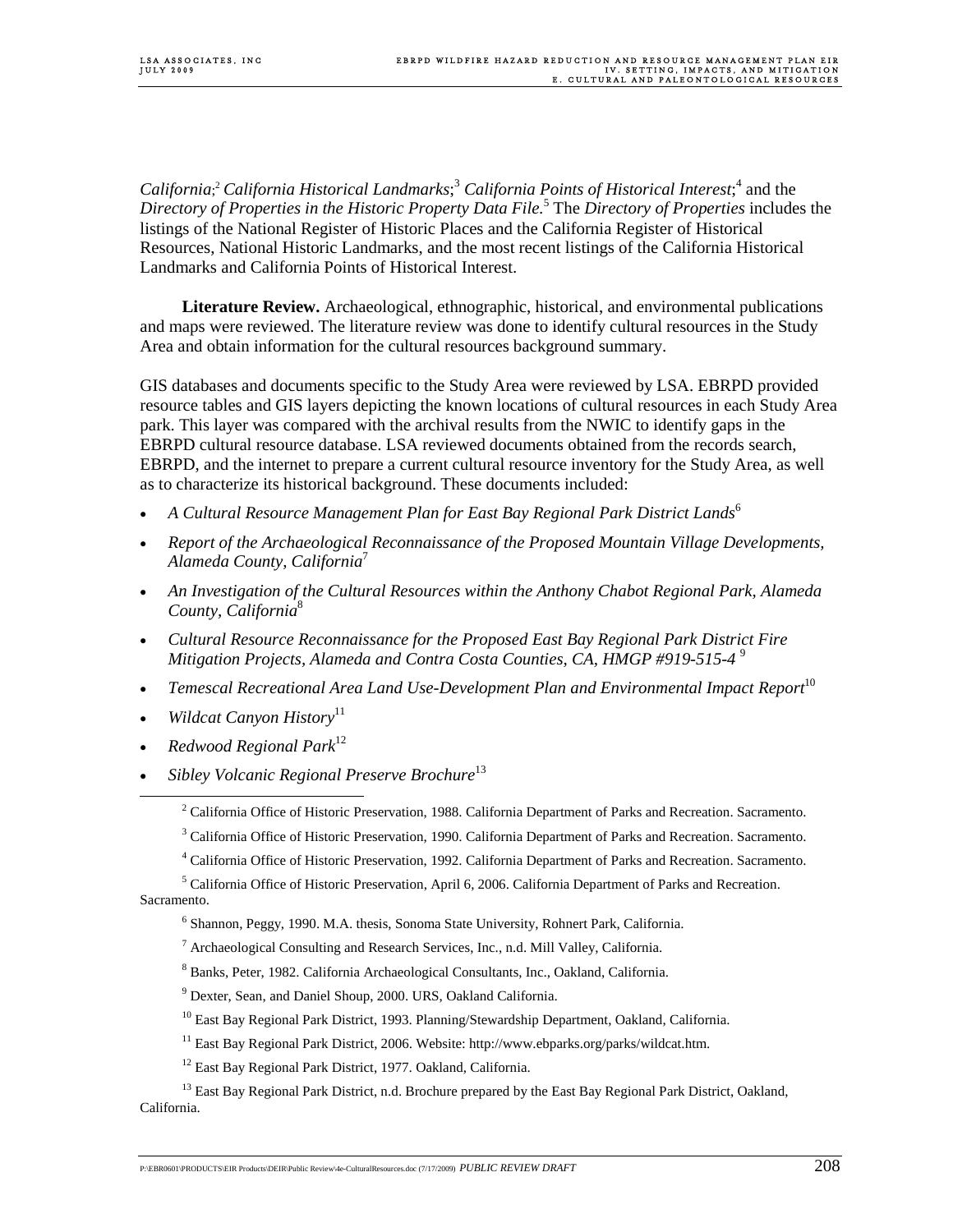- *Robert Sibley Volcanic, Huckleberry Botanic, and Claremont Canyon Regional Preserves: Land Use-Development Plan Environmental Impact Report-Final*<sup>14</sup>
- *A Vision Achieved: Fifty Years of the East Bay Regional Park District*<sup>15</sup>
- *Robert Sibley Volcanic Regional Preserve, Huckleberry Botanic Regional Preserve, Claremont Canyon Regional Preserve: Resource Analysis*<sup>16</sup>

**(2) Contacts with Potentially Interested Parties.** LSA contacted the Native American Heritage Commission (NAHC), the Alameda County Historical Society (ACHS), and the Contra Costa County Historical Society (CCCHS) for information or concerns about the Study Area. Each contact and response is summarized below.

On July 7, 2006, and August 30, 2007, Ms. Debbie Pilas-Treadway, NAHC Environmental Specialist III, responded by faxed letter that the Sacred Lands File did not indicate the presence of Native American cultural resources in the Study Area. On September 5, 2007, LSA spoke to Ms. Helen Lore, Board Member of the ACHS. Ms. Lore stated that neither she nor her organization had any comments or concerns about the project. Ms. Betty Maffei, Director of CCHS, stated in a phone call on June 29, 2006 that neither she nor the CCCHS had any other concerns about the project or Study Area, but supports EBRPD efforts to reduce fire risk by managing fuels on their lands.

**(3) Paleontological Resources.** Information about Study Area paleontological resources was obtained through background research, which consisted of locality searches and literature review.

 **Fossil Locality Search.** A fossil locality search was conducted on May 26, 2006, and September 19, 2007, using data from the University of California Museum of Paleontology. The fossil locality searches were conducted to identify recorded paleontological resources in the Study Area.

 **Literature Review.** LSA reviewed paleontological and geological literature for the Study Area and its vicinity. This review was done to identify geologic units and the types of fossils that may be within or adjacent to the Study Area.

**b. Study Area Overview.** This subsection provides a brief overview of the cultural resources background of the Study Area, including Native American habitation prior to, and during, European settlement (prehistory and ethnography), including Native American use of fire as a tool for ecological management; and the historic period spanning from the ethnographic period through the present day (history). A brief summary of park development with individual park unit backgrounds is included as part of the historical summary. Finally, a brief overview of the geology/paleontology of the Study Area is presented. No field study was conducted to prepare this section.

 **(1) Prehistory and Ethnography.** Research indicates that California was probably settled by native Californians between 12,000 and 6,000 years ago.<sup>17</sup> Penutian peoples migrated into central

<sup>&</sup>lt;sup>14</sup> Royston, Hanamoto, Alley & Abey, 1985. Mill Valley, California.

<sup>&</sup>lt;sup>15</sup> Stein, Mimi, 1984. East Bay Regional Park District, Oakland, California.

<sup>&</sup>lt;sup>16</sup> Larry Seeman Associates, Inc., 1985.

<sup>17</sup> Moratto, Michael J., 1984, p. 76. *California Archaeology.* Academic Press, Orlando, Florida.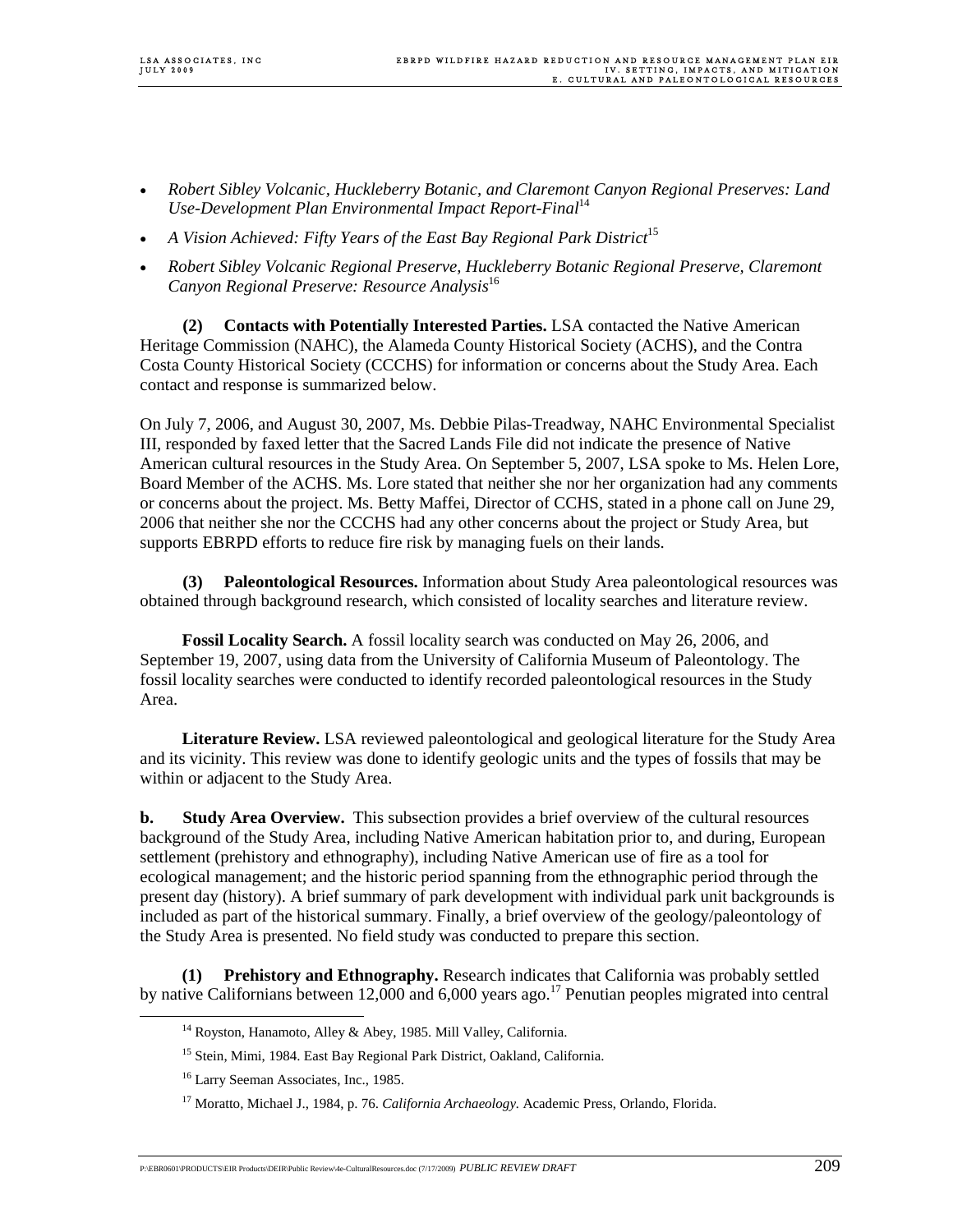California around 4,500 years ago and were firmly settled around San Francisco Bay by 1,500 years ago. The descendants of the native groups who lived between the Carquinez Strait and the Monterey area are the Ohlone, although they are often referred to by the name of their linguistic group, Costanoan.<sup>18</sup>

The Ohlone and Bay Miwok were culturally similar and tended to intermarry. The Bay Miwok lived along the Carquinez Strait, in the East Bay Hills, and within certain areas of the East Bay, including what is now San Ramon and Dublin. Since more ethnographic data is available about the Ohlone, and given the cultural similarities between the groups, the following discussion focuses on the Ohlone.

Ohlone villages and temporary campsites were located along waterways near sources of fresh water. Villages were also located adjacent to the marshlands that formerly bordered San Francisco Bay. Historic records from Hispanic explorations describe shell mounds situated along the San Francisco Bay shore, usually beside freshwater creeks that drained into the bay. The mounds are often in groups or clusters of mounds of four to six mounds or more. The size, shape, use, internal composition, and age of these shellmounds varied. However, they were all used for hundreds or thousands of years by Bay Area Native Americans as residential locations (possibly constructed to protect native villages from increasing high tide levels due to sea level rising), resource processing sites, repositories for the dead, and ceremonial purposes. <sup>19</sup> The Emeryville Shellmound, the largest shellmound in the Bay Area prior to its disturbance by historical land development, was established in the early Late Holocene (circa 3000-2500 years before the present) according to radiocarbon dating results.<sup>20</sup> Originally, the Emeryville Shellmound was a complex of six or more shellmounds.<sup>21</sup>

For the Ohlone, like many other Native Americans in California, the acorn was a dietary staple. Acorns were knocked from trees with poles, leached to remove bitter tannins, ground, and eaten as mush or bread. The Ohlone used a range of other plant resources, including buckeye, California laurel, elderberries, strawberries, manzanita berries, goose berries, toyon berries, wild grapes, wild onion, cattail, amole, wild carrots, clover, and chuchupate. Animals taken by the Ohlone included black-tailed deer, Roosevelt elk, antelope, and marine mammals. Smaller animals such as dog, skunk, racoon, rabbit, squirrel, geese and ducks, salmon, sturgeon, and mollusks were also taken. In addition to sustenance, the Bay Area's flora and fauna provided the Ohlone with raw materials for clothing, shelter, and boats. $^{22}$ 

Intensive Hispanic exploration and settlement of the Bay Area began in the late eighteenth century, and Ohlone culture was radically transformed when European settlers moved into northern California.

<sup>&</sup>lt;sup>18</sup> Margolin, Malcolm, 1978. *The Ohlone Way: Indian Life in the San Francisco-Monterey Bay Area.* Coyote Press, Salinas, California.

 $19$  Lightfoot, Kent, 1997, pp. 129-141. Cultural Construction of Coastal Landscapes, A Middle Holocene perspective from San Francisco Bay. In *Archaeology of the California Coast During the Middle Holocene*, edited by Jon M. Erlandson and Michael Glassow. Perspectives in California Archaeology, vol. 4, Jeanne E. Arnold, senior series editor. Cotsen Institute of Archaeology, University of California, Los Angeles.

<sup>20</sup> Lightfoot, Kent, 2004, pp. 16-17. Shellmounds: An Archaeologist's View. In *News From Native California*, Spring.

<sup>21</sup> Broughton, Jack M., 1996. *Excavation of the Emeryville Shellmound, 1906: Nels C. Nelson's Final Report*. Contributions of the University of California Archaeological Research Facility 54. University of California, Berkeley.

 $22$  Levy, Richard, op. cit., pp. 491-492.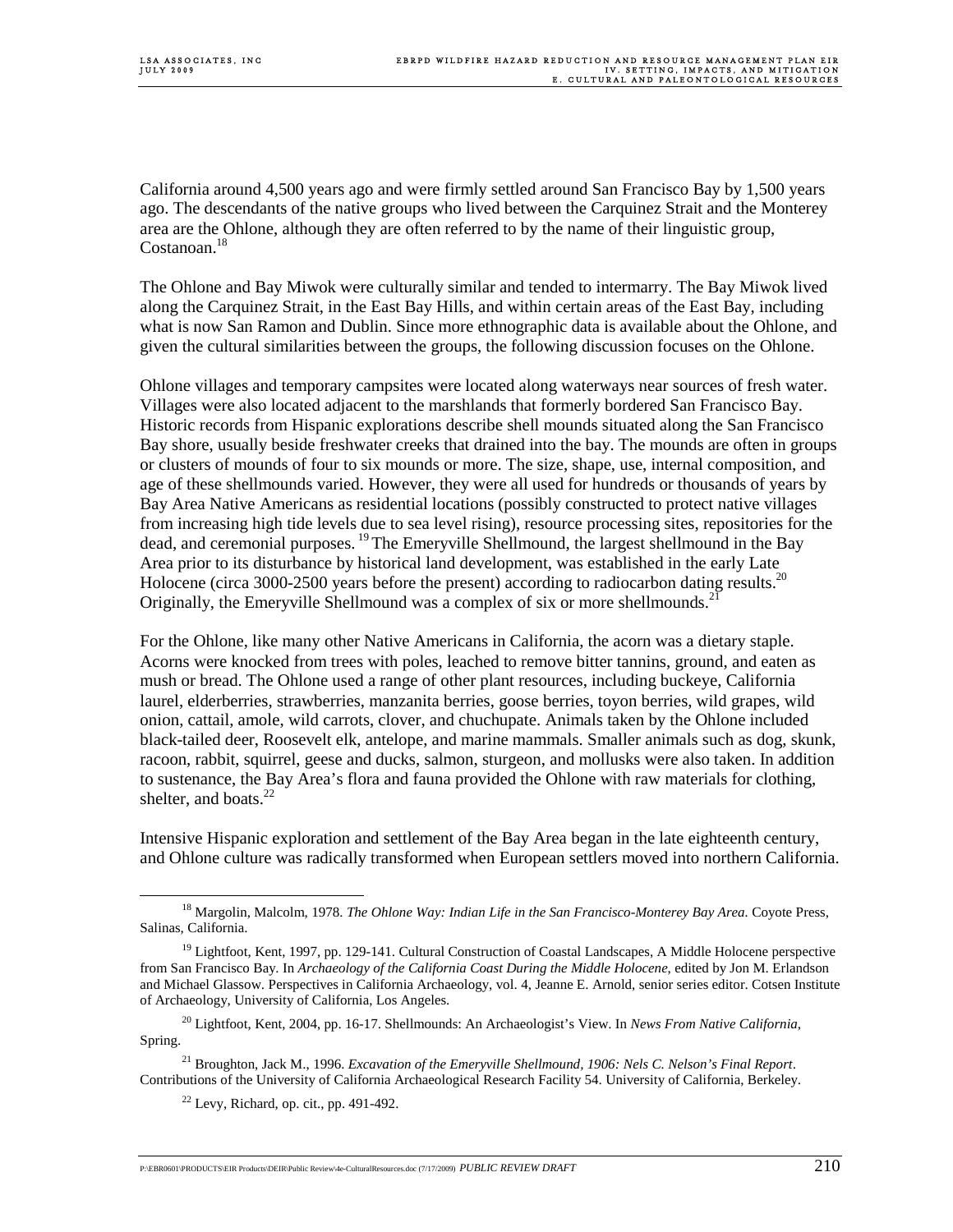These settlers established the mission system and exposed the Ohlone to diseases to which they had no immunity. Mission San Francisco de Assisi (Mission Dolores) was founded in 1776, and drew Ohlone from the entire Bay Area. Mission Santa Clara, just outside of San Jose, was founded in 1777. Many East Bay Native Americans, particularly those of eastern Alameda County and Contra Costa County, went to Mission Santa Clara. Mission records list the Huichun at Mission San Francisco between 1794 and 1805.<sup>23</sup> The Jalquin and the Saclan appear in Mission San Francisco records in 1801-1803, although the Bay Miwok were listed as a group beginning in the  $1790s<sup>24</sup>$  Following the disbanding of the missions in 1834, native people in the Bay Area moved to ranchos, where they worked as manual laborers.<sup>25</sup>

 **(2) Native American Use of Fire in the East Bay.** In the prehistoric and ethnographic periods, Native Americans in California actively used fire to encourage the growth of desirable plant species, manage plant community succession, and attract economically important animal species.<sup>26</sup> Non-human-induced fire was not a likely determinant of changing vegetation patterns prior to human entry into the area.<sup>27</sup> The distribution of East Bay vegetation patterns has been a matter of speculation over the years, and the agency of human fire management is considered a contributor to the historical origin and modern presence of East Bay grasslands. Evidence of such burn management is inferred from fire scarring in forests north and south of the East Bay, where the interval of fire scar events did not correlate well with the area's low lightning fire potential.<sup>28</sup> The frequency of the fire events exceeded what was expected naturally.

As humans settled in the San Francisco Bay Area, their influence on the expansion of formerly isolated pockets of grassland was probably minimal, likely due to low population densities. As the mid-Holocene arrived, however, evidence indicates that a drying climate increased the efficacy of burning as a selective management tool. This supposition is supported by archaeological evidence of a shift to a seed-based economy as the creation of seed-rich grassland began in earnest.<sup>29</sup>

The benefits of the native use of fire were numerous, but perhaps the greatest boon was subsistence related. The creation of open, non-canopied areas supported a wider array of wildlife and seedbearing plant resources than formerly shady woodland areas, and as native bunchgrasses and forbs succeeded in newly cleared areas, foraging opportunities increased.<sup>30</sup> As European settlers colonized the East Bay lands formerly held by native occupants, the land management practices these settlers introduced greatly curtailed and in most areas ended any Native American fire management. Though European settlers also used fire to transform the landscape, research suggests that the distribution of

<sup>27</sup> Keeley, Jon E., 2005, p. 290. Fire History of the San Francisco East Bay Region and Implications for Landscape Patterns*. International Journal of Wildland Fire*, Volume 14, pp. 285-296.

 <sup>23</sup> Milliken, Randall, op. cit., p. 243.

 $24$  Ibid, pp. 244-245, 253.

 $25$  Levy, Richard, op. cit., pp. 462-470.

<sup>&</sup>lt;sup>26</sup> Lewis, Henry T., 1973, pp. 41-42. *Patterns of Indian Burning in Californa: Ecology and Ethnohistory*. Ballena Press Anthropological Papers No. 1. Lowell John Bean, Editor.

<sup>28</sup> Ibid, p. 293.

 $29$  Ibid

<sup>30</sup> Lewis, op. cit., pp. 83-85.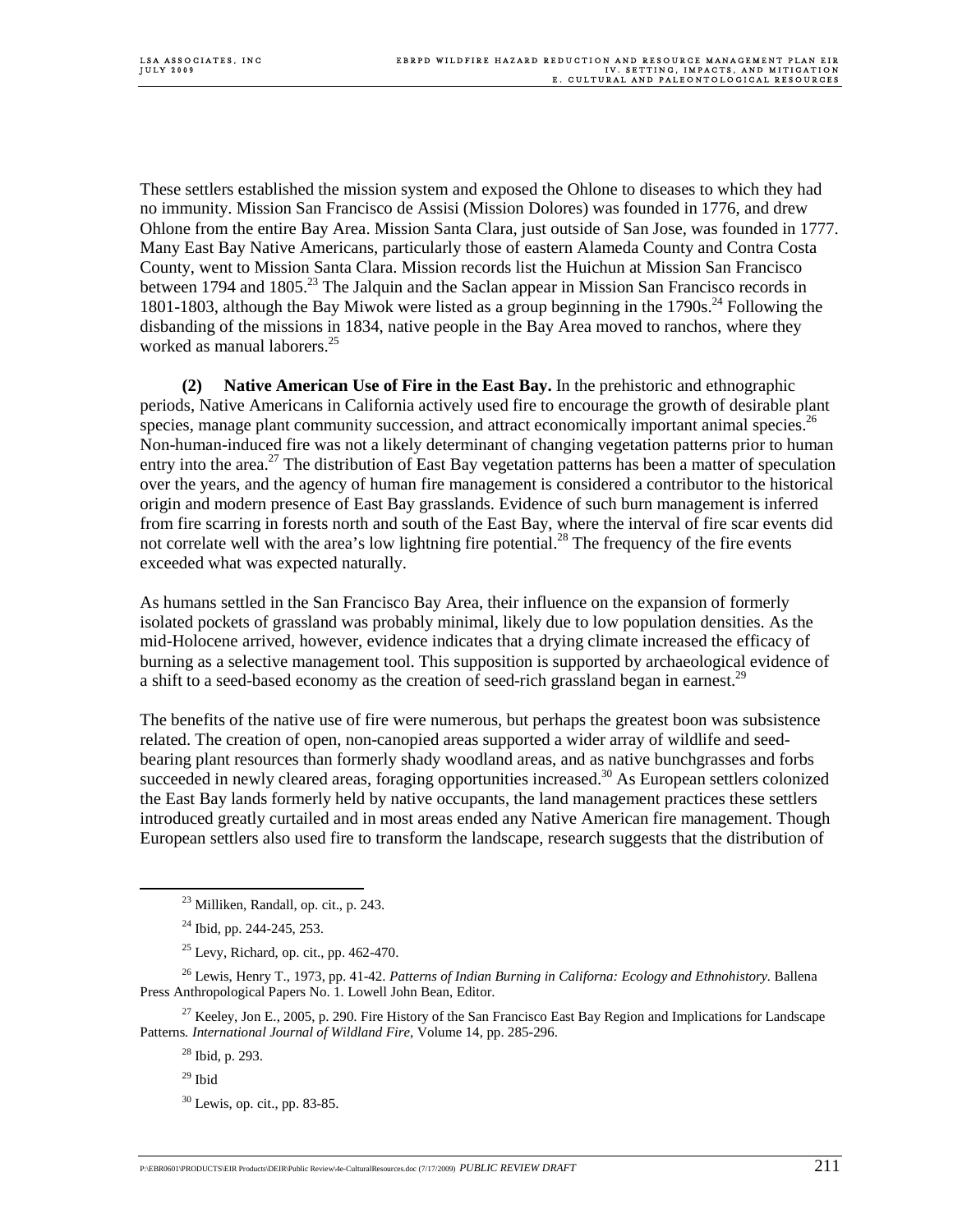grasslands in the East Bay was probably effected thousands of years *prior* to the arrival of those settlers from the Old World.

**(3) History.** Hispanic exploration along the California coast began in the  $16<sup>th</sup>$  century, but it was not until the Portolá expedition trekked north from San Diego in 1769 that Europeans saw San Francisco Bay. Spanish settlement in the Bay Area focused around missions and presidios at Monterey, Santa Cruz, San Juan Bautista, San Jose, Santa Clara, San Francisco, San Rafael, and Sonoma. No missions were established in the northern East Bay, despite its agricultural fertility and large native population. The Spanish referred to the East Bay as *Contra Costa* – the "opposite" or "other" coast – and considered it a backwater. $31$ 

On August 3, 1820, Luis Maria Peralta was granted Rancho San Antonio for his service to the Spanish government. Portions of his 43,000-acre rancho eventually became the cities of Oakland, Alameda, Albany, Berkeley, Emeryville, and parts of San Leandro and Piedmont. The following Study Area park units are within former Rancho San Antonio: Tilden, Claremont Canyon, Sibley, Redwood, and Leona Canyon.

The discovery of gold at Sutter's Mill in 1848 brought thousands of new residents to northern California and dramatically increased settlement in the East Bay. However, the East Bay's gold rush development was unlike San Francisco's raucous Barbary Coast; instead, the "other coast" was known as a quiet area settled by shopkeepers, farmers, and their families. The recipients of Spanish land grants often lost their property to newly arrived settlers, who then founded the towns of Oakland, Emeryville, and Ocean View (later incorporated into the City of Berkeley).

East Bay urban and residential growth in the late  $19<sup>th</sup>$  century was very gradual. Although Oakland was the largest city in the East Bay, MacArthur Boulevard was still a country road with few buildings until the beginning of the  $20<sup>th</sup>$  century. The devastation of the 1906 earthquake and fire in San Francisco prompted an increase in development of new residential areas throughout the East Bay to accommodate displaced San Francisco residents. Older neighborhoods became more densely populated as new buildings and related growth became part of the residential fabric.

**Park Development.**<sup>32</sup> EBRPD development is closely aligned with the development of East Bay water districts and the establishment of large water reserves for the growing populace. Anthony Chabot, a civil engineer, designed reservoirs for the Contra Costa Water Company in the late 1800s. Lake Temescal was designed and constructed in 1868 and Lake Chabot was completed in 1875. San Leandro and San Pablo reservoirs were constructed in the early 1900s. In the early 1920s, when water storage was threatened by urban growth and drought, the East Bay Water Company acquired the local water districts and purchased large tracts of the East Bay Hills to ensure sufficient water supplies. The East Bay Municipal Utility District (EBMUD) was formed in 1924 to import water directly from the Sierra Nevada and the Mokelumne River, and, four years later, EBMUD purchased the East Bay Water Company and all its land holdings. EBMUD now had a stable supply of water from the

 <sup>31</sup> Wollenberg, Charles, 1985. *Golden Gate Metropolis: Perspectives on Bay Area History*. Institute of Governmental Studies, University of California, Berkeley.

<sup>32</sup> Portions of this section are excerpted from Sean Dexter and Daniel Shoup, 2000. *Cultural Resource Reconnaissance for the Proposed East Bay Regional Park District Fire Mitigation Projects, Alameda and Contra Costa Counties, CA HMGP #919-515-4.* URS, Oakland, California.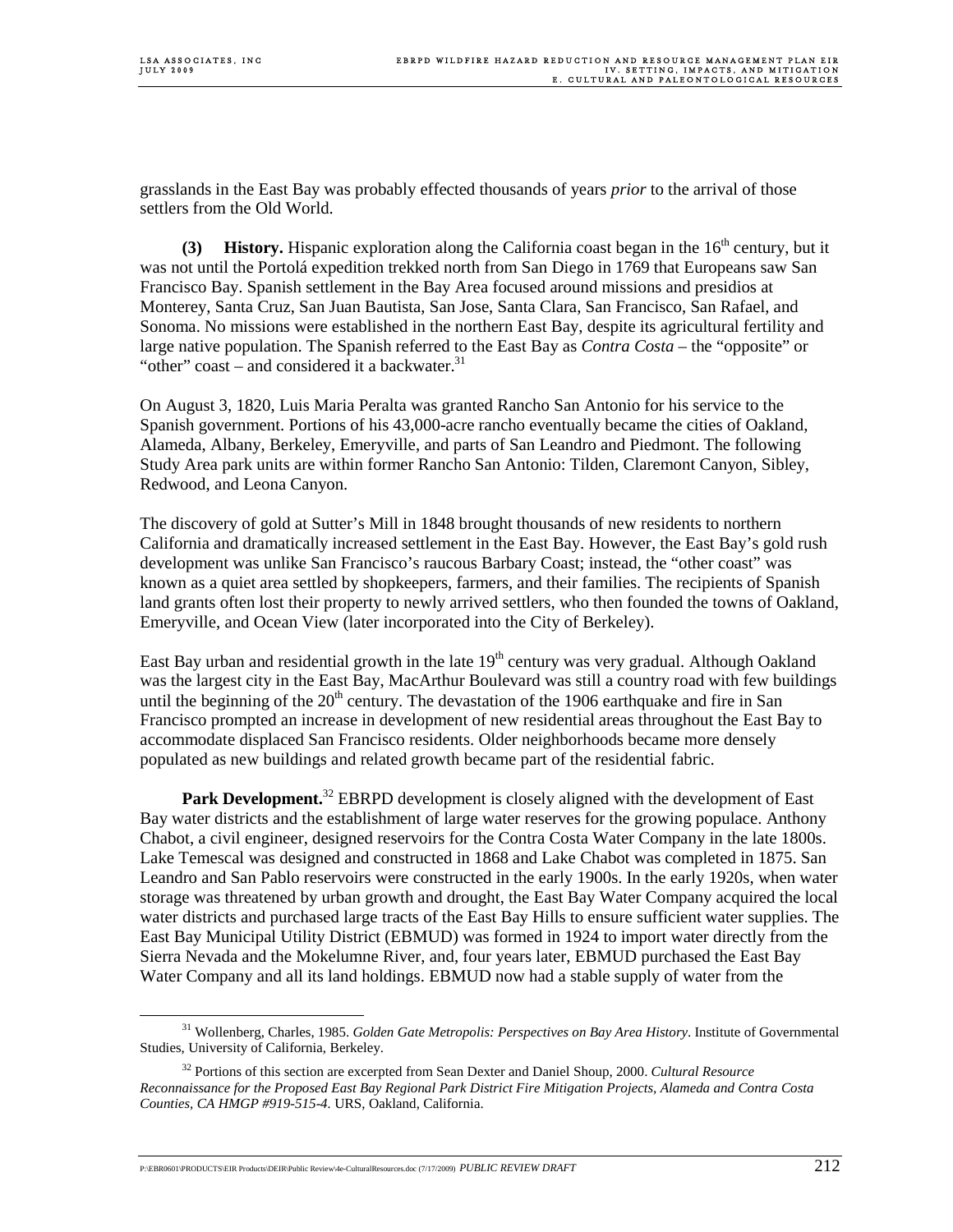Mokelumne River pipeline, but also a surplus of reservoirs and land holdings. A declaration was made that more than 10,000 acres of the East Bay Hills were 'surplus and available' lands.<sup>33</sup>

In 1934, a ballot measure was proposed to create EBRPD to manage surplus EBMUD lands. The East Bay Metropolitan Park Association, with the Sierra Club and other civic organizations, sponsored the successful ballot measure, but EBMUD did not relinquish the lands until 1936. By 1940, Lake Temescal, Tilden, Sibley and Redwood Regional parks were managed and owned by EBRPD. EBRPD acquired Anthony Chabot Regional Park and Roberts Regional Recreation Area in 1952. Most Contra Costa County parks joined EBRPD in 1963, and by 1967, Briones and Wildcat Canyon Regional parks, Kennedy Grove, and Las Trampas Regional Wilderness had become part of EBRPD. By 1971, Claremont Canyon and lands adjacent to and east of San Francisco Bay were purchased. Leona Heights Regional Open Space Preserve was acquired in 1986.

*Anthony Chabot Regional Park and Lake Chabot Regional Park.* The southern portion of the park, including Lake Chabot, was within Rancho San Lorenzo. Several domestic sites (no longer extant) were established within what are now the present park boundaries between 1848 and 1878, most likely associated with the logging of Redwood groves in the  $19<sup>th</sup>$  century.<sup>34</sup> A 1982 review of one of the homestead sites within the Bort Meadow/Big Trees and Stonebridge campgrounds indicated that few traces are left of the domestic sites other than a sparse scatter of historic materials. Portions of the historic Grass Valley Trail, the only route between the Oakland vicinity and Grass Valley, were present during a 1982 review, but we assessed as lacking historical integrity. Campsites associated with the construction of Lake Chabot may also have been present within the Study Area, though they have yet to be identified through field or archival study.

The parks were named for Anthony Chabot, a civil engineer who designed reservoirs, including Lake Chabot, for the Contra Costa Water Company in the late 1800s. EBRPD acquired Anthony Chabot Regional Park in 1952, and the park's Willow Park Golf Course was built in 1966.

*Claremont Canyon Regional Preserve.* The preserve, formerly within Rancho San Antonio, was known as Telegraph Canyon in the late  $19<sup>th</sup>$  century. The transcontinental telegraph line ran through the preserve connecting Oakland with the rest of the country. The Pony Express occasionally also used the pass. During the first half of the 1900s, the Marron family held most of the lands and operated a dairy farm. The upper portions of the canyon were held by the Alameda Water Company. In 1914, following the construction of the Claremont Hotel, the preserve was open only to horseback riders and hikers. In 1929, a paved road provided additional access to the lands and individual parcels were subdivided and sold but never developed. An additional 64 acres were added to the preserve in 1979.35

*Eastshore State Park.* The land that became Eastshore State Park had a history of industrial development. Factories and warehouses were built along the waterfront, including the Standard Soap Company and the West Berkeley Planing Mill. Fleming Point became the location first of an explosives company, then of the San Francisco Chemical Company, which manufactured various

<sup>&</sup>lt;sup>33</sup> Stein, Mimi, op. cit.

<sup>34</sup> Banks, Peter, 1982. *An Investigation of the Cultural Resources within the Anthony Chabot Regional Park, Alameda County, California*. California Archaeological Consultants, Inc., Oakland, California.

<sup>35</sup> Larry Seeman Associates, Inc., op. cit., p. 13.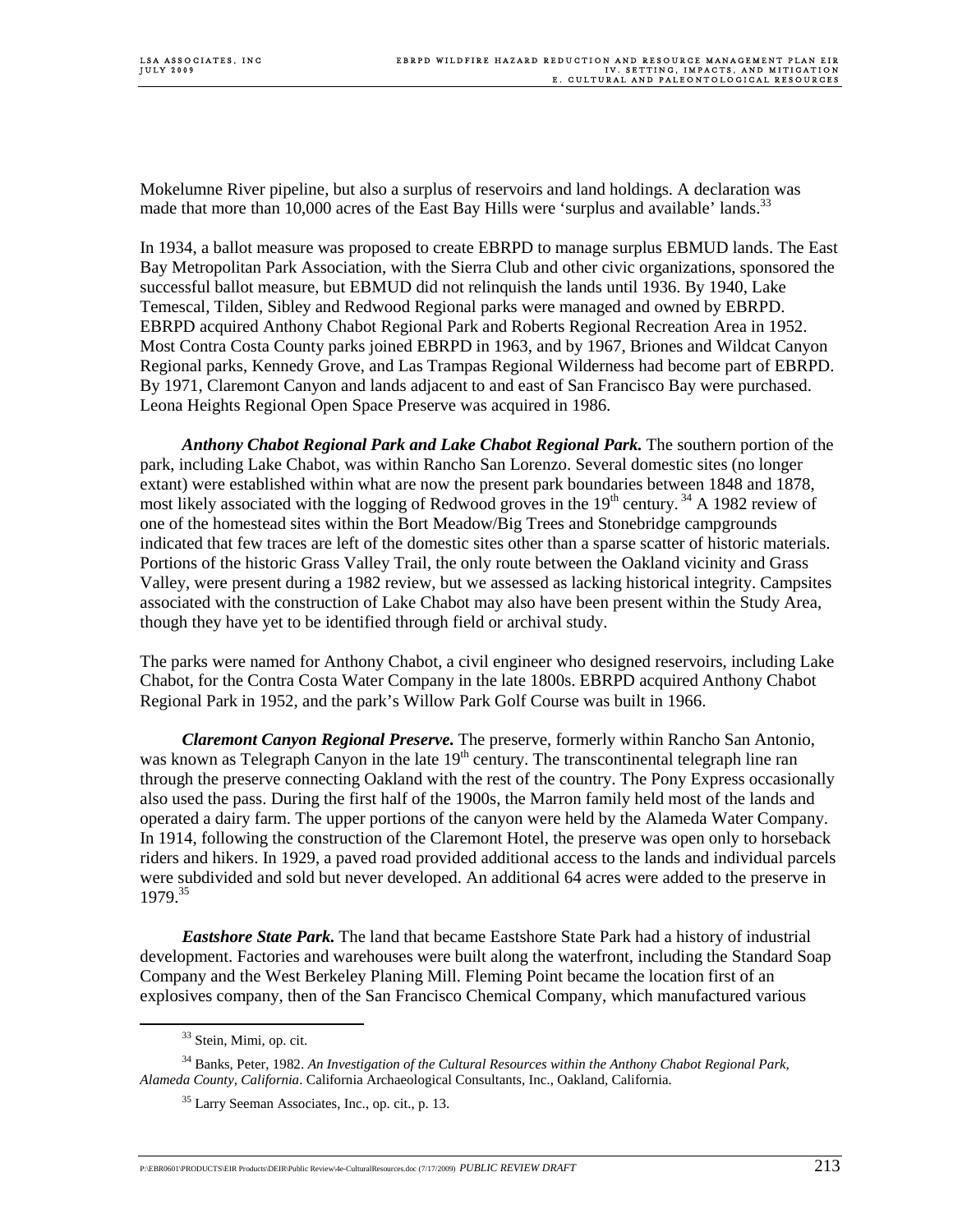acids for industrial and laboratory uses. The Vigorite Powder Works on Point Isabel manufactured explosives, as did the California Cap Company farther north.<sup>36</sup> The City of Berkeley elected to use its portion of shoreline for municipal waste disposal, and by 1923 a plan was developed for a "fill and cover" landfill along the shoreline.<sup>37</sup> The waterfront remained an industrial area through much of the  $20<sup>th</sup>$  century, but recent years have seen a gradual decline in manufacturing businesses. EBRPD acquired the land for Eastshore State Park on behalf of the State of California in 1988.

 *Huckleberry Botanic Regional Preserve.* The preserve was not within any of the East Bay ranchos and was never developed. The Oakland, Antioch, and Eastern Railroad, connecting Oakland and central Contra Costa County, contained a tunnel that was within the park. The tunnel, which is now closed, was in an area called Eastport. The Sacramento Northern Electric Railway later took over the line which was abandoned in the 1950s. The original plan for this preserve was as a connector between Sibley Preserve and Redwood Regional Park. The preserve was expanded to include an entire ecosystem, and became part of EBRPD in 1973.<sup>38</sup>

 *Kennedy Grove Regional Recreation Area.* Long before this 218-acre area became a park, it was the site of ranchos, wheat fields, and stations for a narrow gauge railroad that ran from Oakland to Orinda through Richmond and the Sobrante Hills. Kennedy Grove was once a portion of the 17,754-acre Rancho San Pablo. Francisco Castro took possession of the rancho in 1823, and later the grove was the site of the Clancy Ranch. By 1886 there were scheduled railroad stops of the California Nevada Railroad at Frenchman's Curve and Laurel Grove Station. The park was dedicated as a unit of EBRPD in 1967, named to honor the late President John F. Kennedy.<sup>39</sup>

 *Leona Canyon Regional Open Space Preserve.* The preserve was within the Rancho San Antonio (A.M. Peralta) Land Grant and in the 1880s a quarry for paint manufacturing materials was opened within Leona Heights. A railroad was completed in 1888 to haul quarry materials and ore and, on weekends, to transport visitors out for picnics. The popular Leona Heights Hotel was constructed in 1890 and destroyed by fire in 1906. Railroad transportation continued into the 1930s and Merritt College was constructed at the quarry site, adjacent to and northwest of the park, in 1971.<sup>40</sup>

 *Miller/Knox Regional Shoreline.* Ferry Point was once the western terminus of the transcontinental railroad. It was opened in 1900 by the Santa Fe Railroad to move freight and passengers from Richmond to San Francisco, but ferry service ended in 1975. Prior to 1900 the Potrero Hills, which form the backbone of Miller/Knox Regional Shoreline, were an island until the railroad built a causeway for trains bringing freight and passengers to Ferry Point. The East Bay

 <sup>36</sup> California Cap Company, 1922. "The California Cap Company: A Story of the Development of the Blasting Cap Industry, with Sidelights on Manufacturing." In *The Detonator*, July 1922:26-28.

<sup>37</sup> Pettitt, George A., 1973. *Berkeley: The Town and Gown of It*. Value Communications.

<sup>38</sup> Ibid, p. 12.

<sup>39</sup> East Bay Regional Park District, 2007. *Kennedy Grove History.* Website: http://www.ebparks.org/files/EBRPD\_files/brochure/kennedy\_grove\_text.pdf, revised June 2005.

<sup>40</sup> Archaeological Consulting and Research Services, Inc., n.d. *Report pf the Archaeological Reconnaissance of the Proposed Mountain Village Developments, Alameda County, California*. Mill Valley, California.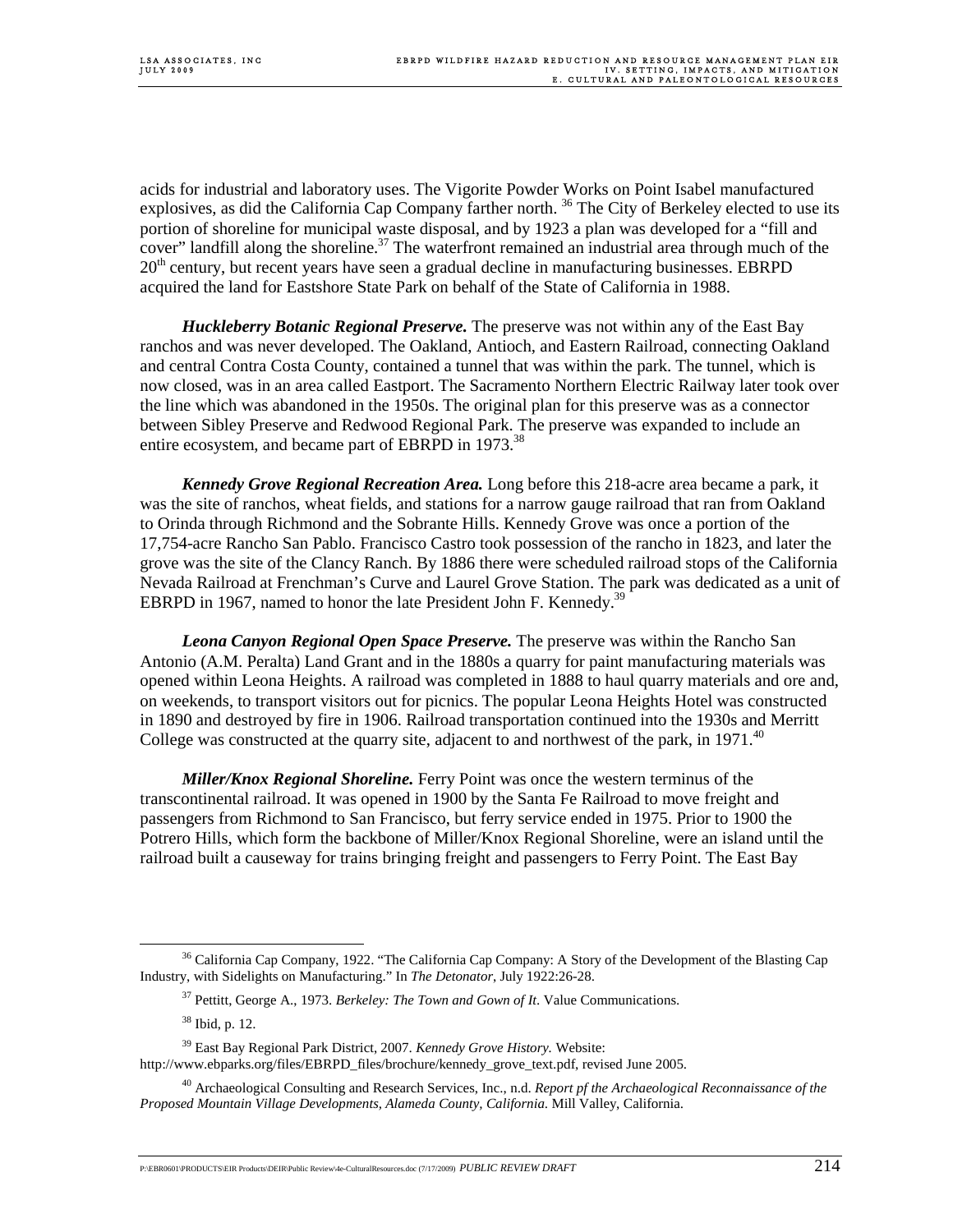Regional Park District restored a part of the pier for public fishing and recreation. EBRPD dedicated this park in  $2002$ .<sup>41,42</sup>

 *Point Pinole Regional Shoreline.* Point Pinole was home to four explosives manufacturing companies over the course of 80 years: Safety Nitro Powder Company, Granite Powder, Giant Powder Company, and Atlas Powder Company. The park's undeveloped location suited a manufacturing industry that posed significant risk of explosion to neighboring buildings. From 1880 to 1960, 2 billion pounds of dynamite were manufactured here. When Giant Powder Company finally ended up at Point Pinole in the 1890s, it consolidated with the existing Safety Nitro plant here, and renamed everything with the Giant name: Giant Station, Giant Village, Giant Highway, etc. By 1916- 17, Point Pinole had become an industrial center and company town with its own railroad station, school, Craftsman-style bungalows and boarding houses for workers, and a privately owned recreation area called Giant Park with a dance hall, saloon, barbecue pits, bocce ball court, playground and picnic gazebos. Newer, cheaper alternatives to dynamite were developed during WWII, and by 1960 dynamite manufacturing at Point Pinole came to an end. Bethlehem Steel Company, who had purchased the land as the site of a steel plant, sold it to EBRPD in 1971.<sup>43</sup>

 *Redwood Regional Park.* The park was adjacent to Rancho San Antonio and Rancho Laguna de los Palos Colorados and both ranchos cut redwoods within the park's current boundaries. During the 1800s, mills and mill roads were constructed to meet the demands for lumber. Small shantytowns developed around the mills where up to 100 men resided. The lands within the park were also grazed and farmed after the logging ceased in the late 1800s. These large land parcels changed ownership frequently until they were purchased by the Utility District in 1928. Following the transfer of the property to EBRPD, Redwood Regional Park encompassed more than 2,100 acres.<sup>44</sup>

 *Roberts Regional Recreation Area.* Roberts Regional Recreation Area opened for public use in 1953. The park was named to honor Thomas J. "Tommy" Roberts, who at that time had served as secretary to the EBRPD board of directors for 19 years. This 100-acre area is known for its lush setting in a grove of fragrant second-growth redwood trees off Skyline Boulevard in Oakland. The original grove was logged between 1840 and 1860 to support the needs of a growing Bay Area community. Of particular interest in park is the former location of the famous "landmark trees." The landmark trees were two giant redwoods used by sailors as navigational aids to avoid the treacherous Blossom Rock, submerged in the bay between Alcatraz Island and San Francisco. The location is a California Historical Landmark (#962), marked by a historic plaque near the Madrone picnic area.<sup>45</sup>

 *Robert Sibley Volcanic Regional Preserve.* Little is known about most of this park unit's early land use since Thornhill Canyon or Sibley Triangle is the only portion of the park that was within

 <sup>41</sup> East Bay Regional Park District, 2007. *Miller/Knox Regional Shoreline.* Website: http://www.ebparks.org/files/ EBRPD\_files/brochure/miller\_knox\_text.pdf.

<sup>42</sup> East Bay Regional Park District, 2007. *Circuit of Miller/Knox Regional Shoreline,* prepared by Bruce and Sandra Beyaert. Website: http://www.ebparks.org/files/miller\_knox\_hike.pdf.

<sup>43</sup> East Bay Regional Park District, 2004. *Point Pinole Regional Shoreline.* Website: http://www.ebparks.org/files/ EBRPD\_files/brochure/pt\_pinole\_text.pdf.

<sup>44</sup> East Bay Regional Park District, 1977, pp. 3-8. *Redwood Regional Park.* Oakland, California.

<sup>45</sup> East Bay Regional Park District, 2003. *Roberts Regional Recreation Area.* Website: http://www.ebparks.org/files/ EBRPD\_files/brochure/roberts\_text.pdf.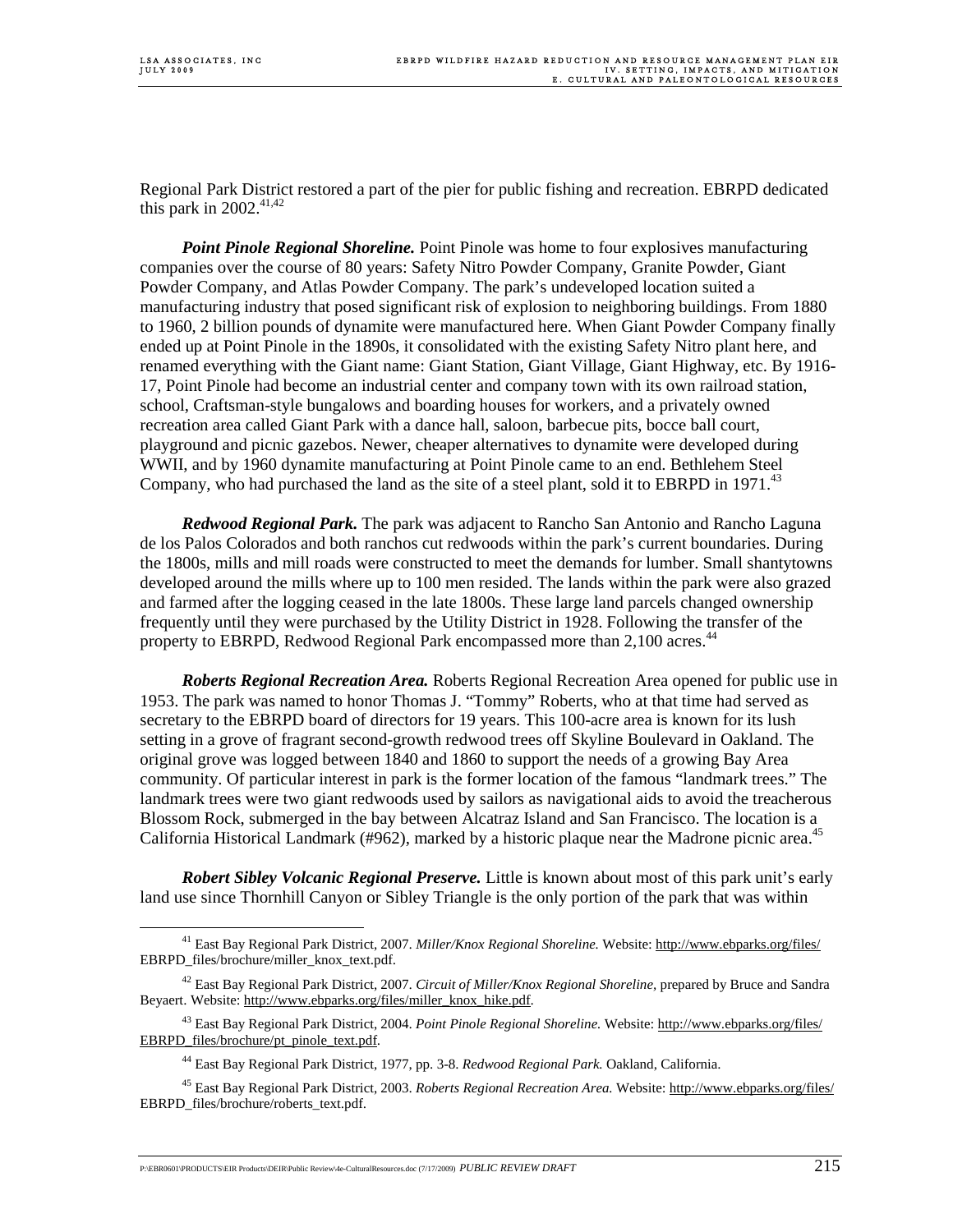Rancho San Antonio. The remainder of the park was undeveloped. Called Round Top Regional Park in the 1930s and early 1940s, the park was originally a Boy Scout camp. The park, one of the three original parks in the EBRPD, was named for Robert Sibley. Sibley helped establish the Park District and served on the board until his death ten years later. Two former quarries have been added to the park. One, the Kaiser quarry north of Round Top was added in 1977, and the other, northwest of the park was added in 1991. $46,47,48$ 

 *Sobrante Ridge Regional Reserve.* The scenic ridgelands of this park unit were preserved after developers agreed to limit an adjacent subdivision to lower-lying areas. The area was formerly known as the Cutter Ranch, and belonged to Cutter Laboratories in Berkeley through the 1970s. The unit was once part of the vast Rancho Sobrante land grant, given by the Mexican government to Juan Jose Castro in 1841. The name *Sobrante* in Spanish means "excess" or "leftover," and reflects the late date of the land grant, an indications that the lands were leftover lands not included in previous grants. The lands that became Sobrante Ridge Regional Preserve were dedicated to EBRPD by a local construction company in 1985.

 *Temescal Regional Recreation Area.* Prior to 1868, Lake Temescal did not exist. The Ohlone tribe utilized the creek we know today as Temescal Creek. Franciscan missionaries named the creek "Temescal," a name derived from the Aztec words *Tema* (to bathe) and *cali* (a house). In 1868, hydraulic engineer Anthony Chabot constructed a dam to create a reservoir for the then-town of Oakland. In 1936, Lake Temescal, already one of the East Bay Regional Park District's three original parks, opened as a recreation area.<sup>49</sup>

 *Tilden Regional Park.* Charles Lee Tilden was the first president of the EBRPD Board of Directors, and his namesake park is one of the oldest in the EBRPD system. Billie Bell, a golf course architect, designed the Tilden golf course and clubhouse in 1936. The golf course, a Works Progress Administration (WPA) project, was completed in 1937. Federal funds also covered half the cost of constructing the dam for Lake Anza, the first East Bay Hills lake designed solely for recreational purposes. The lake opened in 1940.

The Tilden Merry-Go-Round, built in 1911 by the Hershel Spillman Company, was purchased from a Los Angeles dealer in 1946, and began operating in the park in 1948. The Redwood Valley Railroad, a scale steam train on a 0.75-mile-long track, opened in 1952. By 1967, the track was widened and extended into an area vacated by the Army. Currently, the track is approximately two miles long and has a bridge and a tunnel. A second set of tracks was added in the 1960s for the Golden Gate Steamers, a private train club.

 *Wildcat Canyon Regional Park.* An Ohlone village was situated near the mouth of Wildcat Creek in 1772 when Pedro Fages, Fray Juan Crespi, and several soldiers passed through the area. The lands became part of Juan Jose and Victor Castro's land grant during the Mexican rancho period. The

 <sup>46</sup> Larry Seeman Associates, op. cit., pp. 11-12.

<sup>47</sup> East Bay Regional Park District, 2005. *Sibley Volcanic Regional Preserve.* Website: http://www.ebparks.org/files/ EBRPD\_files/ brochure/sibley\_text.pdf.

<sup>48</sup> Slack, Gordy, 2005. Voice of the Volcano: Stories in Stone at Sibley Preserve. In *Bay Nature* April-June.

<sup>&</sup>lt;sup>49</sup> East Bay Regional Park District, 2007. *Temescal Regional Park.* Website: http://www.ebparks.org/files/ EBRPD\_files/brochure/mlk\_text.pdf.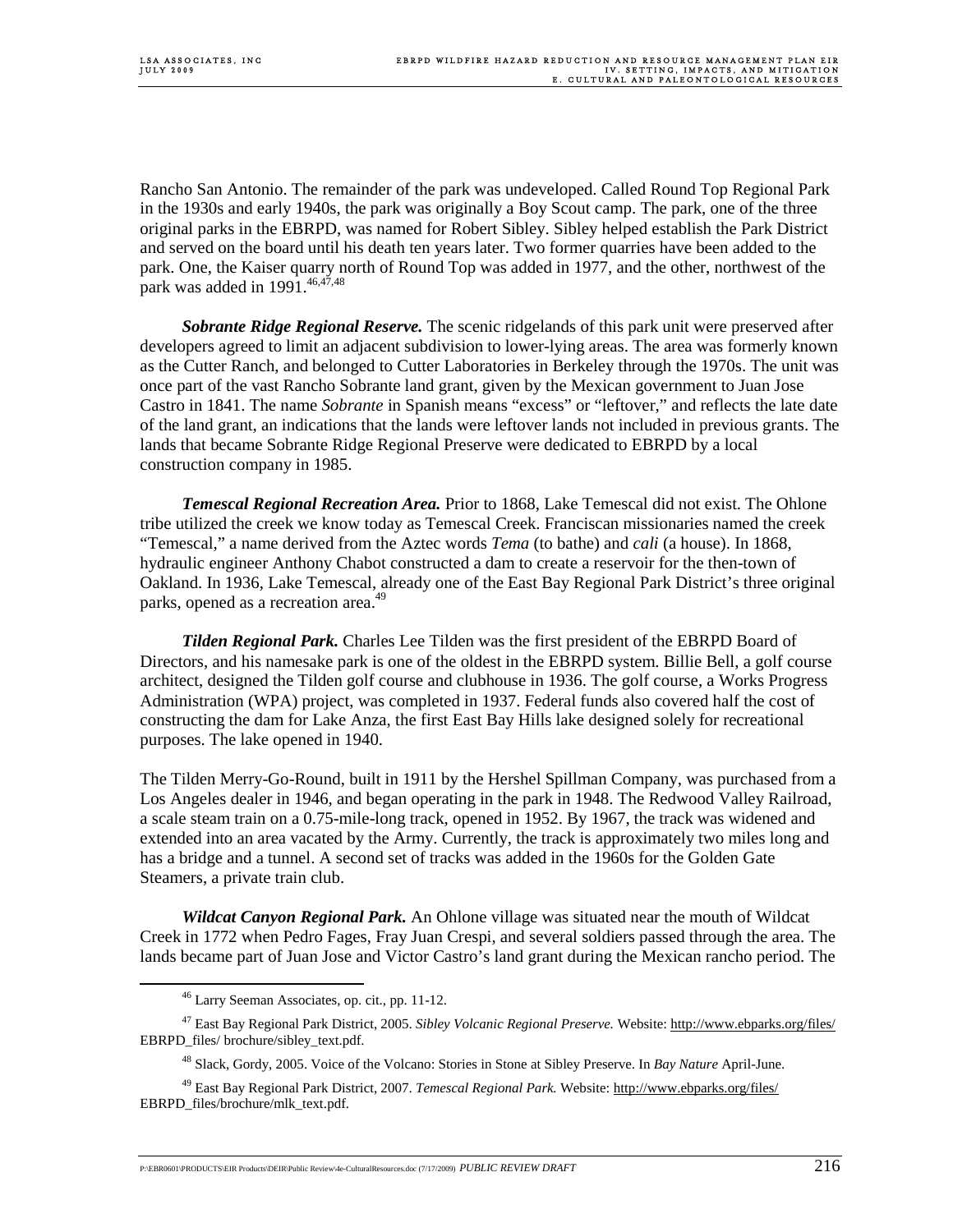majority of lands later became part of a water company. In 1966, Standard Oil purchased oil rights from the speculators holding the land. Exploratory wells were drilled but, since results were poor, drilling ceased. EBRPD purchased 400 acres of the land in 1967 and formed the park by 1976. It has continued to expand since that time with the addition of new parcels.<sup>50</sup>

**c. Geology/Paleontology.** This subsection briefly summarizes the paleontological resources setting of the Study Area. The subsection presents the general geological background of the Study Area and vicinity, including the types of fossils known to occur.

 **(1) Geological Background.** The Study Area is in the western coastal margin of the Coast Range Geomorphic Province of northern California, a geologically young and seismically-active region, and is dominated by northwest-southeast-trending low hills and intervening valleys. The Study Area consists of numerous park units generally located on the bayshore and in the East Bay Hills. The Hayward fault, which runs through the generalized center of the Study Area, is a highly active fault zone with a high probability of producing a magnitude 7 and above earthquake within the next 30 years. $51$ 

In general, the Study Area consists of Tertiary strata resting with angular unconformity on two complexly deformed Mesozoic rock complexes. One of these Mesozoic Rock complexes is made up of Coast Range ophiolite, serpentinite, basalt, gabbro, keratophyre, and overlying Great Valley sequence with some volcanic rocks in the Berkeley area. The other Mesozoic complex is the Franciscan complex, which is composed of strongly metamorphosed greywacke, limestone, argillite, serpentinite, basalt, and other rocks. The following list of the Study Area geologic units is presented in stratigraphic sequence from youngest to oldest. Appendix C provides a summary description of these geologic units:

- Younger Alluvium: Holocene (10,000 Years Ago [ya] to Present)
- Older Alluvium: Pleistocene (10,000 ya to 2,000,000 Years Ago [mya])
- Landslide Deposit: Pleistocene and/or Holocene (2,000,000 ya to Present)
- Unnamed Sedimentary and Volcanic Rocks: Miocene and Pliocene (24 mya -1.8 mya)
- Bald Peak Basalt: Miocene (8.4 mya)
- Siesta Formation: Miocene (24-25 mya)
- Moraga Formation: Miocene (24-25 mya)
- Orinda Formation: Miocene (24-25 mya)
- Claremont Chert: (Miocene 24-25 mya)
- Great Valley Sequence (Late Jurassic to Cretaceous: 161-65 mya)
	- o Pinehurst Shale

 <sup>50</sup> East Bay Regional Park District, 2006. *Wildcat Canyon History.* Website: http://www.ebparks.org/parks/wildcat.htm.

<sup>&</sup>lt;sup>51</sup> Working Group on California Earthquake Probabilities, 2003. Earthquake Probabilities around San Francisco, California. Berkeley Seismological Laboratory, University of California, Berkeley. Website: http://pubs.usgs.gov/fs/ 2003/fs039-03/.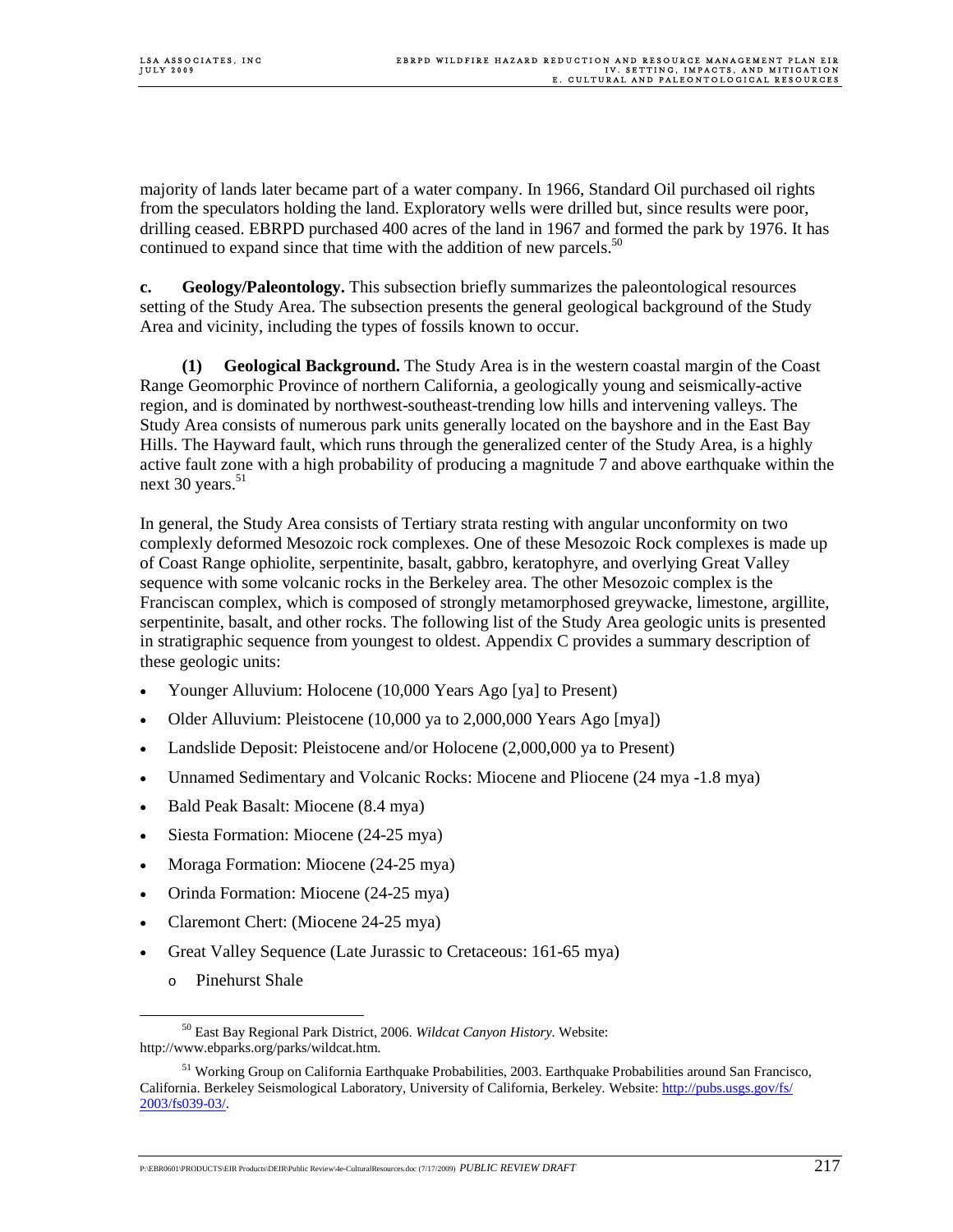- o Redwood Canyon Formation
- o Shephard Creek Formation
- o Oakland Conglomerate
- o Joaquin Miller Formation
- o Franciscan Mélange
- o Knoxville Formation
- Coast Range Ophiolite (Jurassic: 206-144 mya)
	- o Keratophyre
	- o Serpentinite
	- o Gabbro and Basalt

**d. Known or Listed Cultural and Paleontological Resources.** This subsection summarizes information about cultural and paleontological resources in the Study Area identified through background research. Cultural resources are discussed first, followed by paleontological resources.

 **(1) Cultural Resources.** A total of 251 resources were identified in all of the parks that wee studied through background research. Of the 251 resources, 199 are archaeological in nature (32 prehistoric/167 historical) and 49 represent the historical built environment (e.g., buildings or structures). Three resources are not sufficiently described in EBRPD records to determine their classification. Table IV.E-1, located at the end of this section, summarizes information about cultural resources identified in the parks. Please note that resources in Roberts Regional Recreation Area are subsumed under Redwood Regional Park. Cultural resources were identified through background research and consultation with interested parties.

Two resources in the Study Area are listed in the National Register of Historic Places and the California Register of Historical Resources (California Register): Alvarado Park in Wildcat Canyon Regional Park; and the Herschell Spillman Merry-Go-Round in Tilden Regional Park. Additionally, Alvarado Park is listed in the Contra Costa County Historical Resources Inventory. Two resources in Redwood Regional Park and Roberts Regional Recreation Area are listed in the California Register and are California Historical Landmarks (CHL): Blossom Rock Navigational Trees (CHL #962) in Roberts; and the site where the Rainbow Trout was first identified (CHL #970) in Redwood. Two resources are listed in the California Inventory of Historic Resources: portions of the California and Nevada Railroad in Kennedy Grove Regional Park; and Lake Chabot in Lake Chabot Regional Park. Additionally, the California and Nevada Railroad is listed as a Point of Historical Interest, and Lake Chabot (including Chabot Dam) is listed as a Point of Historical Interest and Historic Civil Engineering Landmark of San Francisco and Northern California. The location of the last manufacturing facility for Giant Powder Company (CHL #1002-1) is in Point Pinole Regional Shoreline; this site is also listed in the California Register.

The cultural resource inventory developed during the review of existing registration programs, archival sources, and environmental documents was compared to the EBRPD cultural resources database. LSA prepared a GIS layer depicting the locations of resources identified during archival research at the NWIC. The layer provides a comparative data source for use in resolving differences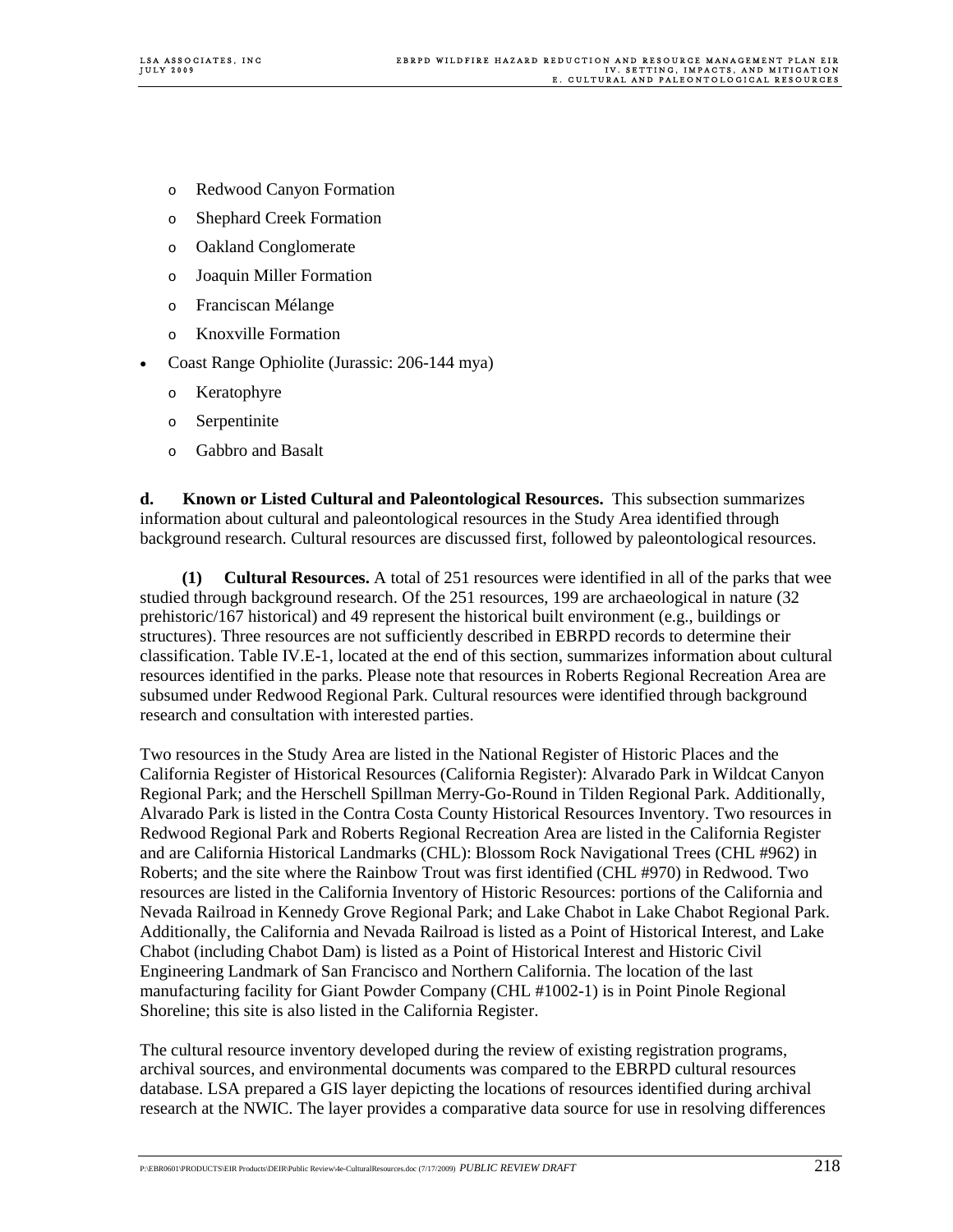in cultural resource locations between the EBRPD database and the NWIC base maps. A total of six archaeological sites identified in the Study Area were not depicted or otherwise noted in the EBRPD database.

 **(2) Paleontological Resources.** Nine fossil localities were identified in the Study Area. Twenty-four vertebrate fossil localities are recorded within five miles of the Study Area in the bay and inland portions of the East Bay. These fossil localities produced 109 significant vertebrate specimens that came from geologic units known to underlie the Study Area. The literature review identified 27 individual geologic units in the Study Area that are known to contain paleontological resources. Paleontological resources were identified through background research.

**e. Regulatory Context.** This subsection describes the laws, policies, and regulations that address cultural and paleontological resources in the Study Area. Discussed first is the legislative context for cultural resources, followed by the legislative context for paleontological resources.

 **(1) Cultural Resources.** The California Environmental Quality Act; the California Register of Historical Resources; portions of the California Public Resources, Penal, and Health and Safety codes; the EBRPD Master Plan; portions of EBRPD Ordinance 38; and EBRPD guidelines are the primary planning, treatment, and review mechanisms for cultural resources in the Study Area. Each is summarized below.

 **California Environmental Quality Act.** The California Environmental Quality Act (CEQA) applies to all discretionary projects undertaken or subject to approval by the state's public agencies (California Code of Regulations [CCR] Title 14(3) §15002(i)). CEQA states that it is the policy of the State of California to "take all action necessary to provide the people of this state with… historic environmental qualities…and preserve for future generations examples of the major periods of California history" (Public Resources Code [PRC] §21001(b), (c)). Under the provisions of CEQA, "A project with an effect that may cause a substantial adverse change in the significance of an historical resource is a project that may have a significant effect on the environment" (CCR Title 14(3) §15064.5(b)).

CEQA defines a "historical resource" as a resource which meets one or more of the following criteria:

- Listed in, or eligible for listing in, the California Register;
- Listed in a local register of historical resources (as defined at PRC  $\S5020.1(k)$ );
- Identified as significant in a historical resource survey meeting the requirements of PRC  $§5024.1(g);$  or
- Determined to be a historical resource by a project's lead agency (CCR Title  $14(3)$  §15064.5(a)).
- A historical resource consists of "Any object, building, structure, site, area, place, record, or manuscript which a lead agency determines to be historically significant or significant in the architectural, engineering, scientific, economic, agricultural, educational, social, political, military, or cultural annals of California . . .Generally, a resource shall be considered by the lead agency to be 'historically significant' if the resource meets the criteria for listing in the California Register of Historical Resources" (CCR Title 14(3) §15064.5(a)(3)).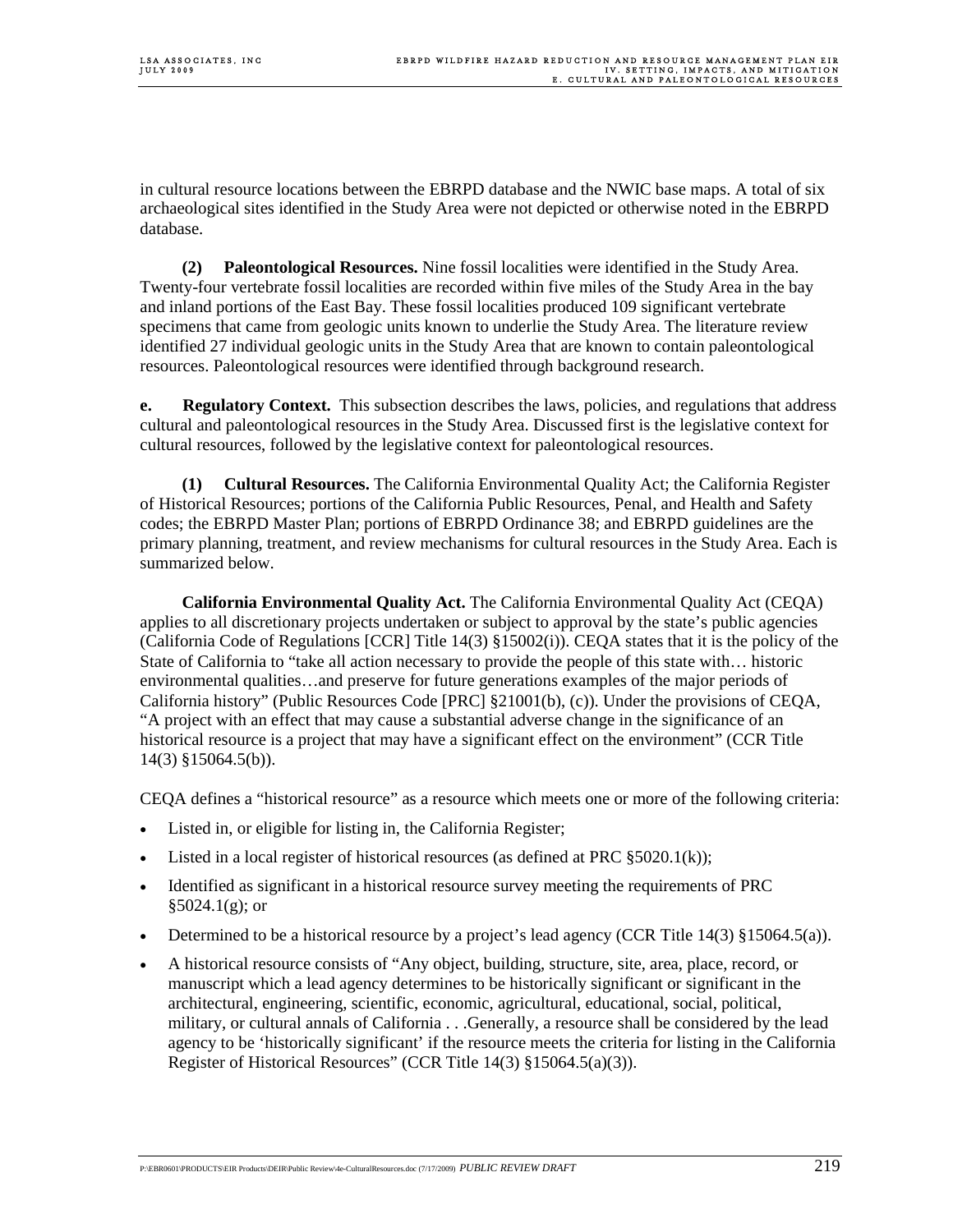CEQA requires that historical resources and unique archaeological resources be taken into consideration during the CEQA planning process (CCR Title 14(3) §15064.5; PRC §21083.2). If feasible, adverse effects to the significance of historical resources must be avoided, or the effects mitigated (CCR Title 14(3) §15064.5(b)(4)). The significance of an historical resource is materially impaired when a project demolishes or materially alters in an adverse manner those physical characteristics of a historical resource that convey its historical significance and that justify its eligibility for the California Register of Historical Resources. If there is a substantial adverse change in the significance of a historical resource, the preparation of an environmental impact report may be required (CCR Title 14(3) §15065(a)).

If the cultural resource in question is an archaeological site, CEQA (CCR Title 14(3)  $\S 15064.5(c)(1)$ ) requires that the lead agency first determine if the site is a historical resource as defined in CCR Title 14(3) §15064.5(a). If the site qualifies as a historical resource, potential adverse impacts must be considered in the same manner as a historical resource.<sup>52</sup> If the archaeological site does not qualify as a historical resource but does qualify as a unique archaeological site, then the archaeological site is treated in accordance with PRC  $\S 21083.2$  (CCR Title 14(3)  $\S 15069.5(c)(3)$ ). In practice, most archaeological sites that meet the definition of a unique archaeological resource will also meet the definition of a historical resource.<sup>53</sup>

CEQA defines a "unique archaeological resource" as an archaeological artifact, object, or site about which it can be clearly demonstrated that, without merely adding to the current body of knowledge, there is a high probability that it meets any of the following criteria:

- Contains information needed to answer important scientific research questions and that there is a demonstrable public interest in that information; or
- Has a special and particular quality such as being the oldest of its type or the best available example of its type; or
- Is directly associated with a scientifically recognized important prehistoric or historic event or person (PRC §21083.2(g)).

If an impact is significant, CEQA requires feasible measures to minimize the impact (CCR Title 14(3) §15126.4 (a)(1)). Mitigation of significant impacts must lessen or eliminate the physical impact that the project will have on the resource. Generally, the use of drawings, photographs, and/or displays does not mitigate the physical impact on the environment caused by demolition or destruction of a historical resource. However, CEQA requires that all feasible mitigation be undertaken even if it does not mitigate impacts to a less than significant level of impact (CCR Title 14(3) §15126.4 (a)(1)).

 **California Register of Historical Resources.** The California Register of Historical Resources (California Register) is a guide to cultural resources that must be considered when a government agency undertakes a discretionary action subject to CEQA. The California Register helps government

 <sup>52</sup> California Office of Historic Preservation, 2001a, p. 5. *California Environmental Quality Act (CEQA) and Historical Resources*. Technical Assistance Series 1. California Department of Parks and Recreation, Sacramento.

<sup>53</sup> Bass, Ronald E., Albert I. Herson, and Kenneth M. Bogdan, 1999, p. 105. *CEQA Deskbook: A Step-by-Step Guide on How to Comply with the California Environmental Quality Act*. Solano Press Books, Point Arena, California.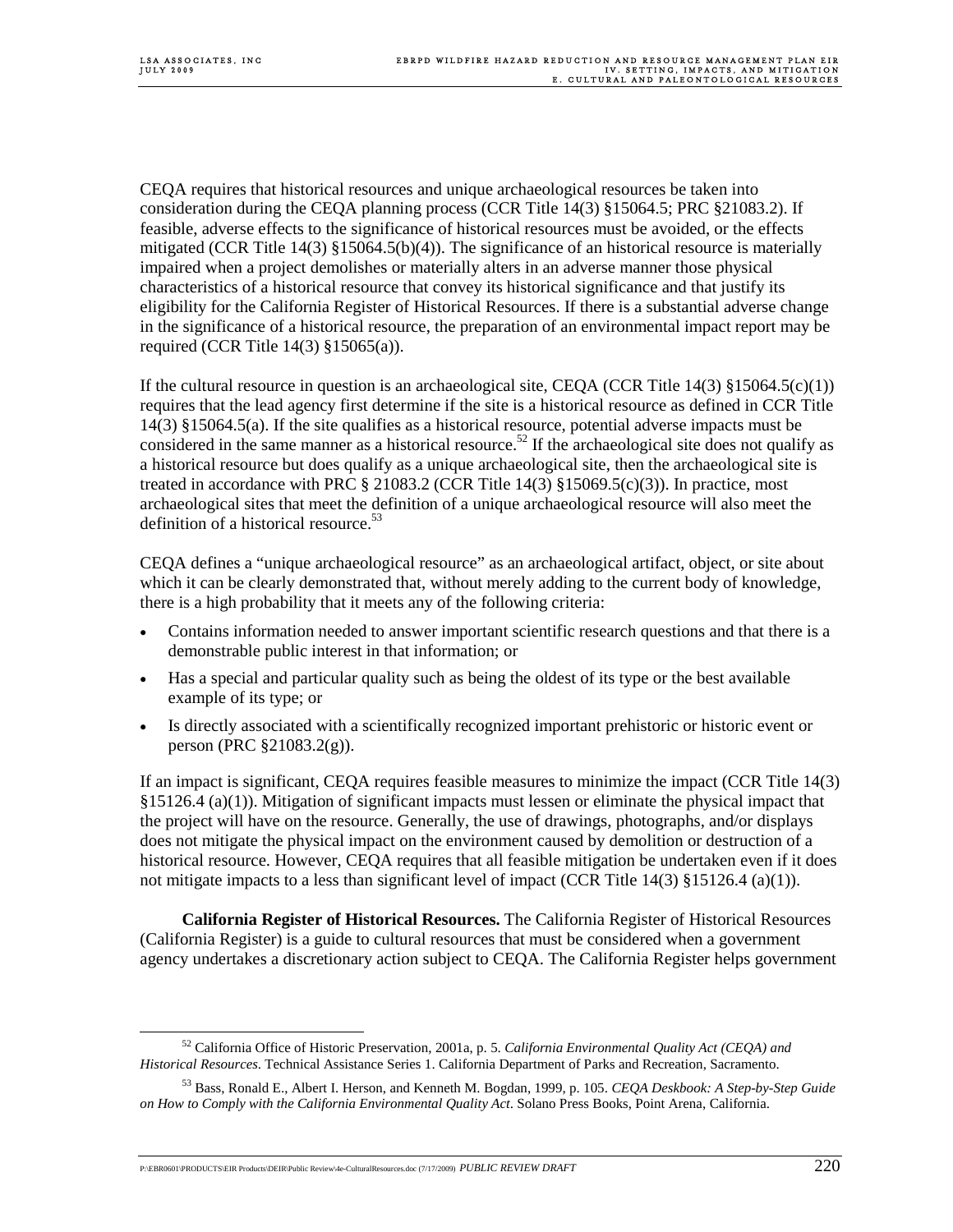agencies identify, evaluate, and protect California's historical resources,<sup>54</sup> and indicates which properties are to be protected from substantial adverse change (PRC § 5024.1(a)). Any resource listed in, or eligible for listing in, the California Register is to be considered during the CEQA process.<sup>55</sup>

A cultural resource is evaluated under four California Register criteria to determine its historical significance. A resource must be significant at the local, state, or national level in accordance with one or more of the following criteria:

- Is associated with events that have made a significant contribution to the broad pattern of
- California's history and cultural heritage;
- Is associated with the lives of persons important in our past;
- Embodies the distinctive characteristics of a type, period, region, or method of construction, or represents the work of an important creative individual, or possesses high artistic values; or
- Has yielded, or may be likely to yield, information important in prehistory or history.

In addition to meeting one or more of the above criteria, the California Register requires that sufficient time must have passed to allow a "scholarly perspective on the events or individuals associated with the resource." Fifty years is used as a general estimate of the time needed to understand the historical importance of a resource.<sup>56</sup> The State of California Office of Historic Preservation recommends documenting, and taking into consideration in the planning process, any cultural resource that is 45 years or older. $57$ 

The California Register also requires a resource to possess integrity, which is defined as "the authenticity of a historical resource's physical identity evidenced by the survival of characteristics that existed during the resource's period of significance. Integrity is evaluated with regard to the retention of location, design, setting, materials, workmanship, feeling, and association."58 Resources that are significant, meet the age guidelines, and possess integrity will generally be considered eligible for listing in the California Register.

 **California Public Resources Code §5097.5.** California Public Resources Code §5097.5 prohibits excavation or removal of any "vertebrate paleontological site…or any other archaeological, paleontological or historical feature, situated on public lands, except with express permission of the public agency having jurisdiction over such lands." Public lands are defined to include lands owned by or under the jurisdiction of the state or any city, county, district, authority or public corporation, or any agency thereof. Any unauthorized disturbance or removal of archaeological, historical, or paleontological materials or sites located on public lands is a misdemeanor.

 <sup>54</sup> California Office of Historic Preservation, 2001b, p. 1. *California Register of Historical Resources: Q&A for Local Governments*. Technical Assistance Series 4. California Department of Parks and Recreation, Sacramento.

<sup>55</sup> California Office of Historic Preservation, 2001b, op. cit., p. 4.

<sup>56</sup> California Office of Historic Preservation, 1999, p. 3. *California Register and National Register: A Comparison.* Technical Assistance Series 6. California Department of Parks and Recreation, Sacramento.

<sup>57</sup> California Office of Historic Preservation, 1995, p. 2. *Instructions for Recording Historical Resources*. California Department of Parks and Recreation, Sacramento.

<sup>58</sup> California Office of Historic Preservation, 1999, op. cit., p. 2.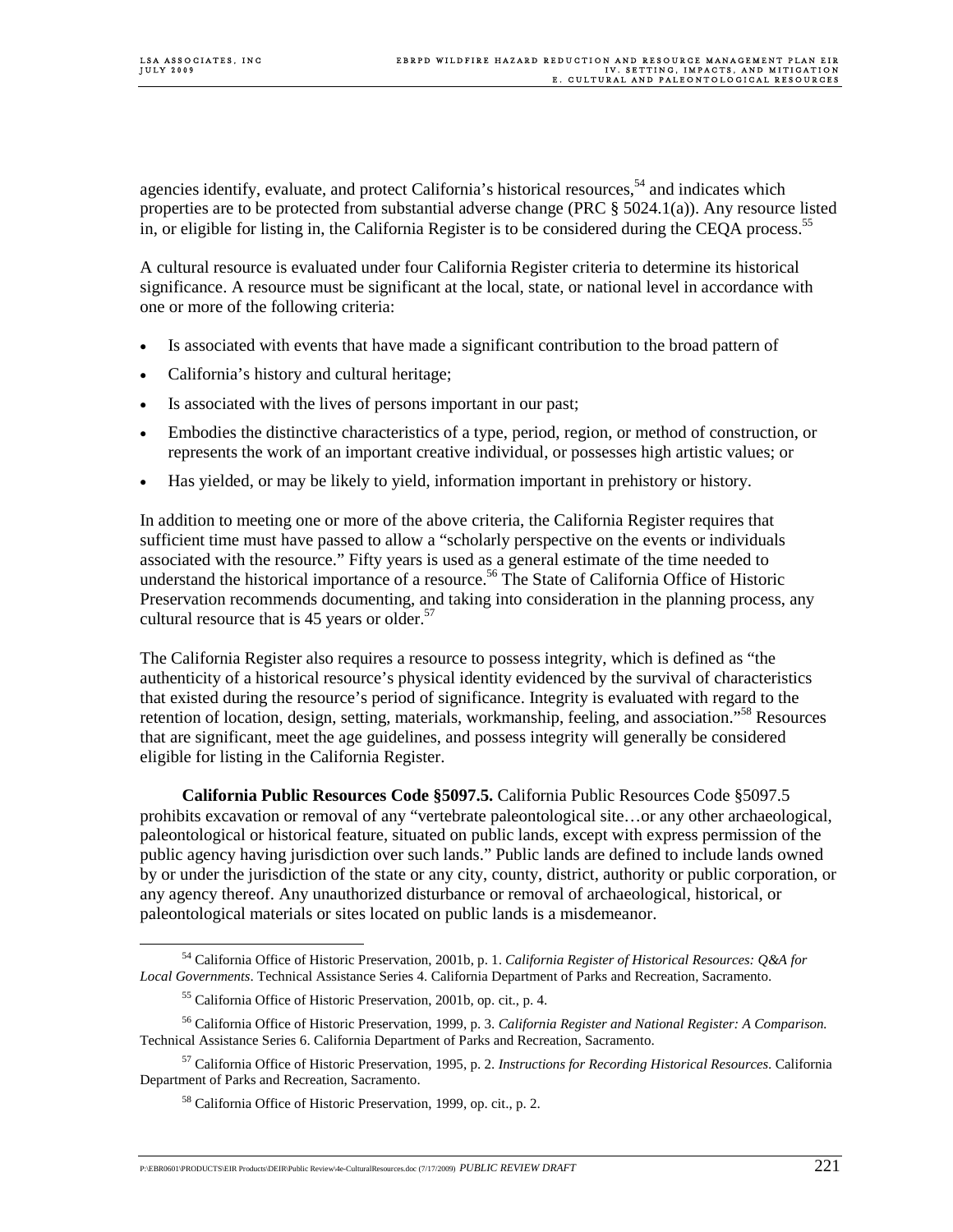**California Penal Code §622.5.** California Penal Code §622.5 states that every person, not the owner thereof, who willfully injures, disfigures, defaces, or destroys any object or thing of archeological or historical interest or value, whether situated on private lands or within any public park or place, is guilty of a misdemeanor.

 **California Health and Safety Code §7050.5.** California Health and Safety Code §7050.5 states that in the event of discovery or recognition of any human remains in any location other than a dedicated cemetery, there shall be no further excavation or disturbance of the site or any nearby area reasonably suspected to overlie adjacent remains until the coroner of the county in which the remains are discovered has determined whether or not the remains are subject to the coroner's authority. If the human remains are of Native American origin, the Coroner must notify the Native American Heritage Commission within 24 hours of this identification. The Native American Heritage Commission will identify a Native American Most Likely Descendant to inspect the site and provide recommendations for the proper treatment of the remains and associated grave goods.

 **EBRPD Master Plan.** The EBRPD Master Plan (Master Plan) defines the long-term vision for lands managed by EBRPD. The Master Plan provides a decision-making framework for EBRPD management, and identifies policies that will achieve district-wide objectives. Park development objectives, land use classifications, and planning and management guidelines are established by the Master Plan. Policies for the preservation and interpretation of cultural resources are woven throughout the Master Plan, including provisions for public participation, interpretation, environmental compliance, open space protection, land acquisition, land use planning, and facility development. Those policies most pertinent to cultural resources in the Study Area are summarized below.

- Public Participation. The District will notify the public of proposed comment periods for draft review documents [that address cultural resource*s* among other environmental topics]. The Board will schedule review sessions in the geographic locale of interested parties to facilitate comments.
- Interpretation. The District will provide a variety of interpretive programs that focus attention on the region's natural and cultural resources. Programs will encourage an appreciation for the preservation of natural and cultural resources, and will provide for volunteer opportunities.
- Environmental Compliance. The District will develop all planning documents in compliance with CEQA [and, as part of the review process, will consider potential impacts to cultural resources].
- Open Space Protection. The District will participate in efforts to protect scenic or cultural resources . . .
- Land Acquisition. Potential acquisitions are considered with respect to the features they contribute, which may include . . . historic or cultural resources [and] interpretive and educational opportunities . . .
- Land Use Planning. In a Regional Preserve that is of historic value, the District will seek to use construction styles that are consistent with and associated with the relevant historical period. If the District considers replicating or recreating former structures on historical sites, the parkland planning document will establish the necessary level of authentication to maintain historic integrity.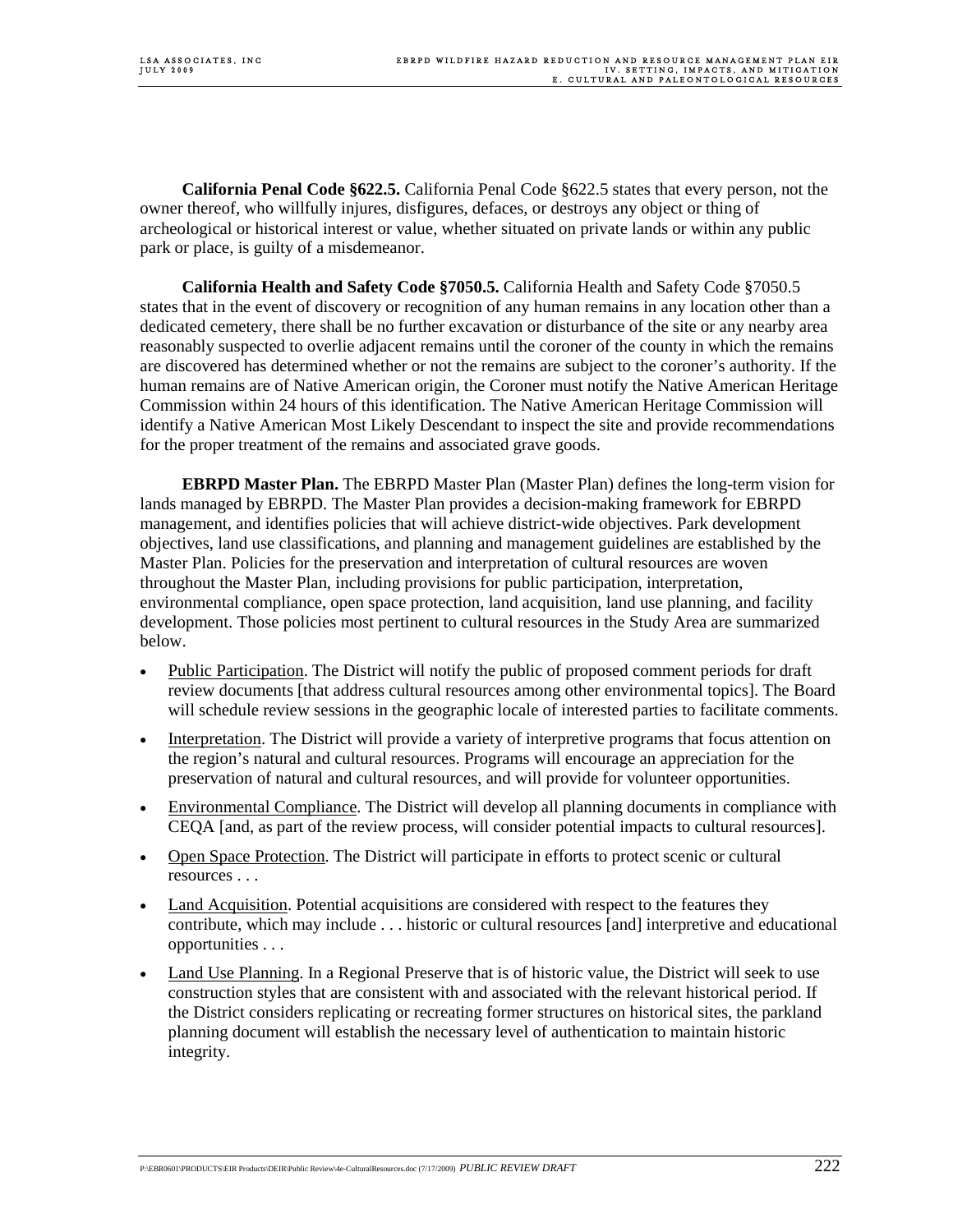If a Regional Preserve has a designated historical period, the Recreation/Staging Unit will have an appearance that harmonizes with the style of the relevant historic period. The District may permit commercial uses for an historic building—such as crafts, stores, book shops, and art shops—if these uses are harmonious with the style of the building and if they do not adversely affect the preservation and enhancement of the structure's historical significance.

• Facility Development. Park improvements will be designed to avoid or minimize impacts on wildlife habitats, plant populations, and other resources.

 **EBRPD Ordinance 38, Sections 805-808.** Portions of EBRPD Ordinance 38 address the disturbance of objects or features of cultural significance on EBRPD lands. Each section is briefly summarized below.

- Section 805. This section states that no person shall damage, injure, collect or remove earth, rocks, sand, gravel, fossils, minerals, features of caves, or any article or artifact of geological interest or value located on District parklands. Though oriented toward natural features, this ordinance may be construed as applying to objects or features that, while appearing natural, are actually modified by human action (e.g., cave pictographs misperceived as natural discoloration).
- Section 806. This ordinance states that no person shall damage, injure, collect or remove any object of paleontological, archaeological or historical interest or value located on District parklands. In addition, any person who willfully alters, damages, or defaces any object of archaeological or historical interest or value or enters a fenced and posted archaeological or historical site shall be arrested or issued a citation pursuant to California Penal Code §622.5.
- Section 807. This ordinance states that special permission may be granted to remove, treat, disturb, or otherwise affect plants or animals or geological, historical, archaeological, or paleontological materials for research, interpretive, educational, or park operational purposes.
- Section 808. This ordinance states that no person shall cut, carve, paint, mark, paste, or fasten on any tree, fence, wall, building, monument, or other property in the District any bill, advertisement, directional or informational signs, or inscription whatsoever.

 **EBRPD Guidelines.** The document entitled *EBRPD Guidelines for Protecting Parkland Archaeological Sites*<sup>59</sup> contains guidance for EBRPD staff on the treatment of archaeological sites in the Study Area. Guidance is provided about archaeological site identification and protection; Native American input regarding proposed treatment of archaeological sites and human remains; and special zoning concessions for Native American and non-Native American archaeological sites.

 **(2) Paleontological Resources.** The CEQA Environmental Checklist, the Society for Vertebrate Paleontology, California Public Resources Code §5097.5, the East Bay Regional Park District Master Plan, and portions of EBRPD Ordinance 38 are the primary planning, treatment, and review mechanisms for paleontological resources in the Study Area. Each is summarized below.

 **CEQA Environmental Checklist.** CEQA requires that a determination be made as to whether a project would directly or indirectly destroy a unique paleontological resource or site, or unique

P:\EBR0601\PRODUCTS\EIR Products\DEIR\Public Review\4e-CulturalResources.doc (7/17/2009) *PUBLIC REVIEW DRAFT* 223

 <sup>59</sup> East Bay Regional Park District, 1989. Oakland, California.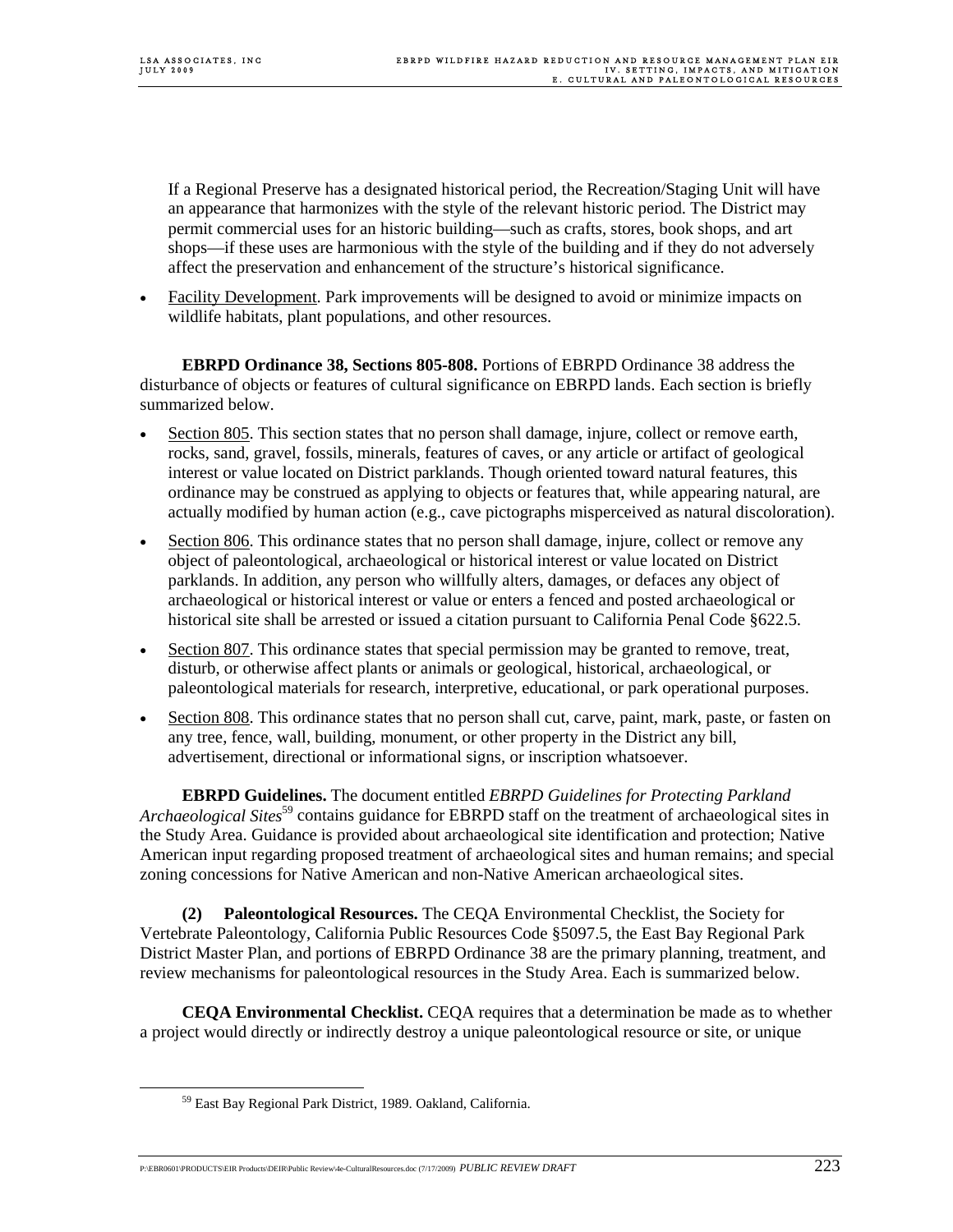geological feature (CEQA Appendix  $G(y)(c)$ ). If an impact is significant, CEQA requires feasible measures to minimize the impact (CCR Title  $14(3)$  § 15126.4 (a)(1)).

 **Society of Vertebrate Paleontology.** The Society of Vertebrate Paleontology has identified vertebrate fossils, their taphonomic and associated environmental indicators, and fossiliferous deposits as significant nonrenewable paleontological resources. Botanical and invertebrate fossils and assemblages may also be considered significant resources.<sup>60</sup>

 **California Public Resources Code §5097.5.** California Public Resources Code §5097.5 prohibits excavation or removal of any "vertebrate paleontological site…or any other archaeological, paleontological or historical feature, situated on public lands, except with express permission of the public agency having jurisdiction over such lands." Public lands are defined to include lands owned by or under the jurisdiction of the state or any city, county, district, authority or public corporation, or any agency thereof. Any unauthorized disturbance or removal of archaeological, historical, or paleontological materials or sites located on public lands is a misdemeanor.

 **East Bay Regional Park District Master Plan.** Please see the preceding descriptions in the Cultural Resource Legislative Context for a summary of the Master Plan.

 **EBRPD Ordinance 38, Sections 805-808.** Portions of EBRPD Ordinance 38 address the disturbance of objects or features of natural significance on EBRPD lands. Each section is briefly summarized below.

- Section 805. This section states that no person shall damage, injure, collect or remove earth, rocks, sand, gravel, fossils, minerals, features of caves, or any article or artifact of geological interest or value located on District parklands.
- Section 806. This ordinance states that no person shall damage, injure, collect or remove any object of paleontological, archaeological or historical interest or value located on District parklands.
- Section 807. This ordinance states that special permission may be granted to remove, treat, disturb, or otherwise affect plants or animals or geological, historical, archaeological, or paleontological materials for research, interpretive, educational, or park operational purposes.
- Section 808. This ordinance states that no person shall cut, carve, paint, mark, paste, or fasten on any tree, fence, wall, building, monument, or other property in the District any bill, advertisement, directional or informational signs, or inscription whatsoever.

## **2. Impacts and Mitigation Measures**

Project implementation has the potential to adversely affect cultural and paleontological resources. Significance criteria are presented below, followed by potential impacts, and recommended mitigation measures.

**a. Significance Criteria.** The project would have a significant impact on cultural and paleontological resources if it would:

 $^{60}$  Conformable Impact Mitigation Guidelines Committee, 1995. Assessment and Mitigation of Adverse Impacts to Nonrenewable Paleontologic Resources: Standards and Guidelines*. Society of Vertebrate Paleontology News Bulletin* 163:22-27.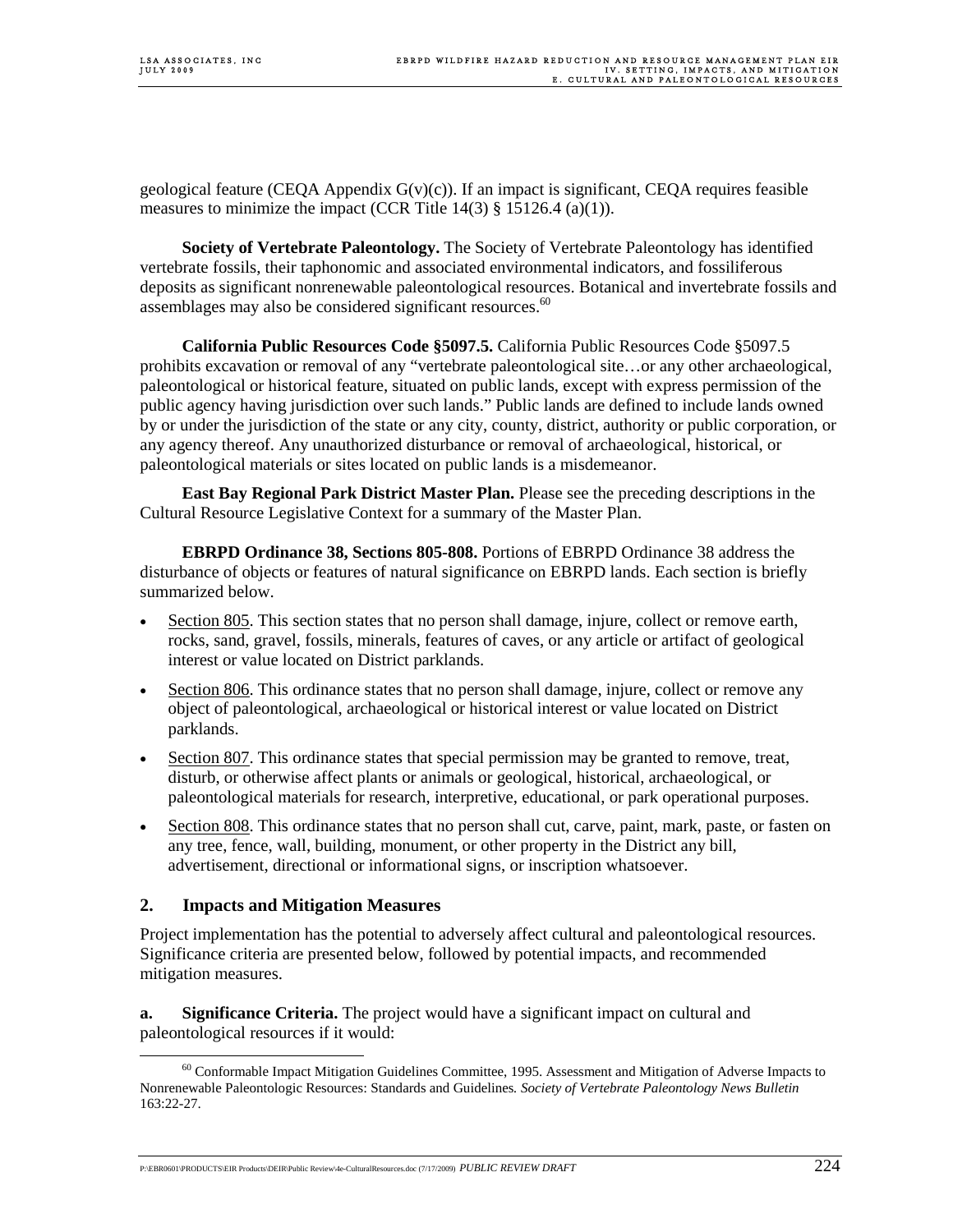- Cause a substantial adverse change in the significance of a historical resource as defined in *CEQA Guidelines* §15064.5. Specifically, substantial adverse changes include physical demolition, destruction, relocation, or alteration of the resource or its immediate surroundings such that the significance of the historical resource would be materially impaired.
- Cause a substantial adverse change in the significance of an archaeological resource pursuant to *CEQA Guidelines* §15064.5.
- Directly or indirectly destroy a unique paleontological resource or a unique geologic feature.
- Disturb any human remains, including those interred outside of formal cemeteries.

**b. Less-Than-Significant Cultural Resources Impacts.** The project consists of different treatment options for fuels reduction and vegetation management. Some of the treatment options involve actions that will result in a greater level of ground disturbance than others. Archaeological deposits, built environment buildings and structures, human remains, or paleontological resources may be adversely impacted as a result of treatment actions. Examples of such impacts could include destruction of archaeological deposits, damage to buildings or structures, displacement of fossil resources, or the disturbance of human remains. Some of the impacts may be considered significant under CEQA if the affected resources qualify as historical resources under PRC §21084.1, or as unique archaeological resources under PRC §21083.2.

Resource management is one of the primary goals of the project. Maintaining the cultural and ecological values that distinguish EBRPD lands was a consideration when Plan goals and objectives were identified. Accordingly, some of the Plan guidelines contain policies for avoiding or minimizing potential impacts to cultural and paleontological resources. Resource identification and avoidance is the preferred approach.

Five treatment options are proposed to achieve project objectives, and each is geared to different fuel reduction and vegetation management approaches. These treatment options include:

- Hand Labor. This option includes minor pruning, mulch and plastic cover application, weed pulling by hand, and shrub removal. These activities generally pose a low risk of impacts to cultural resources (especially archaeological deposits) due to the small scale of activity and ground disturbance. However, the potential still exists for medium-to-large-shrub extraction to result in the removal of a substantial amount of subsurface soil that could accompany a root system. The removal of such root systems could disturb intact archaeological deposits and features if the shrubs were within an archaeological deposit.
- Mechanical Treatment. This option generally includes grading, mowing, overstory removal, the use of landings, yarding, mechanical cutting, and mulching or chipping. These options often use large, tracked equipment that requires site preparation of their operating areas or access corridors. As such, these options pose a high risk of impacts to cultural resources (particularly archaeological deposits), particularly where the creation of landings or roads coincides with areas in which archaeological sites are often found (e.g., ridge, saddles, or mid-slope benches).
- Chemical Treatment. This option includes the application of herbicides to control the growth of vegetation. This option generally poses little-to-no risk of ground disturbance since the application would, for the most part, be by hand. However, the long-term effects of herbicides on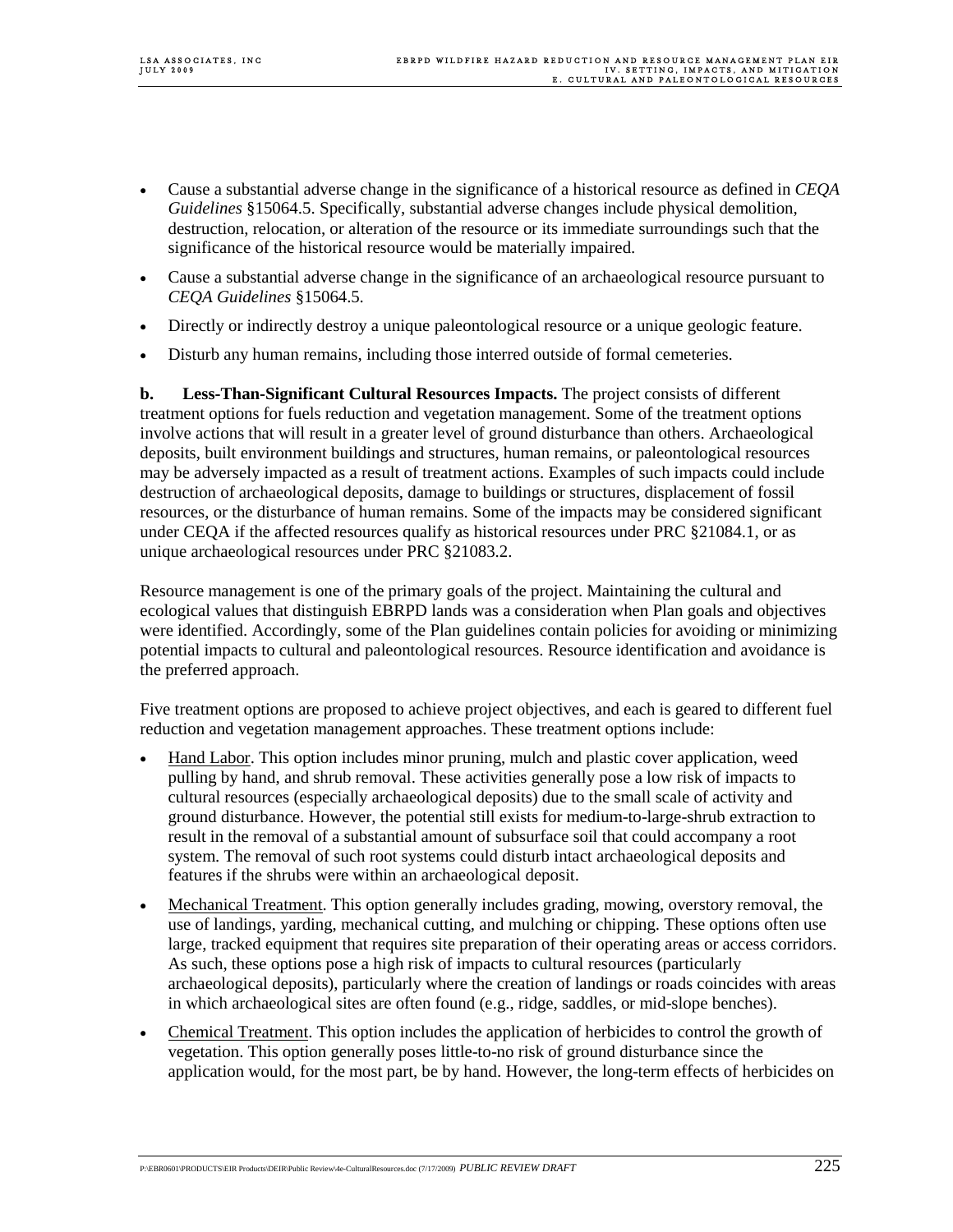the constituents of archaeological sites, particularly as pertains to site preservation, are not well understood.

- Prescribed Burning. This option includes the burning of larger areas (broadcast burning) or the burning of piles of cut brush (pile burning). This option poses little-to-no risk of ground disturbance, as ignition is done by hand application. However, burning can destroy standing buildings or structures obscured by vegetation overgrowth. Evidence also suggests that fire can alter the structural and geochemical characteristics of some types of prehistoric artifacts, thereby affecting their information potential.
- Grazing. This option includes the use of grazing animals to reduce the fuel load in a given area, primarily grasslands or shrublands. This option generally poses a low risk of ground disturbance, although cattle wallows or the creation of animal trails may result in soil displacement and subsequent erosion, which may impact intact archaeological deposits.

The Plan includes Best Management Practices (BMPs) designed to avoid or minimize the potential disturbance of documented and previously undocumented cultural resources. These BMPs apply to archaeological deposits, built environment resources, and areas of traditional cultural importance. The BMPs vary in intensity and are geared to the likelihood of a particular treatment category resulting in cultural resource impacts.

EBRPD has a GIS database that includes the locations of recorded cultural resources, which contains information previously held by EBRPD, as well as information obtained through background research conducted for this analysis. The selection of recommended treatment areas includes a cross-check for possible conflicts with cultural resources in the EBRPD database. The BMPs are implemented in concert with the cross-check of the GIS database to provide for the identification and protection of cultural resources. The BMPs for each treatment category are summarized below:

### **Plan Chapter IV. Fuel Treatment Methods**

### *Best Management Practices for Hand Labor - Cultural Resources*

- EBRPD will exclude documented cultural resources in the treatment area from hand labor that involves ground disturbance.
- A District staff member trained in cultural resources identification will demarcate the boundaries of previously documented cultural resources identified during hand labor treatment. These resources will be avoided by hand labor treatment consistent with the District's procedures for protecting cultural resources.<sup>61</sup>

### *Best Management Practices for Mechanical Treatment - Cultural Resources*

- Prior to treatment, EBRPD will review its records of documented cultural resources in the treatment area. A trained District staff person will conduct a pre-treatment field review site assessment to identify previously undocumented cultural resources, and will demarcate (i.e., flag) the boundaries of any potentially significant and sensitive cultural resources in the treatment area. Where it is deemed necessary for additional study (i.e., subsurface investigation) to be undertaken, a professional archaeologist will be retained to provide recommendations regarding the documentation and protection of the cultural resources prior to project actions.
- EBRPD treatment actions will avoid the demarcated cultural resources.

 <sup>61</sup> East Bay Regional Park District, 1989. *Guidelines for Protecting Parkland Archeological Sites*, Oakland, California.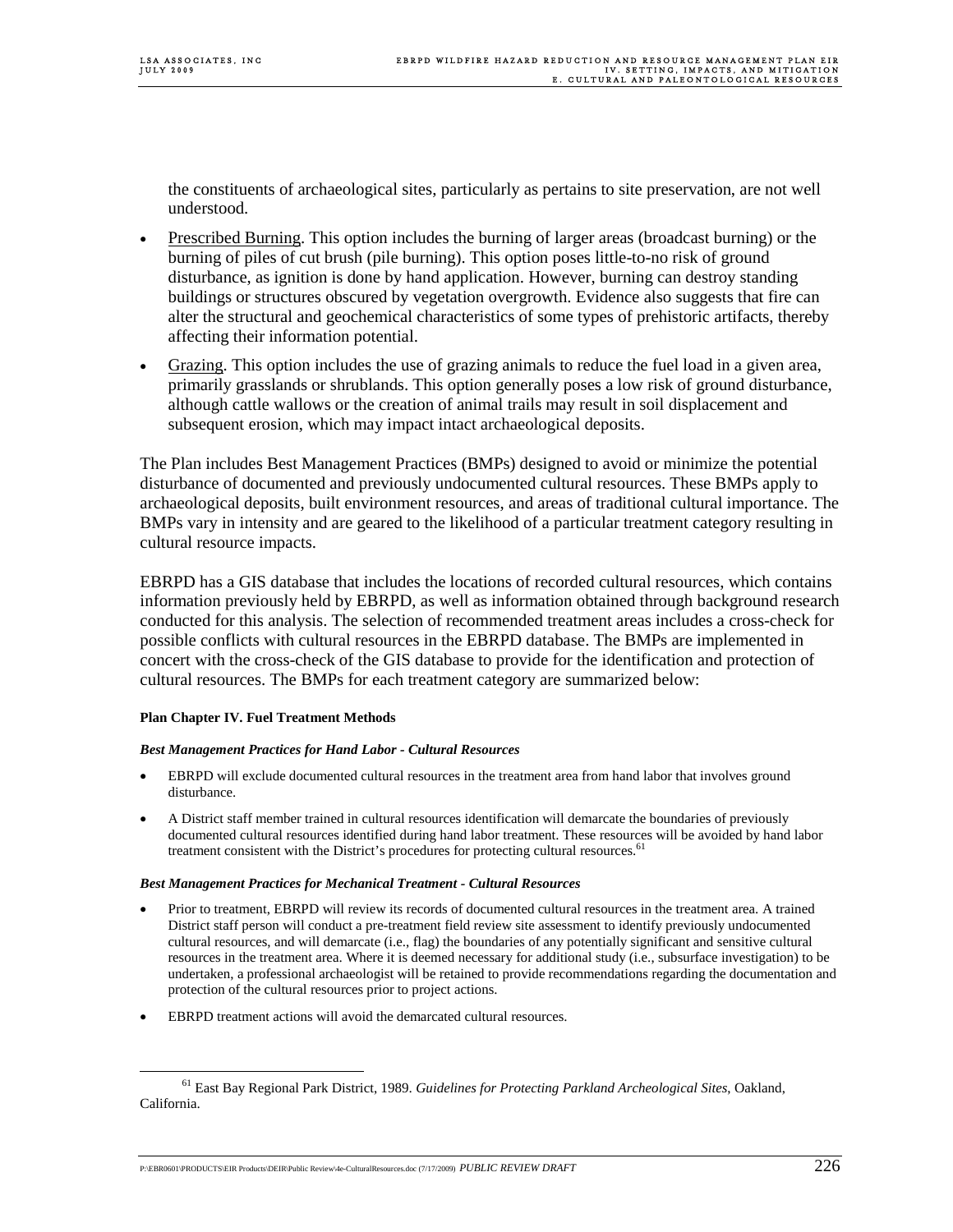• In the event that prehistoric or historical archaeological sites or artifacts; paleontological resources; or human remains are encountered during project construction, all ground disturbing activities will be halted within at least 50 feet and the finds will be protected in place (in accordance with EBRPD policy and State and federal law) until the find is evaluated by a qualified resource consultant, and appropriate mitigation, such as curation, preservation in place, etc., if necessary, is implemented. In the case of human remains, the requirements of Health and Safety Code §7050.5 will be met, which involve coroner, Native American Heritage Commission, and Most Likely Descendant notification and coordination.

#### *Best Management Practices for Prescribed Burning - Cultural Resources*

- Cultural resources, both archaeological and those in the built environment, are fire-sensitive sites. Therefore, EBRPD or its contractors will ensure that recorded cultural resource sites are provided with appropriate protection during any prescribed burn. This may include conducting a pre-burn site assessment prior to any initial prescribed burn action on a site. The locations of any previously unrecorded cultural resources exposed by burning actions will be mapped and documented. All activities should be planned and executed in such a way as to cause the least amount of impact on cultural sites.
- EBRPD or its contractors will exclude any cultural sites within prescribed burn areas by constructing hand lines within the burn area or clearly delineating the boundaries of the burn area such that all cultural resources are fully excluded. This exclusion should be done shortly before the prescribed burn, and the hand lines removed immediately following to minimize potential risk of resource vandalism. Any digging, surface disturbance, or displacement of soil and vegetation within cultural sites must be avoided. Any mechanical equipment used prior to, during, or following the prescribed burn must be excluded from the cultural site. Foot traffic should be minimized on the cultural site such that the least amount of potential impact is caused. During prescribed burns, onsite personnel will closely monitor fire movement near cultural resources and ensure that fires do not cross into fire-sensitive cultural resource areas.
- All onsite personnel should be adequately informed and knowledgeable of the location of known cultural sites within and around the prescribed burn area. Personnel will also be sufficiently knowledgeable of proper treatment actions that can be applied at cultural sites. The Incident Commander will provide briefings and supervision to prevent potential disturbance of cultural sites.
- Following the completion of prescribed burning actions, all means of delineating site locations must be removed, and any hand lines or other features to identify the cultural sites must be obliterated.

### *Best Management Practices for Grazing - Cultural Resources*

• EBRPD will exclude livestock from the vicinity of documented cultural resources deemed to be sensitive to grazing activities (e.g., a recorded site with human remains or midden).

The BMPs developed for the Plan build upon and implement the District's Master Plan policies and cultural resources guidelines<sup>62</sup> and policies contained within the individual park land use plans in regards to the need to conduct cultural resource surveys prior to or after fuel reduction or vegetation management activities involving substantial ground disturbance.

The Plan BMPs are intended to achieve a feasible balance between cultural resource protection and cost-effective fuel reduction and vegetation management approaches. The ultimate objective of reducing the risk of wildfire along the wildland/urban interface has a secondary, beneficial impact of reducing the likelihood of impact to EBRPD cultural resources. Therefore, the treatment options included in the Plan to some degree offset their potential cultural resource impacts by reducing the possibility of far greater and more destructive effects through unmitigated catastrophic wildfire damage and emergency responses to fires. This relationship between fuel load reduction and cultural resource protection has been acknowledged in the past by the National Park Service. During project review under the National Environmental Policy Act, the National Park Service concluded that

 <sup>62</sup> East Bay Regional Park District, 1989. *Guidelines for Protecting Parkland Archaeological Sites.* Oakland, California.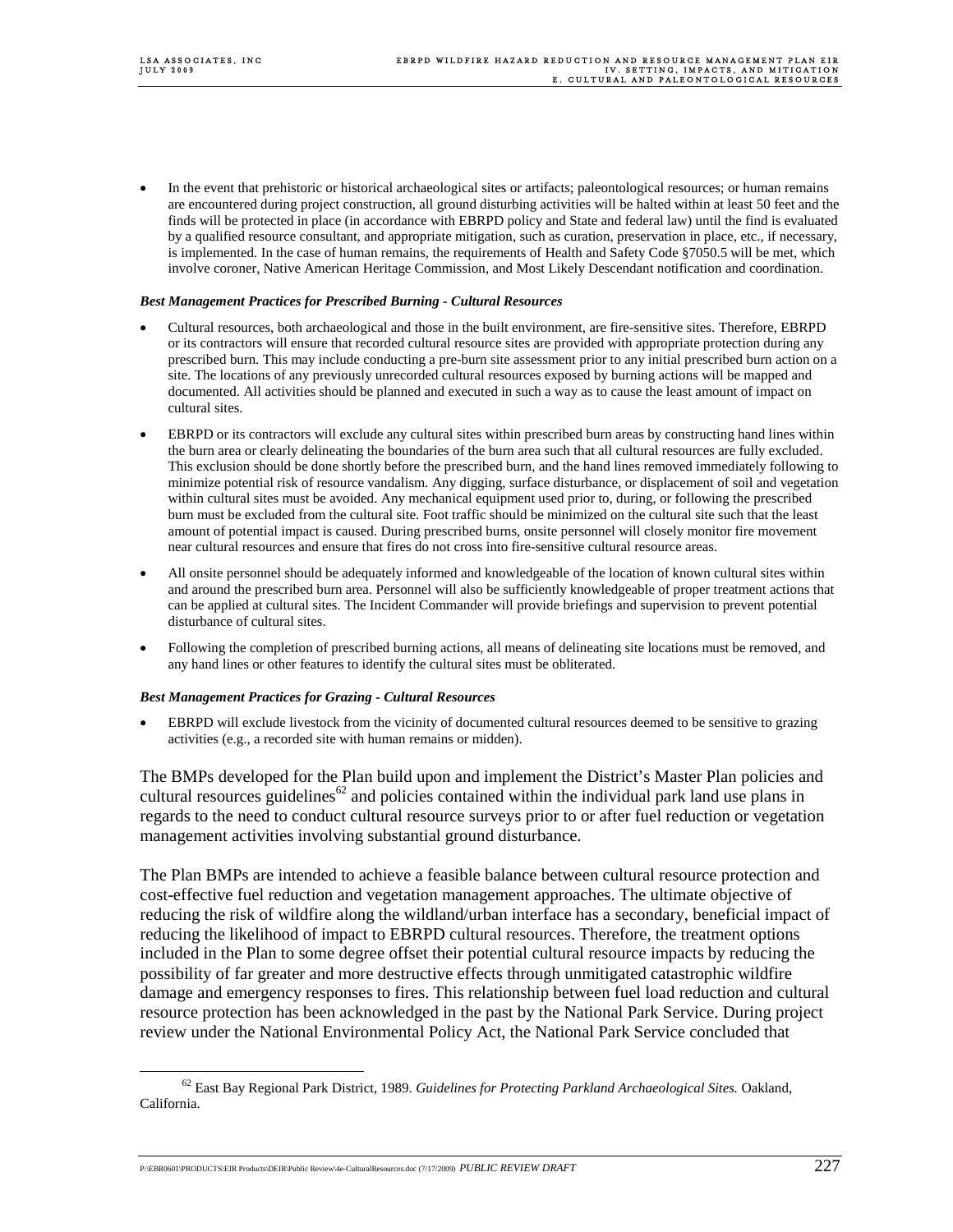wildland/urban interface fuels management activities in Yellowstone National Park would result in no significant impact on cultural resources. The National Park Service concluded that ". . . implementation of the preferred alternative would yield long-term beneficial effects to cultural and ethnographic resources as the potential for destructive wildfire is reduced."<sup>63</sup>

**(1) Archaeological Deposits.** Archaeological deposits may qualify under CEQA as historical resources (PRC §21084.1) or unique archaeological resources (PRC §21083.2). Should project treatment actions destroy or damage portions of such a resource, this may result in a substantial adverse change in the significance of the resource (i.e., may impair the qualities that convey and justify its significance). Per CCR 14(3) §15064.5(b), a project with an effect that may cause a substantial adverse change in the significance of a historical resource is a project that may have a significant impact on the environment.

The Study Area contains a diverse array of documented prehistoric and historical archaeological deposits. Known archaeological sites represent a fraction of the total number of sites that exist, as the majority of Study Area lands have not yet been subject to archaeological survey. The locations of prehistoric sites, while usually along or near watercourses and/or on gently sloping land, cannot be predicted with certainty; these sites can be found on many different landform types and in various environmental contexts. Historical archaeological sites, although tending to correlate with areas of past settlement, transportation corridors, or resource extraction, can also be found in almost any context, depending on the motivations of the cultural group that produced the remains. In addition, archaeological site identification is never truly comprehensive, as survey area conditions (e.g., lack of ground visibility due to vegetation) can affect the results of a survey. Therefore, because of the limited archaeological survey coverage in the Study Area, and the variability of the locations of archaeological sites, it can be expected that some recommended treatment areas may contain previously undocumented archaeological resources.

The Plan BMPs described previously provide for the identification of documented archaeological resources from existing records and for pre-treatment field survey site assessments to identify undocumented resources and for the avoidance and protection of such resources where prescribed fire or ground-disturbing activities may occur during treatment. Additionally, the inclusion of newly documented archaeological resources in the EBRPD GIS database will facilitate a more extensive resource protection and management effort for future treatment actions. Because of the inclusion of BMPs in the Plan, the project's potential impacts to archaeological deposits are less than significant.

**(2) Built Environment Cultural Resources.** Previously documented and undocumented built environment cultural resources may qualify under CEQA as historical resources (PRC §21084.1). Should project treatment actions destroy or damage portions of such a resource, this may result in a substantial adverse change in the significance of the resource (i.e., may impair the qualities that convey and justify its significance). Per CCR 14(3) §15064.5(b), a project with an effect that may cause a substantial adverse change in the significance of a historical resource is a project that may have a significant impact on the environment.

 <sup>63</sup> *Yellowstone National Park Wildland-Urban Interface Fuels Management FONSI.* Website: http://www.nps.gov/yell/parkmgmt/firefonsi.htm.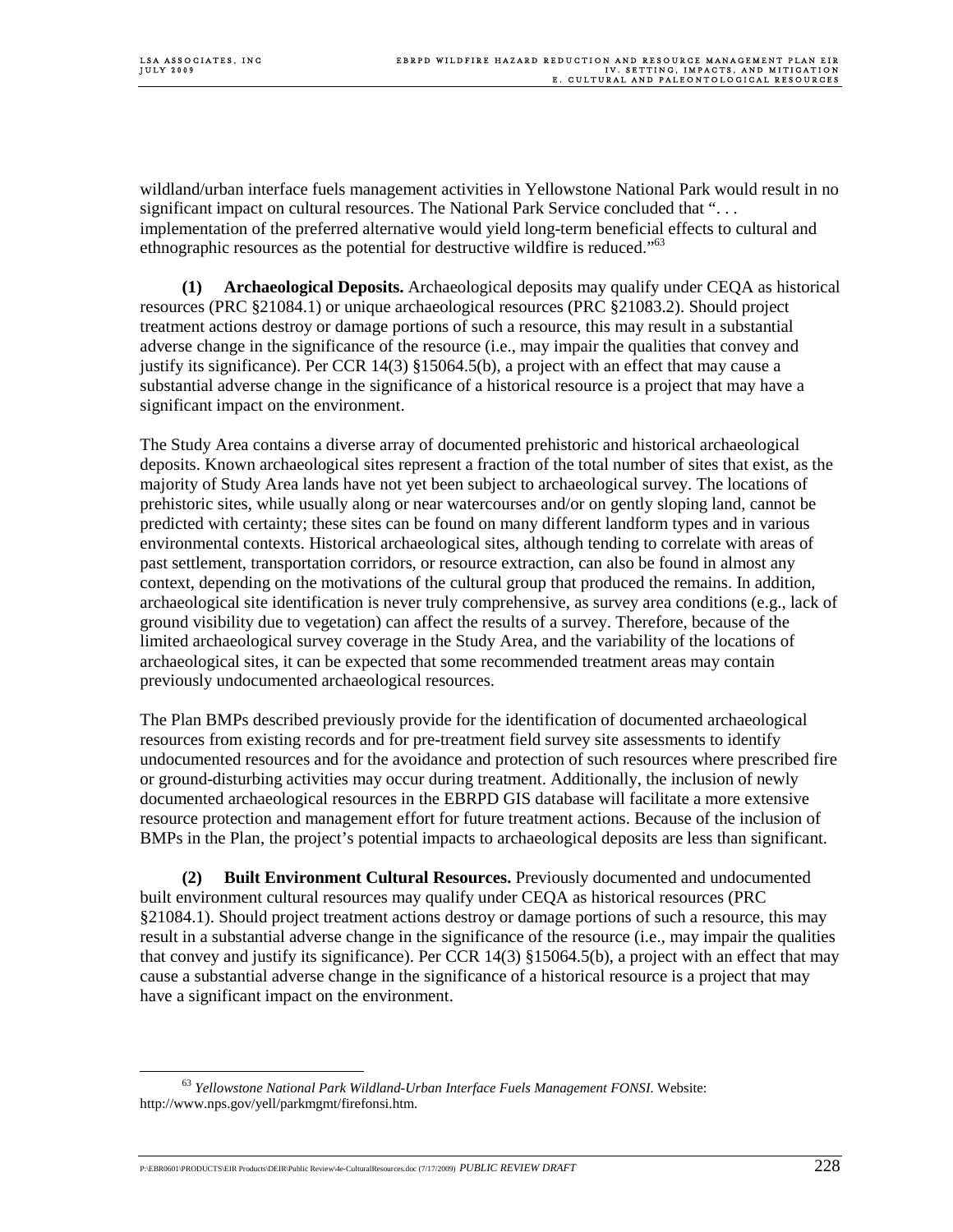The Study Area contains numerous built environment cultural resources, several of which clearly qualify as historical resources under CEQA. As with archaeological deposits in the Study Area, it is likely that undocumented built environment cultural resources exist, some of which may be located in recommended treatment areas.

The Plan BMPs provide for the protection of documented built environment resources by identifying such resources in the field and excluding them from activities that may result in direct impacts. The BMPs also call for the identification and avoidance of previously undocumented built environment resources through focused study and protective measures. Additionally, the inclusion of newly documented built environment resources in the EBRPD GIS database will facilitate a more extensive resource protection and management effort for future fuels treatment actions. Because of the inclusion of BMPs in the Plan, the project's potential impacts to built environment cultural resources are less than significant.

**c. Potentially Significant Cultural Resources Impacts.** The following describes potentially significant impacts to cultural resources that could result from implementation of the proposed project.

### **Impact CULT-1: Project implementation may result in impacts to human remains, including those interred outside of formal cemeteries. (S)**

Portions of the Study Area, including some portions of the recommended treatment areas, may contain sensitive prehistoric and historical archaeological resources. Such resources may include human burials. Although human burials are most often associated with prehistoric archaeological sites, historical archaeological sites other than historical cemeteries may have human remains, and burials can also be found in isolated contexts. Project treatment actions have the potential to disturb human remains. In addition to their cultural and social value to descendant groups, such human remains may qualify as historical or archaeological resources as defined in PRC §§21084.1 and  $21083.2(g)$ . The disturbance or destruction of human remains may result in a significant impact to cultural resources. Implementation of the following mitigation measure would reduce potential impacts to human remains to a less-than-significant level.

Mitigation Measure CULT-1: During project-related ground disturbing activities, should human remains or associated burial goods be encountered the steps required by *CEQA Guidelines* §15064.5(e) and Health and Safety Code §7050.5 shall be taken. Pursuant to these sections, and to the EBRPD's Cultural Resources Policy, the on-site EBRPD supervisor, or their designee, shall: (1) halt work within 50 feet of the remains; (2) contact the Alameda or Contra Costa County coroners; and (3) contact an archaeologist to evaluate the remains and provide recommendations.

If the remains are of Native American origin, the archaeologist will evaluate the remains for California Register of Historical Resources (California Register) eligibility; the coroner will contact the Native American Heritage Commission in Sacramento, which will in turn identify a Most Likely Descendent (MLD). The MLD shall be provided the opportunity to make recommendations for the respectful treatment of the Native American remains and any related burial goods. If the remains are eligible for the California Register, the archaeologist shall recover scientifically valuable information, as appropriate and in accordance with the recommendations of the MLD. Following the archaeologist's evaluation, a report should be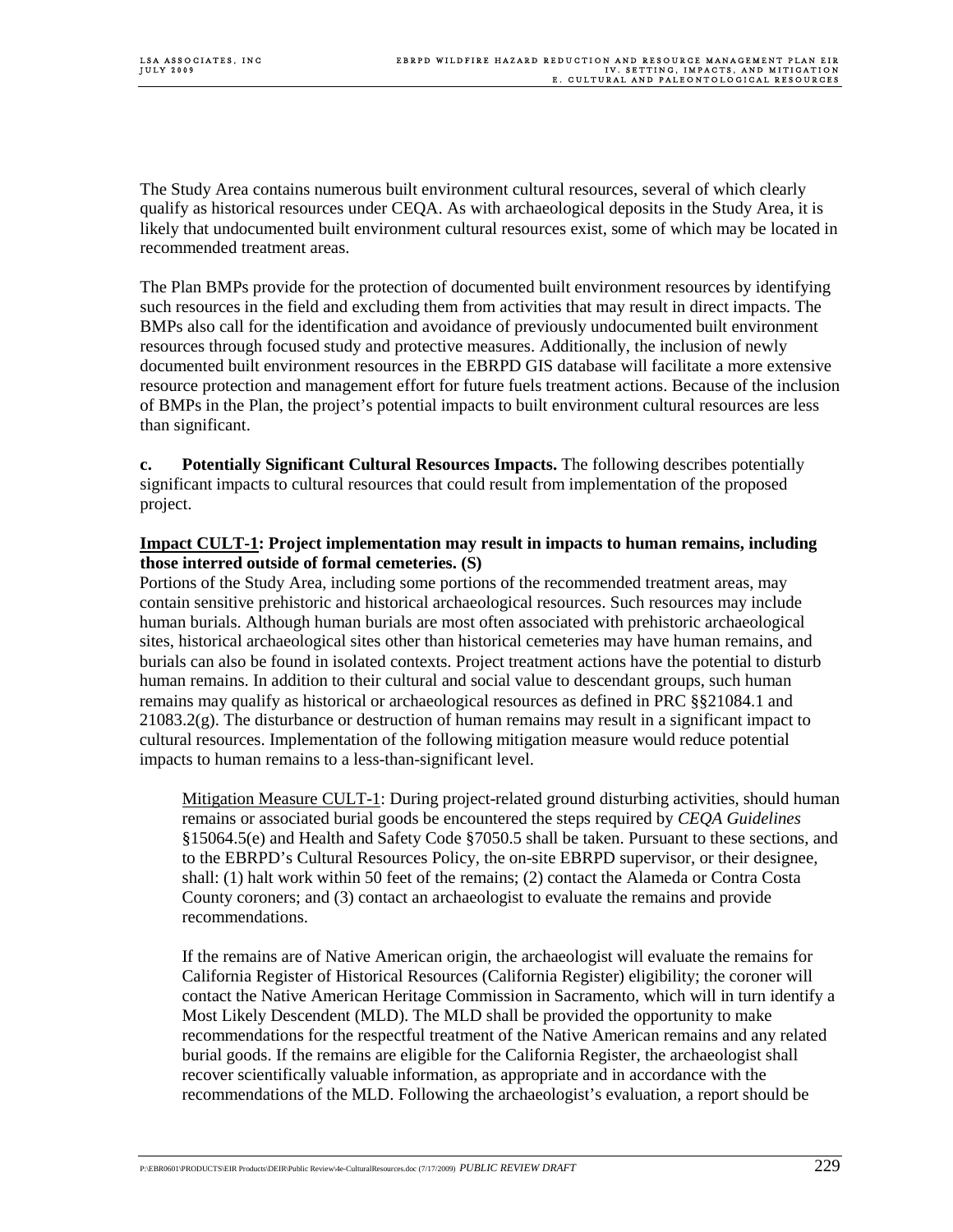prepared to document the methods, findings, and recommendations of the archaeologist conducting the work. The report should be submitted to EBRPD and the Northwest Information Center. (LTS)

### **Impact CULT-2: Project implementation may result in the destruction of unique paleontological resources. (S)**

Fossil localities, as well as geological formations known to be paleontologically sensitive, are present in the Study Area, and may be within recommended treatment areas. Project treatment options, particularly mechanical treatment, have the potential to impact unique paleontological resources contained in these localities and formations. Implementation of the following mitigation measure would reduce potential impacts to paleontological resources to a less-than-significant level.

Mitigation Measure CULT-2: If paleontological resources are discovered during fuel reduction activities associated with implementation of the Plan, all work within 50 feet of the discovery shall be redirected and a qualified paleontologist contacted to assess the finds. The paleontologist shall make recommendations regarding the treatment of the discovery. Project personnel shall not collect or move any paleontological resources. It is recommended that adverse impacts to such paleontological resources be avoided by project activities. If such resources cannot be avoided, they shall be assessed to determine their paleontological significance. If the paleontological resources are not significant, then avoidance is not necessary. If the paleontological resources are significant, they shall be avoided or adverse impacts shall be mitigated. Upon completion of the assessment, the paleontologist shall prepare a report documenting the methods and results, and provide recommendations for the treatment of the paleontological resources. EBRPD shall ensure that the feasible recommendations of the consulting paleontologist are implemented prior to actions that could adversely affect the resource in question. (LTS)

## **Impact CULT-3: Project operational management may exclude cultural resource issues from long-range planning. (S)**

The EBRPD Fire Department has been planning for and undertaking individual fuel reduction activities in specific GIS polygons under an annual fuels management plan. Beginning in 2007, multidisciplinary representatives from EBRPD's Fire Department, Planning, Stewardship, and Operations departments participate in a monthly "Fuels Group" meeting to consider the process of project implementation, to prioritize treatment areas, and to coordinate and identify resource management goals, fuel reduction treatments, potential resource mitigations, and vegetation management implementation practices.

As part of project implementation, the first key step toward initiating the process is to identify the recommended treatment areas that should be given priority for treatment in any given year. Targeted treatment areas will be the focus of annual data collection, a Fuels Treatment Plan, treatment, monitoring and reporting actions that follow in the implementation process. As part of an adaptive management strategy, data collected and outcomes from treatment actions completed in the past will be used in coordination with GIS information to inform and influence which recommended treatment areas are prioritized for the coming year.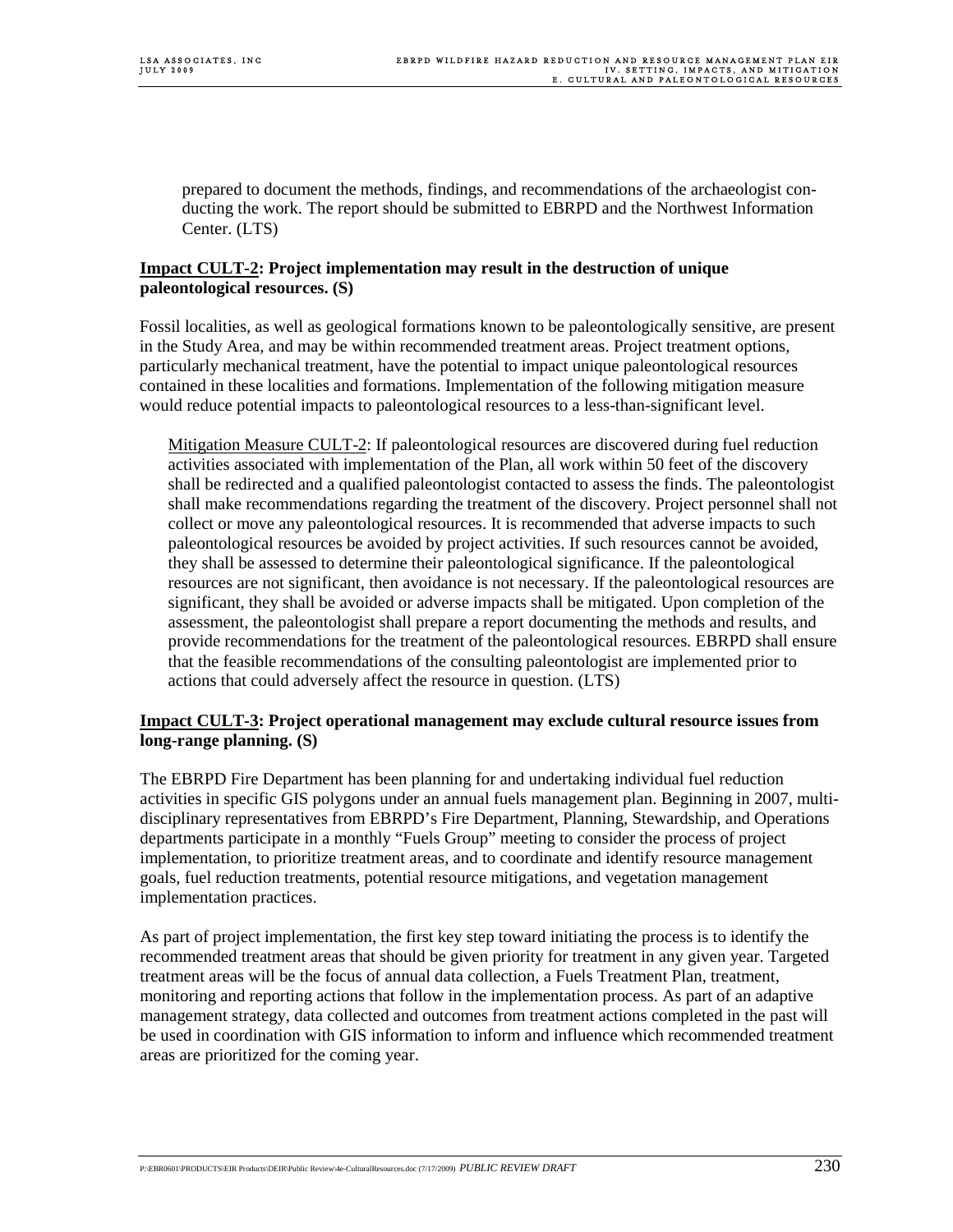Biological data collection and monitoring in recommended treatment areas are the emphasis of the project's data collection, monitoring, and analysis. However, the disparate treatment of cultural resource issues at the planning stage is not consistent with EBRPD policy. Increasing the consideration given to cultural resources in planning for future fuel reduction and vegetation management activities in the Study Area conforms to the EBRPD's vision and policy priorities. As stated in the EBRPD Master Plan,

The District will maintain a current map and written inventory of all cultural features and sites found on park land, and will preserve and protect these cultural features and sites "in situ," in accordance with Board policy.

Without comparable treatment, it is possible that cultural resource issues will become secondary to biological concerns, which may result in lower levels of protection, uneven resource management, and, ultimately, and degradation of the prehistoric and historical cultural heritage contained in EBRPD lands. Implementation of the following mitigation measure would reduce this potential impact to a less-than-significant level.

Mitigation Measure CULT-3: The District staff group responsible for Plan implementation and preparation of the annual Fuels Treatment Plan, should include staff with a background in cultural resources management to inventory District cultural resources site records, participate in pre-treatment field review site assessments and provide input on issues of cultural resource identification, evaluation, treatment, and long-term management as it pertains to fuels reduction and vegetation management. (LTS)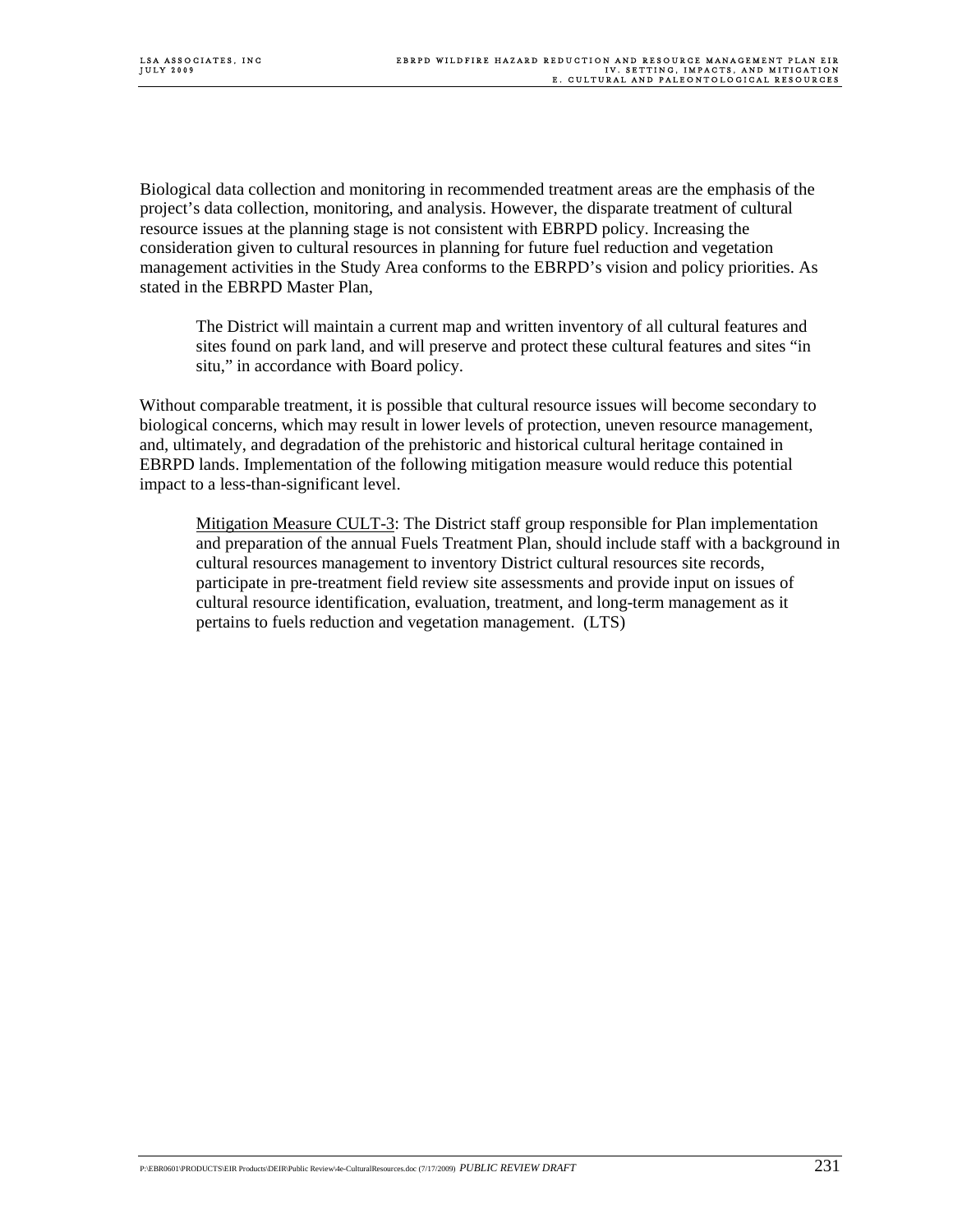|                  |             |                   |           | radic ry. B r, Canarai Resources Richmica in the Study Area |                     |            |                                                           |
|------------------|-------------|-------------------|-----------|-------------------------------------------------------------|---------------------|------------|-----------------------------------------------------------|
| <b>EBRPD#</b>    | Primary#    | <b>Trinomial</b>  | HPD#      | <b>Resource Name/Description</b>                            | Park <sup>a</sup>   | County     | <b>Comments</b>                                           |
| achs001          | N/A         | N/A               | N/A       | Grass Valley farming and<br>ranch site                      | AC                  | ALA        |                                                           |
| achs002          | N/A         | N/A               | N/A       | Peterson/Aleyss homestead<br>site                           | AC                  | ALA        |                                                           |
| achs003          | N/A         | N/A               | N/A       | Big Bear riding stables site                                | AC                  | ALA        |                                                           |
| achs004          | N/A         | CA-ALA-434H       | N/A       | Grass Valley ranch site - big<br>trees                      | AC                  | ALA        |                                                           |
| achs005          | N/A         | CA-ALA-435H       | N/A       | Stonebridge site                                            | AC                  | ALA        |                                                           |
| achs006          | N/A         | N/A               | N/A       | Homesite (1899)                                             | AC                  | <b>ALA</b> |                                                           |
| achs007          | N/A         | N/A               | N/A       | Pinehurst watershed<br>caretaker residence                  | AC                  | ALA        |                                                           |
| achs008          | N/A         | N/A               | N/A       | Marciel Family homestead<br>site                            | AC                  | ALA        |                                                           |
| achs009          | N/A         | N/A               | N/A       | Homesite                                                    | AC                  | <b>ALA</b> |                                                           |
| achs010          | N/A         | $\rm N/A$         | N/A       | Homesite                                                    | AC                  | <b>ALA</b> |                                                           |
| achs011          | N/A         | N/A               | N/A       | Homesite                                                    | AC                  | <b>ALA</b> |                                                           |
| achs012          | N/A         | N/A               | N/A       | Bort Meadow eucalyptus                                      | AC                  | <b>ALA</b> |                                                           |
| achs015          | N/A         | $\rm N/A$         | N/A       | "Possible" ranch building site                              | AC                  | ALA        |                                                           |
| achs016          | N/A         | N/A               | N/A       | <b>Buried bridge buttress</b>                               | AC                  | <b>ALA</b> |                                                           |
| achs017          | N/A         | N/A               | N/A       | Homesite (1899)                                             | AC                  | <b>ALA</b> |                                                           |
| achs018          | P-01-002185 | CA-ALA-580H       | N/A       | Fence                                                       | AC                  | <b>ALA</b> |                                                           |
| achs019          | P-01-000158 | CA-ALA-436H       | N/A       | <b>Grass Valley Trail</b>                                   | AC                  | <b>ALA</b> |                                                           |
| achs020          | P-01-002180 | N/A               | N/A       | <b>Grass Valley Bridge</b>                                  | AC                  | ALA        | Concrete bridge faced<br>with stone                       |
| acna021          | N/A         | CA-ALA-422        | N/A       | Bedrock mortars/cupules                                     | AC                  | <b>ALA</b> |                                                           |
| bkhs011          | N/A         | N/A               | N/A       | Quarry Site and Artifacts                                   | BK                  | CCO        |                                                           |
| bkhs012          | N/A         | N/A               | N/A       | <b>Sunken Sailing Barges</b>                                | BK                  | CCO        |                                                           |
| bkhs013          | N/A         | N/A               | N/A       | <b>Island Historic Farming</b><br>Features                  | BK                  | CCO        |                                                           |
| bkna001          | P-07-000168 | CA-CCO-290        | N/A       | [Shellmound]                                                | BK                  | CCO        |                                                           |
| bkna002          | P-07-000169 | <b>CA-CCO-291</b> | N/A       | [Shellmound]                                                | BK                  | CCO        |                                                           |
| bkna003          | N/A         | N/A               | N/A       | [Shellmound]                                                | BK                  | CCO        |                                                           |
| bkna004          | N/A         |                   | N/A       | [Shellmound]                                                | BK                  | CCO        |                                                           |
| bkna005          | P-07-000169 | CA-CCO-291        | N/A       | [Shellmound]                                                | BK                  | CCO        | Same site number as<br>bkna002                            |
| bkna006          | P-07-000167 | CA-CCO-289        | N/A       | [Shellmound]                                                | ΒK                  | CCO        |                                                           |
| bkna007          | P-07-000170 | CA-CCO-292        | N/A       | [Shellmound]                                                | BK                  | CCO        |                                                           |
| cbhs001          | N/A         | N/A               | N/A       | Glory of the Seas/Crab Cove<br>Maritime                     | CB                  | <b>ALA</b> |                                                           |
| cbhs002          | N/A         | N/A               | N/A       | <b>Blackie</b> , Maritime Mascot<br>Gravesite               | CB                  | ALA        |                                                           |
| cbhs003          | N/A         | $\rm N/A$         | N/A       | Memory Lane                                                 | CB                  | <b>ALA</b> |                                                           |
| cbhs004          | N/A         | $\rm N/A$         | $\rm N/A$ | Neptune Beach Site                                          | $\operatorname{CB}$ | <b>ALA</b> |                                                           |
| cbhs005          | N/A         | N/A               | N/A       | Dirigible Anchor/Maritime<br>School                         | CB                  | ALA        |                                                           |
| cchs001          | P-01-002183 | CA-ALA-579H       | N/A       | Fence                                                       | CC                  | <b>ALA</b> |                                                           |
| cchs002          | P-01-000039 | CA-ALA-019        | $\rm N/A$ | Contemporary rockcarving                                    | CC                  | ALA        |                                                           |
| eshs001          | P-07-002554 | N/A               | N/A       | Point Fleming Pier                                          | ES                  | <b>ALA</b> | P-07-002554<br>superceded by P-01-<br>010617 (ALA County) |
| $\text{kehs}001$ | $\rm N/A$   | $\rm N/A$         | N/A       | Former CCC campsite                                         | KG                  | CCO        |                                                           |
|                  |             |                   |           |                                                             |                     |            |                                                           |

**Table IV.E-1: Cultural Resources Identified in the Study Area**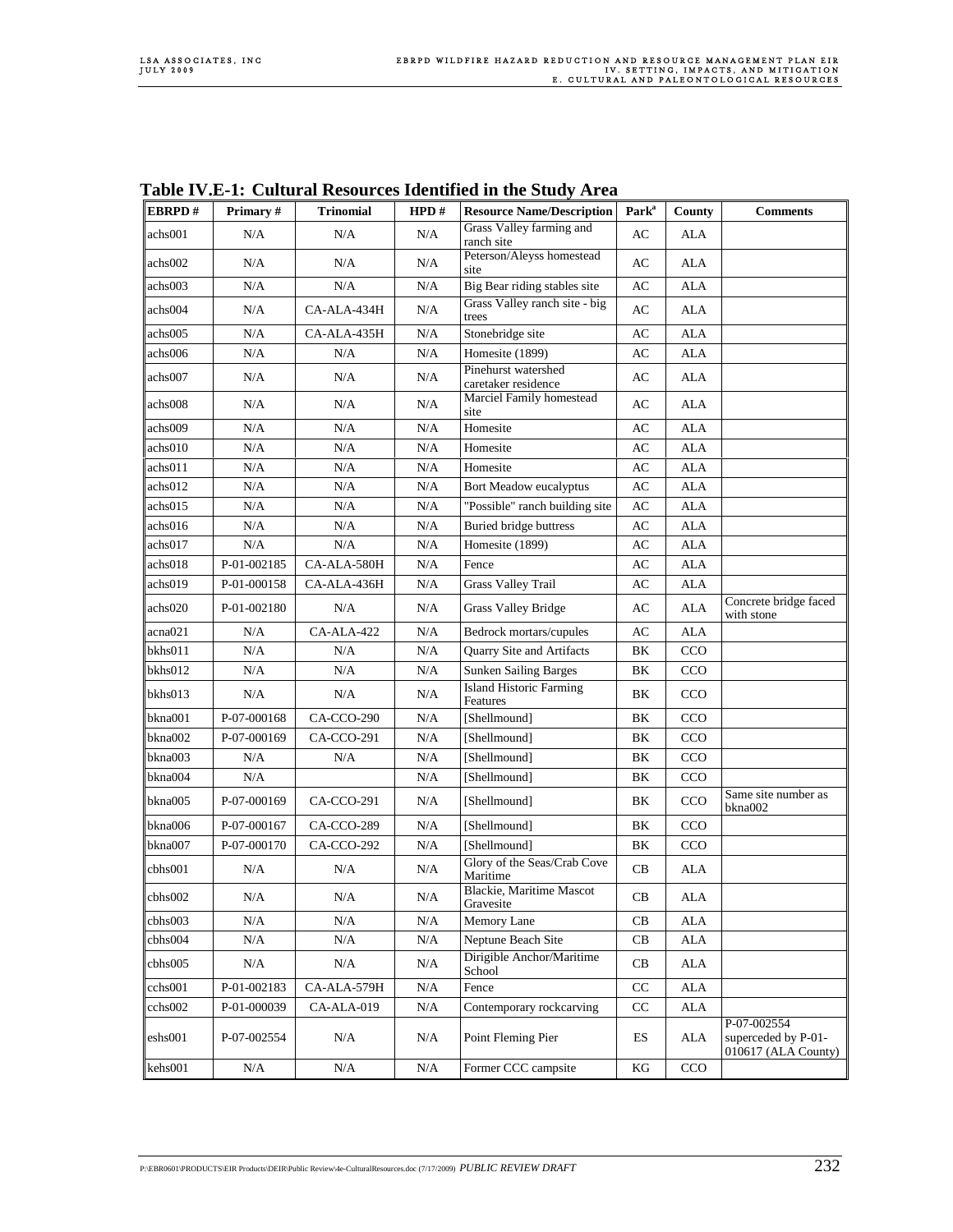Table IV.E-1 *Continued*

| EBRPD#  | Primary#    | <b>Trinomial</b> | HPD# | <b>Resource Name/Description</b>             | Park <sup>a</sup> | County     | <b>Comments</b>                                                                                                                                          |
|---------|-------------|------------------|------|----------------------------------------------|-------------------|------------|----------------------------------------------------------------------------------------------------------------------------------------------------------|
| kghs002 | N/A         | N/A              | N/A  | Oakland/Orinda railroad bed                  | KG                | <b>CCO</b> | Listed in California<br>Inventory of Historic<br>Resources; California<br>Point of Historical<br>Interest                                                |
| lchs001 | P-01-00039  | CA-ALA-423H      | N/A  | Yema-Po                                      | LC                | <b>ALA</b> | Chinese village site                                                                                                                                     |
| lchs002 | N/A         | N/A              | N/A  | Slate House                                  | LC                | <b>ALA</b> |                                                                                                                                                          |
| lchs003 | N/A         | N/A              | N/A  | Lake Chabot and Chabot<br>Dam                | LC                | ALA        | Listed in California<br>Inventory of Historic<br>Resources; California<br>Point of Historical<br>Interest; Historic Civil<br><b>Engineering Landmark</b> |
| lchs004 | N/A         | N/A              | N/A  | Cork oak tree                                | LC                | ALA        |                                                                                                                                                          |
| lchs005 | N/A         | N/A              | N/A  | Nike missile silo                            | LC                | <b>ALA</b> |                                                                                                                                                          |
| lchs006 | N/A         | N/A              | N/A  | Sand filter plant                            | LC                | <b>ALA</b> |                                                                                                                                                          |
| lchs007 | N/A         | N/A              | N/A  | Tunnel no. 3                                 | $_{\rm LC}$       | <b>ALA</b> |                                                                                                                                                          |
| lchs008 | N/A         | N/A              | N/A  | Filter pond no. 1                            | $_{\rm LC}$       | <b>ALA</b> |                                                                                                                                                          |
| lchs009 | N/A         | N/A              | N/A  | Filter pond no. 2                            | LC                | <b>ALA</b> |                                                                                                                                                          |
| lchs010 | N/A         | N/A              | N/A  | Nike missile silo                            | LC                | <b>ALA</b> |                                                                                                                                                          |
| lchs011 | N/A         | N/A              | N/A  | Nike site kennels                            | $_{\rm LC}$       | <b>ALA</b> |                                                                                                                                                          |
| lchs012 | N/A         | N/A              | N/A  | Nike site bldg - carpentry<br>shop           | LC                | <b>ALA</b> |                                                                                                                                                          |
| lchs013 | N/A         | N/A              | N/A  | Nike site bldg                               | LC                | <b>ALA</b> |                                                                                                                                                          |
| lchs014 | N/A         | N/A              | N/A  | Nike site bldg - auto<br>maintenance shop    | LC                | ALA        |                                                                                                                                                          |
| lchs015 | N/A         | N/A              | N/A  | Nike site bldg - public safety               | LC                | ALA        |                                                                                                                                                          |
| lchs016 | N/A         | N/A              | N/A  | Nike site bldg                               | $_{\rm LC}$       | <b>ALA</b> |                                                                                                                                                          |
| lchs017 | N/A         | N/A              | N/A  | Nike site bldg - storage                     | $_{\rm LC}$       | <b>ALA</b> |                                                                                                                                                          |
| lchs018 | N/A         | N/A              | N/A  | Nike site bldg - pump house                  | $_{\rm LC}$       | <b>ALA</b> |                                                                                                                                                          |
| lchs019 | N/A         | N/A              | N/A  | Nike site bldg - Lake Chabot<br>office       | LC                | <b>ALA</b> |                                                                                                                                                          |
| lchs105 | N/A         | N/A              | N/A  | Nike launch site                             | LC                | <b>ALA</b> |                                                                                                                                                          |
| lchs106 | N/A         | N/A              | N/A  | Nike radar site                              | LC                | <b>ALA</b> |                                                                                                                                                          |
| lehs001 | P-01-002181 | CA-ALA-577H      | N/A  | Hunting cabin                                | LCn               | ALA        |                                                                                                                                                          |
| lehs002 | N/A         | N/A              | N/A  | <b>McKell Cottage</b>                        | LCn               | ALA        |                                                                                                                                                          |
| mkhs001 | N/A         | N/A              | N/A  | Bernardi Residence                           | MK                | CCO        |                                                                                                                                                          |
| mkhs002 | N/A         | N/A              | N/A  | False gun emplacements                       | МK                | CCO        |                                                                                                                                                          |
| mkhs003 | N/A         | N/A              | N/A  | Nicholl Knob                                 | МK                | CCO        |                                                                                                                                                          |
| mkhs004 | $\rm N/A$   | N/A              | N/A  | Santa Fe bldgs, steam rooms,<br>etc.         | MК                | CCO        |                                                                                                                                                          |
| mkhs005 | N/A         | N/A              | N/A  | Ferry Pt. Pier                               | MК                | CCO        |                                                                                                                                                          |
| mkhs007 | P-07-000785 | $\rm N/A$        | N/A  | <b>Bray Property</b>                         | MK                | CCO        |                                                                                                                                                          |
| mkna006 | N/A         | CA-CCO-285       | N/A  | [Shellmound]                                 | MК                | CCO        |                                                                                                                                                          |
| mkna008 | N/A         | CA-CCO-287       | N/A  | [Shellmound]                                 | MК                | CCO        |                                                                                                                                                          |
| mlhs001 | N/A         | N/A              | N/A  | Arrowhead Marsh                              | $\rm ML$          | <b>ALA</b> |                                                                                                                                                          |
| mlhs002 | $\rm N/A$   | $\rm N/A$        | N/A  | Damon Marsh                                  | ML                | ALA        |                                                                                                                                                          |
| mlhs003 | N/A         | N/A              | N/A  | WWII sunken ships (3 Sites)                  | ML                | ALA        |                                                                                                                                                          |
| mlhs004 | N/A         | N/A              | N/A  | California's first migratory<br>bird reserve | ML                | ALA        |                                                                                                                                                          |
| pphs001 | $\rm N/A$   | N/A              | N/A  | Main office safe footing                     | PP                | CCO        |                                                                                                                                                          |
| pphs048 | N/A         | N/A              | N/A  | No. 1 Nitrating House                        | PP                | CCO        |                                                                                                                                                          |
| pphs061 | N/A         | N/A              | N/A  | "Site of Giant Powder Co."                   | PP                | CCO        |                                                                                                                                                          |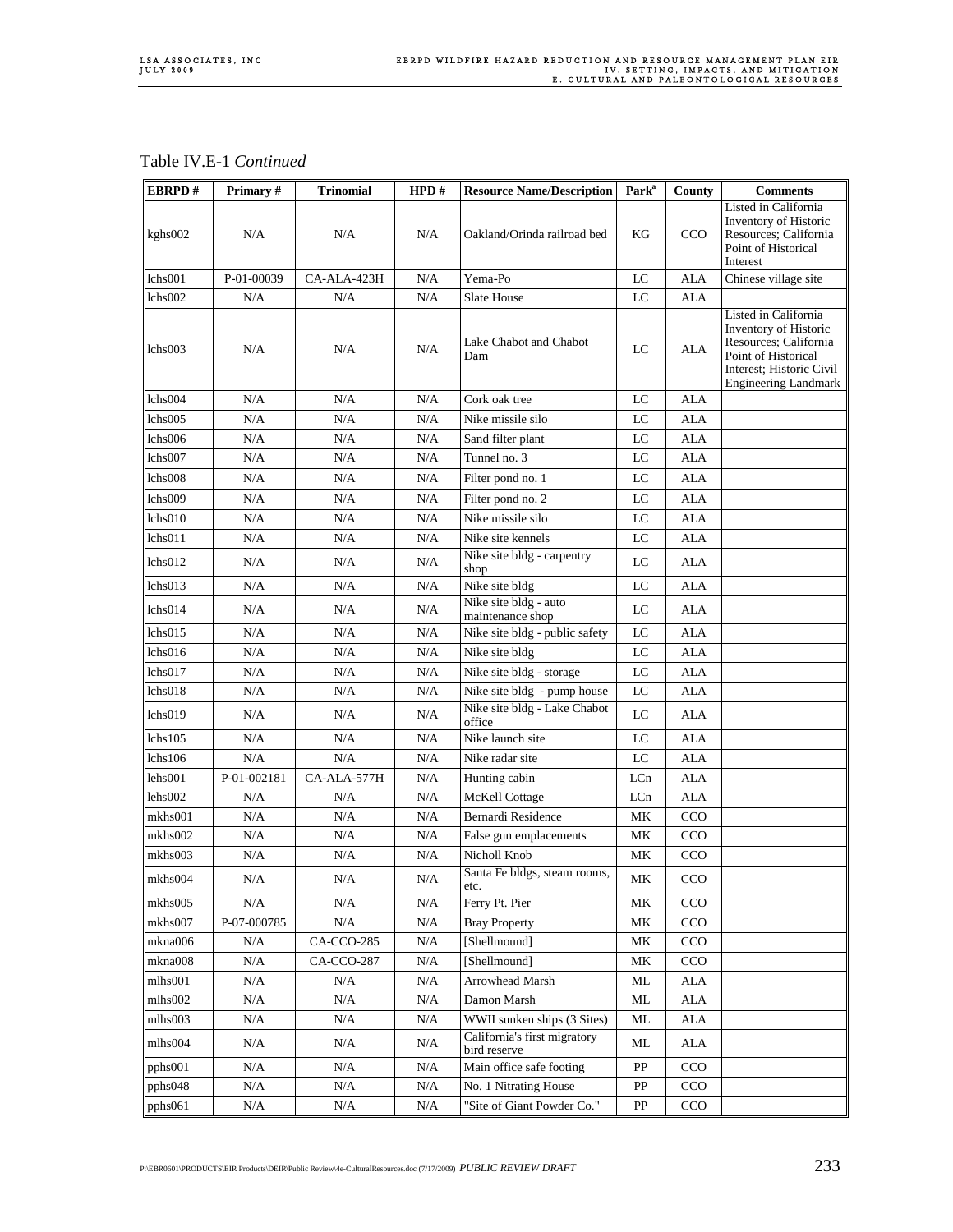| Table IV.E-1 Continued |  |
|------------------------|--|
|------------------------|--|

| EBRPD#  | Primary#         | <b>Trinomial</b> | HPD#       | <b>Resource Name/Description</b>    | Park <sup>a</sup> | County     | <b>Comments</b> |
|---------|------------------|------------------|------------|-------------------------------------|-------------------|------------|-----------------|
|         |                  |                  |            | Monument                            |                   |            |                 |
| pphs066 | N/A              | N/A              | N/A        | Gelatine mix house                  | PP                | CCO        |                 |
| pphs077 | N/A              | N/A              | N/A        | No. 2 Hall Punch House              | PP                | CCO        |                 |
| pphs083 | N/A              | N/A              | N/A        | Magazine area office                | PP                | CCO        |                 |
| pphs084 | $\rm N/A$        | N/A              | N/A        | Gelatine magazine                   | PP                | <b>CCO</b> |                 |
| pphs085 | N/A              | N/A              | N/A        | Dynamite magazine                   | PP                | CCO        |                 |
| pphs088 | N/A              | N/A              | N/A        | Old wharf                           | PP                | CCO        |                 |
| pphs100 | N/A              | N/A              | N/A        | Giant Powder Site                   | PP                | CCO        |                 |
| pphs110 | N/A              | N/A              | N/A        | Export magazine                     | PP                | CCO        |                 |
| pphs128 | N/A              | $\rm N/A$        | N/A        | <b>Testing laboratory</b>           | PP                | CCO        |                 |
| pphs191 | N/A              | N/A              | N/A        | Hospital                            | PP                | CCO        |                 |
| pphs222 | N/A              | N/A              | N/A        | Recreation hall                     | PP                | CCO        |                 |
| pphs317 | N/A              | $\rm N/A$        | N/A        | Black powder rumbler                | ${\rm PP}$        | CCO        |                 |
| pphs340 | N/A              | N/A              | N/A        | No. 1 Hall Punch House              | PP                | CCO        |                 |
| pphs425 | N/A              | N/A              | N/A        | Nitro di biazzi building            | PP                | CCO        |                 |
| pphs500 | N/A              | N/A              | N/A        | Sobrante to Nitro rail spur         | PP                | CCO        |                 |
| pphs501 | N/A              | N/A              | N/A        | Giant Station to "Old" Line<br>spur | PP                | CCO        |                 |
| pphs502 | N/A              | N/A              | N/A        | Giant Station to warehouses<br>spur | PP                | CCO        |                 |
| pphs504 | N/A              | N/A              | N/A        | Dynamite line                       | PP                | CCO        |                 |
| pphs505 | N/A              | $\rm N/A$        | N/A        | Gelatin line                        | PP                | CCO        |                 |
| pphs506 | N/A              | N/A              | N/A        | "Old" Line                          | PP                | CCO        |                 |
| pphs507 | N/A              | N/A              | N/A        | Black powder line                   | PP                | CCO        |                 |
| pphs508 | N/A              | N/A              | N/A        | Magazine area lines                 | PP                | CCO        |                 |
| pphs510 | N/A              | N/A              | N/A        | Safety area line                    | PP                | CCO        |                 |
| pphs511 | N/A              | N/A              | N/A        | Powder line                         | PP                | CCO        |                 |
| pphs550 | N/A              | N/A              | N/A        | <b>Giant Post Office</b>            | PP                | CCO        |                 |
| pphs551 | N/A              | N/A              | N/A        | <b>Giant Station</b>                | PP                | CCO        |                 |
| pphs552 | N/A              | N/A              | N/A        | Sobrante Station                    | PP                | CCO        |                 |
| pphs605 | N/A              | N/A              | N/A        | [unnamed Black Powder]              | PP                | CCO        |                 |
| pphs624 | N/A              | N/A              | N/A        | Boarding house                      | PP                | CCO        |                 |
| pphs629 | N/A              | N/A              | N/A        | Powder burn area                    | PP                | CCO        |                 |
| pphs630 | N/A              | N/A              | N/A        | Safety Nitro (1892)                 | PP                | CCO        |                 |
| pphs633 | N/A              | N/A              | N/A        | Steel water tank and tower          | PP                | CCO        |                 |
| pphs704 | N/A              | N/A              | N/A        | "horseshoe" monument                | PP                | CCO        |                 |
| pphs705 | N/A              | N/A              | N/A        | tenant house 3                      | PP                | CCO        |                 |
| pphs706 | N/A              | N/A              | N/A        | tenant house 2                      | PP                | CCO        |                 |
| pphs707 | N/A              | N/A              | N/A        | tenant house 1                      | PP                | CCO        |                 |
| pphs709 | N/A              | N/A              | N/A        | <b>Bowling alley</b>                | PP                | CCO        |                 |
| pphs711 | $\rm N/A$        | $\rm N/A$        | $\rm N/A$  | Petrich's Saloon                    | PP                | CCO        |                 |
| pphs712 | N/A              | $\rm N/A$        | $\rm N/A$  | Ethnic Lodge                        | PP                | CCO        |                 |
| pphs713 | N/A              | N/A              | $\rm N/A$  | Foundation                          | PP                | CCO        |                 |
| pphs714 | N/A              | $\rm N/A$        | $\rm N/A$  | Ethnic lodge                        | PP                | CCO        |                 |
| pphs715 | N/A              | N/A              | N/A        | Dump                                | PP                | CCO        |                 |
| pphs716 | N/A              | N/A<br>N/A       | N/A<br>N/A | Foundation & berm<br>Foundation     | PP<br>PP          | CCO<br>CCO |                 |
| pphs717 | $\rm N/A$<br>N/A | N/A              | N/A        | Kearny Ranch Site                   | PP                | CCO        |                 |
| pphs718 |                  |                  |            |                                     |                   |            |                 |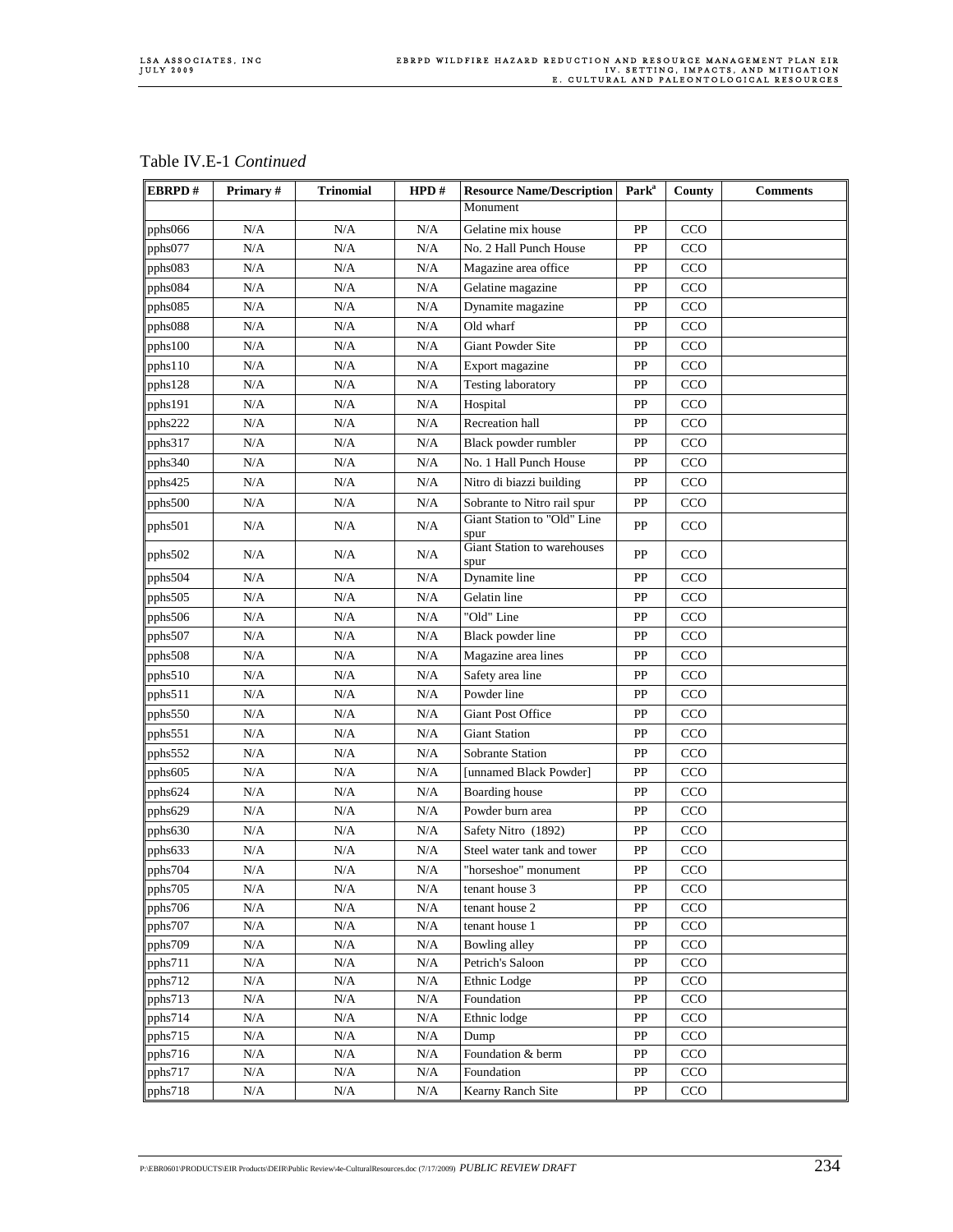| Table IV.E-1 Continued |  |
|------------------------|--|
|------------------------|--|

| EBRPD#  | Primary#    | <b>Trinomial</b> | HPD#      | <b>Resource Name/Description</b>          | Park <sup>a</sup>      | County      | <b>Comments</b>                                                                             |
|---------|-------------|------------------|-----------|-------------------------------------------|------------------------|-------------|---------------------------------------------------------------------------------------------|
| pphs719 | N/A         | N/A              | N/A       | Foundation & berm                         | PP                     | CCO         |                                                                                             |
| pphs720 | N/A         | N/A              | N/A       | Granite Powder Co.                        | PP                     | CCO         |                                                                                             |
| pphs721 | N/A         | N/A              | N/A       | Randall Ranch (1860)                      | PP                     | CCO         |                                                                                             |
| pphs722 | N/A         | N/A              | N/A       | Foundation                                | PP                     | CCO         |                                                                                             |
| pphs723 | N/A         | N/A              | N/A       | Granite foun. & berm                      | PP                     | $_{\rm CO}$ |                                                                                             |
| pphs724 | N/A         | N/A              | N/A       | Granite foun. & berm                      | PP                     | CCO         |                                                                                             |
| pphs725 | N/A         | $\rm N/A$        | N/A       | Granite foun. & berm                      | PP                     | CCO         |                                                                                             |
| pphs726 | N/A         | N/A              | N/A       | Granite Powder                            | PP                     | CCO         |                                                                                             |
| pphs727 | N/A         | N/A              | N/A       | Foundation                                | PP                     | CCO         |                                                                                             |
| pphs728 | N/A         | N/A              | N/A       | Foundation                                | PP                     | CCO         |                                                                                             |
| pphs729 | N/A         | $\rm N/A$        | N/A       | Foundation                                | PP                     | CCO         |                                                                                             |
| pphs730 | N/A         | N/A              | N/A       | Foundation                                | PP                     | CCO         |                                                                                             |
| pphs731 | N/A         | N/A              | N/A       | Foundation                                | PP                     | CCO         |                                                                                             |
| pphs732 | N/A         | N/A              | N/A       | Foundation                                | PP                     | <b>CCO</b>  |                                                                                             |
| pphs733 | N/A         | N/A              | N/A       | Foundation                                | PP                     | <b>CCO</b>  |                                                                                             |
| pphs734 | N/A         | N/A              | N/A       | Foundation                                | PP                     | CCO         |                                                                                             |
| pphs735 | N/A         | N/A              | N/A       | Foundation                                | PP                     | CCO         |                                                                                             |
| pphs737 | N/A         | N/A              | N/A       | Foundation                                | PP                     | CCO         |                                                                                             |
| pphs738 | N/A         | $\rm N/A$        | N/A       | <b>Black Powder Press</b>                 | PP                     | CCO         |                                                                                             |
| pphs739 | N/A         | N/A              | N/A       | unknown                                   | PP                     | CCO         |                                                                                             |
| pphs740 | N/A         | N/A              | N/A       | Black Powder (?)                          | PP                     | CCO         |                                                                                             |
| pphs741 | N/A         | N/A              | N/A       | Black Powder (?)                          | PP                     | CCO         |                                                                                             |
| pphs742 | N/A         | N/A              | N/A       | [unknown]                                 | PP                     | CCO         |                                                                                             |
| pphs744 | N/A         | N/A              | N/A       | [unnamed Black Powder]                    | PP                     | CCO         |                                                                                             |
| pphs745 | N/A         | $\rm N/A$        | N/A       | Black Powder (?)                          | PP                     | CCO         |                                                                                             |
| pphs747 | N/A         | N/A              | N/A       | [unknown]                                 | PP                     | <b>CCO</b>  |                                                                                             |
| pphs751 | N/A         | N/A              | N/A       | Large Shell Dynamite Hand<br>Pack House   | PP                     | CCO         |                                                                                             |
| pphs757 | N/A         | N/A              | N/A       | Croatian Fishing Village-<br>Sobrante     | PP                     | CCO         |                                                                                             |
| pphs758 | N/A         | N/A              | N/A       | Chinese Fishing Village-Site              | PP                     | CCO         |                                                                                             |
| pphs759 | N/A         | N/A              | N/A       | <b>Gionochios Fishing Resort</b>          | PP                     | CCO         |                                                                                             |
| pphs760 | N/A         | N/A              | N/A       | Giant Park/ Sobrante Park                 | PP                     | CCO         |                                                                                             |
| pphs761 | N/A         | N/A              | N/A       | Trestle Bridge over RR                    | PP                     | CCO         |                                                                                             |
| ppna862 | P-07-000143 | CA-CCO-264       | N/A       | [Shellmound]                              | PP                     | CCO         |                                                                                             |
| ppna863 | P-07-000144 | CA-CCO-265       | N/A       | [Shellmound]                              | PP                     | <b>CCO</b>  |                                                                                             |
| rdhs001 | N/A         | N/A              | N/A       | <b>Blossom Rock redwoods tree</b><br>site | RW                     | ALA         | Listed in the California<br>Register; California<br>Historical Landmark                     |
| rdhs002 | N/A         | N/A              | N/A       | Rainbow Trout historic<br>plaque          | RW                     | <b>ALA</b>  | Listed in the California<br>Register; California<br>Historical Landmark;<br>CHRIS code: 1CL |
| rdhs003 | N/A         | $\rm N/A$        | N/A       | Redwood stump                             | <b>RW</b>              | CCO         |                                                                                             |
| rdhs004 | N/A         | $\rm N/A$        | N/A       | Redwood stump                             | RW                     | CCO         |                                                                                             |
| rdhs005 | N/A         | N/A              | N/A       | Redwood stump                             | RW                     | CCO         |                                                                                             |
| rdhs006 | N/A         | N/A              | N/A       | Sulfur mine                               | RW                     | ALA         |                                                                                             |
| rdhs007 | N/A         | N/A              | N/A       | Logging mill location                     | RW                     | $_{\rm CO}$ |                                                                                             |
| rdhs008 | N/A         | N/A              | N/A       | Church of the Woods                       | RW                     | ALA         |                                                                                             |
| rdhs009 | $\rm N/A$   | N/A              | N/A       | Homesite                                  | RW                     | ALA         |                                                                                             |
| rdhs010 | $\rm N/A$   | $\rm N/A$        | $\rm N/A$ | Big Bear Tavern site                      | $\mathbf{R}\mathbf{W}$ | ALA         |                                                                                             |
| rdhs011 | $\rm N/A$   | $\rm N/A$        | N/A       | Gulch                                     | RW                     | ALA         |                                                                                             |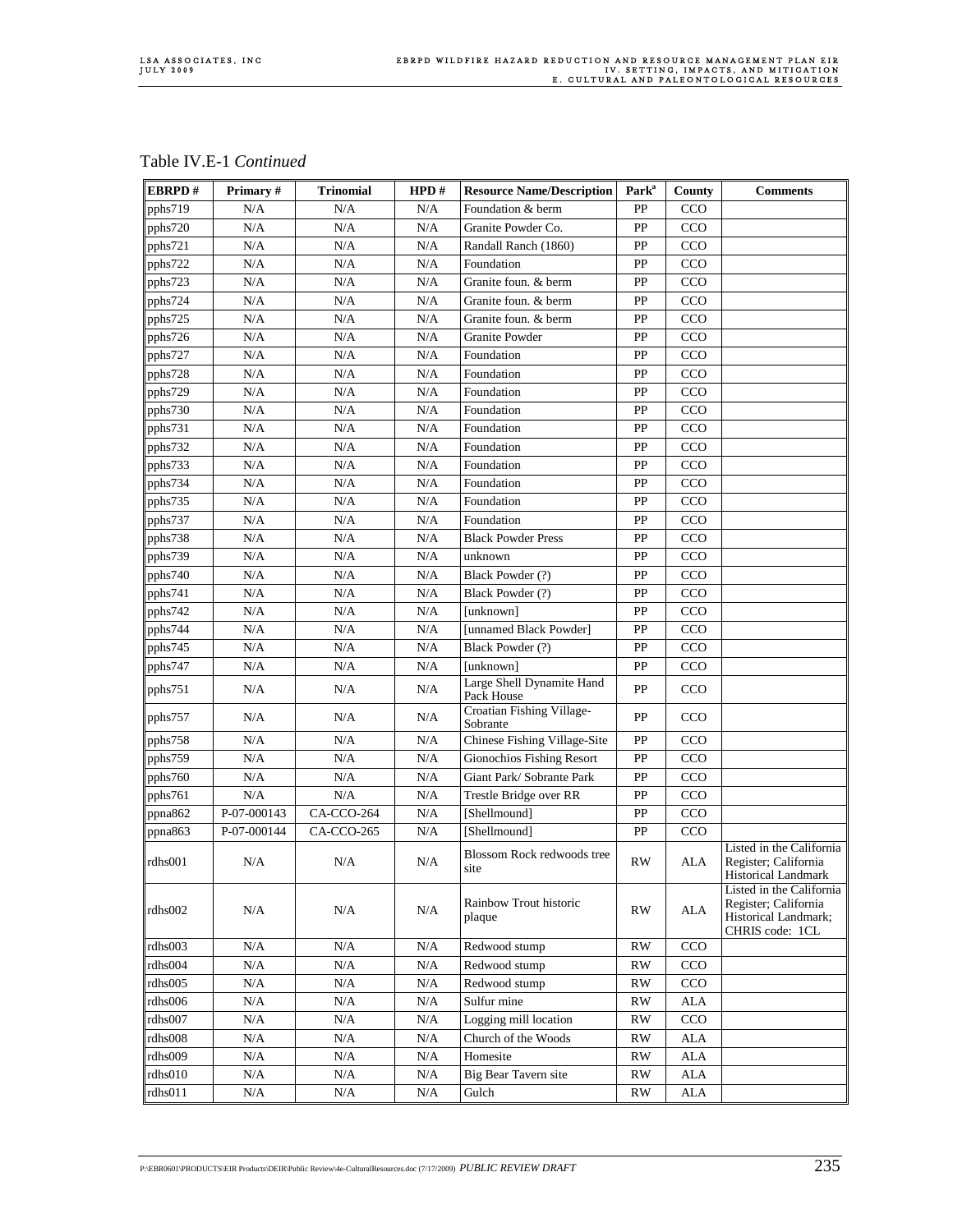| EBRPD#  | Primary#    | <b>Trinomial</b> | HPD#      | <b>Resource Name/Description</b>                   | Park <sup>a</sup> | County      | <b>Comments</b>                                    |
|---------|-------------|------------------|-----------|----------------------------------------------------|-------------------|-------------|----------------------------------------------------|
| rdhs012 | N/A         | N/A              | N/A       | Park residence                                     | <b>RW</b>         | <b>ALA</b>  |                                                    |
| rdhs013 | N/A         | $\rm N/A$        | N/A       | Orchard                                            | <b>RW</b>         | <b>ALA</b>  |                                                    |
| rdhs014 | N/A         | N/A              | N/A       | Possible homesite                                  | <b>RW</b>         | <b>ALA</b>  |                                                    |
| rdhs015 | N/A         | N/A              | N/A       | Possible mill location                             | <b>RW</b>         | <b>ALA</b>  |                                                    |
| rdhs016 | P-01-002182 | CA-ALA-578H      | N/A       | Huntfields equestrian area                         | <b>RW</b>         | ALA         | Rock/concrete wall<br>enclosures                   |
| rdhs017 | P-07-000800 | N/A              | N/A       | Historic trash scatter                             | <b>RW</b>         | CCO         |                                                    |
| rdhs018 | N/A         | N/A              | N/A       | Redwood Peak gravesites                            | RW                | CCO         | Two grave stones                                   |
| rdhs019 | N/A         | N/A              | N/A       | Redwood Canyon School                              | RW                | ALA         |                                                    |
| rdhs020 | N/A         | N/A              | N/A       | Redwood Inn                                        | <b>RW</b>         | <b>ALA</b>  |                                                    |
| rdhs021 | N/A         | N/A              | N/A       | Logging mill locations                             | <b>RW</b>         | <b>ALA</b>  |                                                    |
| srhs001 | N/A         | N/A              | N/A       | Conley House                                       | <b>SB</b>         | CCO         |                                                    |
| srhs002 | N/A         | N/A              | N/A       | Cottage site                                       | SB                | CCO         |                                                    |
| srhs003 | N/A         | N/A              | N/A       | Gas station site                                   | SB                | CCO         |                                                    |
| srhs004 | N/A         | $\rm N/A$        | N/A       | Quarry with labyrinth                              | SB                | CCO         |                                                    |
| srhs101 | N/A         | N/A              | N/A       | East Portal Old Claremont<br>Tunnel                | SB                | CCO         |                                                    |
| srna004 | P-01-002186 | CA-ALA-581       | N/A       | Isolate                                            | SB                | CCO         | Chert flake                                        |
| tihs001 | N/A         | N/A              | N/A       | Vollmer Peak rock wall                             | Tld               | CCO         |                                                    |
| tihs002 |             |                  | 76000480  | Merry-go-round                                     | Tld               | CCO         | Listed in the National<br>and California registers |
| tihs003 | N/A         | N/A              | N/A       | <b>Brazil Building</b>                             | Tld               | CCO         |                                                    |
| tihs004 | N/A         | N/A              | N/A       | Rotary Grove peace<br>monument                     | Tld               | CCO         |                                                    |
| tihs005 | N/A         | N/A              | N/A       | Pozzulana Quarry Site                              | Tld               | CCO         |                                                    |
| tihs006 | N/A         | N/A              | N/A       | Turn-of-the-century water<br>system remnant        | Tld               | CCO         |                                                    |
| tihs007 | N/A         | N/A              | N/A       | Sweetbriar Dairy Site                              | Tld               | CCO         |                                                    |
| tihs008 | N/A         | N/A              | N/A       | Anti-aircraft installation                         | Tld               | CCO         | Constructed circa 1944                             |
| tihs009 | N/A         | N/A              | N/A       | <b>Big Springs water</b><br>distribution structure | Tld               | CCO         |                                                    |
| tihs010 | N/A         | N/A              | N/A       | Hopkins Property/Byrnes<br>Ranch Site              | Tld               | CCO         |                                                    |
| tihs011 | N/A         | N/A              | N/A       | WPA golf course                                    | Tld               | CCO         | Constructed circa<br>1930s                         |
| tihs012 | N/A         | N/A              | N/A       | Old Observatory Site                               | Tld               | CCO         |                                                    |
| tihs013 | N/A         | N/A              | N/A       | <b>Mineral Springs</b>                             | Tld               | CCO         |                                                    |
| tihs014 | N/A         | N/A              | N/A       | Mrs. Mary Curran Ranch Site                        | Tld               | CCO         |                                                    |
| tihs015 | N/A         | N/A              | N/A       | CCC Camp Wildcat                                   | Tld               | CCO         | Circa 1930s                                        |
| tihs016 | N/A         | N/A              | N/A       | Spillway and dam                                   | Tld               | CCO         | Circa 1921                                         |
| tihs017 | N/A         | N/A              | $\rm N/A$ | Ferndale/Sullivan Ranch                            | Tld               | CCO         |                                                    |
| tihs019 | P-01-000799 | N/A              | N/A       | Tilden steam trains                                | Tld               | <b>ALA</b>  |                                                    |
| tihs020 | P-01-002254 | $\rm N/A$        | N/A       | Rock art                                           | Tld               | ${\rm ALA}$ |                                                    |
| tihs021 | P-07-000801 | N/A              | N/A       | Golf course pipeline                               | Tld               | CCO         |                                                    |
| tihs022 | P-07-000802 | N/A              | N/A       | Archery range foundation                           | Tld               | CCO         |                                                    |
| tihs023 | n/A         | N/A              | N/A       | Memorial grove/botanic<br>gardens                  | Tld               | CCO         |                                                    |
| tihs024 | n/A         | N/A              | N/A       | Memorial grove                                     | Tld               | CCO         |                                                    |
| tihs025 | n/A         | $\rm N/A$        | $\rm N/A$ | Nike radar site                                    | Tld               | CCO         |                                                    |
| tina001 | n/A         | CA-CCO-024       | N/A       | Jewel Lake campsite                                | Tld               | CCO         | Midden, obsidian blade                             |
| tina018 | N/A         | CA-CCO-024       | N/A       | Jewel Lake campsite                                | Tld               | CCO         | Midden, isolate                                    |
| tina020 | P-01-002254 | $\rm N/A$        | N/A       | Lake Anza mortars                                  | Tld               | CCO         | Bedrock mortars                                    |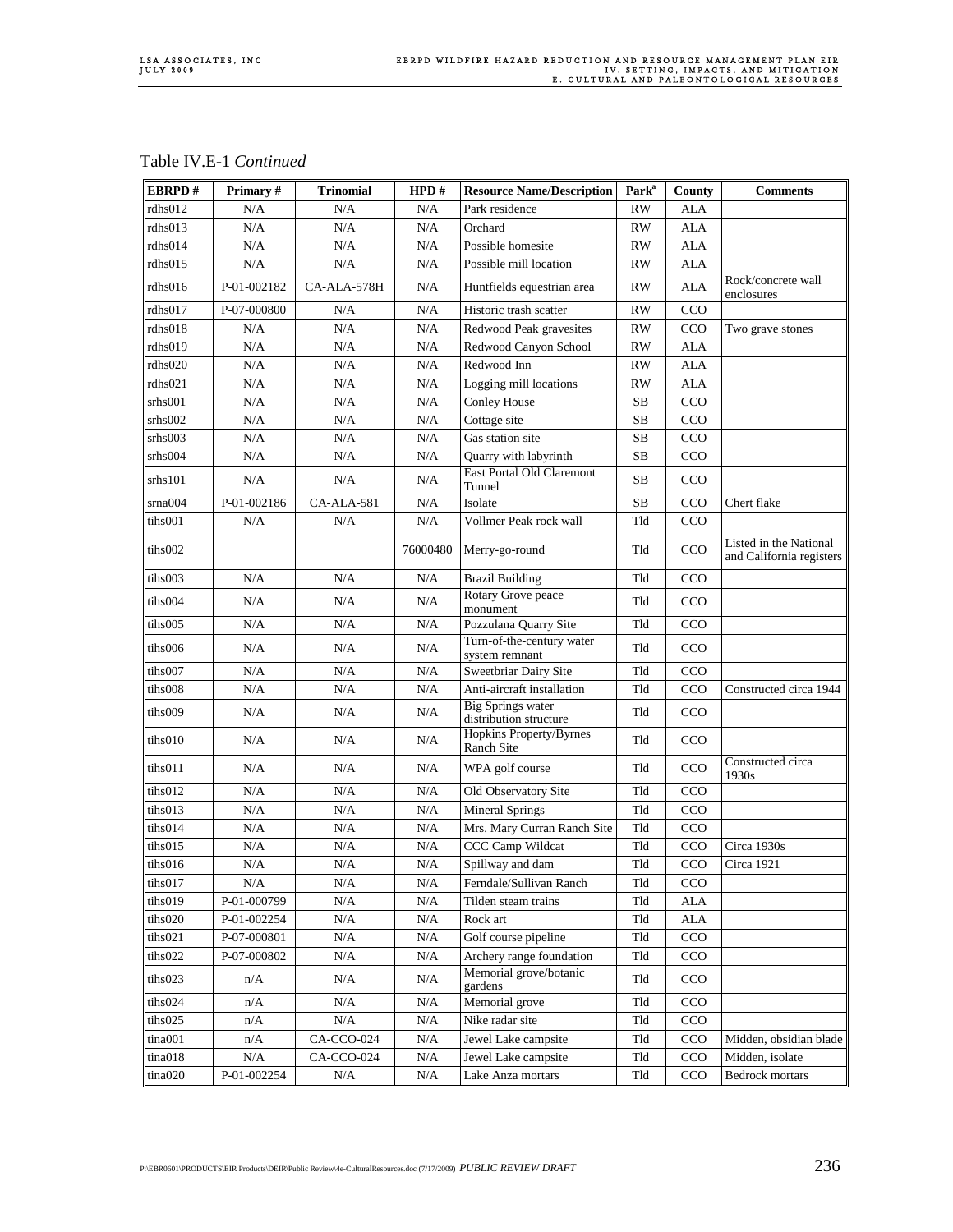### Table IV.E-1 *Continued*

| EBRPD#    | Primary#    | <b>Trinomial</b> | HPD#      | <b>Resource Name/Description</b>           | Park <sup>a</sup> | County      | <b>Comments</b>                                                                                                                  |
|-----------|-------------|------------------|-----------|--------------------------------------------|-------------------|-------------|----------------------------------------------------------------------------------------------------------------------------------|
| tmhs001   | N/A         | N/A              | N/A       | <b>Beach House WPA Rock</b><br>Work        | TM                | ALA         |                                                                                                                                  |
| tmhs002   | N/A         | N/A              | N/A       | Kiwanis Bldg WPA Rock<br>Work/Play Site    | TM                | ALA         |                                                                                                                                  |
| tmhs003   | N/A         | N/A              | N/A       | <b>Temescal Dam</b>                        | TM                | <b>ALA</b>  |                                                                                                                                  |
| wchs001   | P-07-000323 | CA-CCO-553H      | 92000313  | Wildcat Cn                                 | WC                | CCO         |                                                                                                                                  |
| wchs022   | P-07-000323 | CA-CCO-553H      | 92000313  | Alvarado Park                              | WC                | CCO         | Listed in National and<br>California registers,<br>and the Contra Costa<br><b>County Historical</b><br><b>Resource Inventory</b> |
| wchs023   | N/A         | N/A              | N/A       | Belgum sanitarium site                     | WC                | CCO         |                                                                                                                                  |
| wchs024   | N/A         | N/A              | N/A       | Nike radar site                            | <b>WC</b>         | CCO         |                                                                                                                                  |
| wchs025   | N/A         | N/A              | N/A       | Homesite                                   | WC                | CCO         |                                                                                                                                  |
| wchs026   | N/A         | N/A              | N/A       | Homesite                                   | WC                | CCO         |                                                                                                                                  |
| wchs027   | N/A         | N/A              | N/A       | Homesite                                   | WC                | CCO         |                                                                                                                                  |
| wchs028   | N/A         | N/A              | N/A       | Homesite                                   | <b>WC</b>         | CCO         |                                                                                                                                  |
| wchs029   | N/A         | N/A              | N/A       | Homesite                                   | WC                | CCO         |                                                                                                                                  |
| wchs030   | N/A         | CA-CCO-889       | N/A       | Contemporary rockcarving                   | WC                | CCO         | "Giacou" carved in<br>rock <sup>b</sup>                                                                                          |
| wchs031   | N/A         | N/A              | N/A       | Nike Launch Site                           | WC                | CCO         |                                                                                                                                  |
| wcna001   | P-07-000323 | CA-CCO-553H      | 92000313  | Alvarado village site/WPA<br>park features | <b>WC</b>         | CCO         | Village Site; see CCO-<br>553H, 125, 274, 349,<br>353, 373                                                                       |
| wcna002   | N/A         | CA-CCO-125       | N/A       | Midden                                     | WC                | CCO         |                                                                                                                                  |
| wcna003   | N/A         | CA-CCO-373       | N/A       | Midden                                     | WC                | CCO         |                                                                                                                                  |
| wcna004   | N/A         | CA-CCO-349       | N/A       | Bedrock mortars/cupules                    | WC                | CCO         |                                                                                                                                  |
| wcna005   | N/A         | CA-CCO-274       | $\rm N/A$ | Midden                                     | <b>WC</b>         | CCO         |                                                                                                                                  |
| wcna006   | N/A         | CA-CCO-553H      | N/A       | Wildcat Cn                                 | <b>WC</b>         | CCO         |                                                                                                                                  |
| wcna007   | N/A         | CA-CCO-553H      | N/A       | Wildcat Cn                                 | WC                | CCO         |                                                                                                                                  |
| wcna010   | N/A         | CA-CCO-578       | N/A       | Mortar                                     | WC                | CCO         | Bedrock mortar                                                                                                                   |
| wcna011   | P-07-000346 | N/A              | N/A       | Amos Site                                  | WC                | CCO         | Shellmound/petroglyph<br>/bedrock mortar/cupule                                                                                  |
| wcna012   | P-07-000347 | CA-CCO-580       | N/A       | Amos Rock                                  | WC                | CCO         | Cupule rock                                                                                                                      |
| wcna013   | P-07-000348 | CA-CCO-581       | N/A       | <b>Star Rock</b>                           | WC                | <b>CCO</b>  | Pleiades Petroglyph                                                                                                              |
| N/A       | P-01-002184 | N/A              | N/A       | Fence                                      | CC                | <b>ALA</b>  |                                                                                                                                  |
| N/A       | P-01-000235 | CA-ALA-429H      | N/A       | Chinese work camp                          | LC                | <b>ALA</b>  |                                                                                                                                  |
| N/A       | P-07-002587 | N/A              | N/A       | Rock wall                                  | <b>SB</b>         | CCO         |                                                                                                                                  |
| N/A       | P-07-002717 | N/A              | N/A       | Petroglyphs and bedrock<br>mortars         | Tld               | CCO         |                                                                                                                                  |
| N/A       | $C-889b$    | N/A              | N/A       | Isolate                                    | WC                | CCO         |                                                                                                                                  |
| N/A       | P-07-002607 | CA-CCO-762       | N/A       | Petroglyph                                 | WC                | CCO         |                                                                                                                                  |
| $\rm N/A$ | P-07-001171 | $\rm N/A$        | 12796     | <b>Brooks Island</b>                       | BK                | CCO         | CHRIS code: 5S2                                                                                                                  |
| N/A       | N/A         | CA-CCO-301       | N/A       | Shellmound                                 | ES                | CCO         |                                                                                                                                  |
| N/A       | P-07-002555 | CA-CCO-754H      | N/A       | Stege Marsh Pier                           | ${\rm ES}$        | CCO         |                                                                                                                                  |
| N/A       | P-01-005892 | N/A              | 68815     | Naval Supply Center                        | MН                | ALA         | No longer extant;<br>CHRIS code: 2S2                                                                                             |
| N/A       | P-01-010632 | N/A              | N/A       | Western Pacific Railroad<br>Ferry Slips    | MН                | ALA         | Western Pacific Mole                                                                                                             |
| N/A       | P-01-000255 | N/A              | N/A       | U.S. Army Air Corps<br>Mechanics Training  | ML                | ALA         | Mapped within park at<br><b>NWIC</b>                                                                                             |
| N/A       | P-07-001374 | N/A              | 74394     | Giant Powder Company Site                  | PP                | $_{\rm CO}$ | California Historical<br>Landmark; CHRIS<br>code: 7L                                                                             |